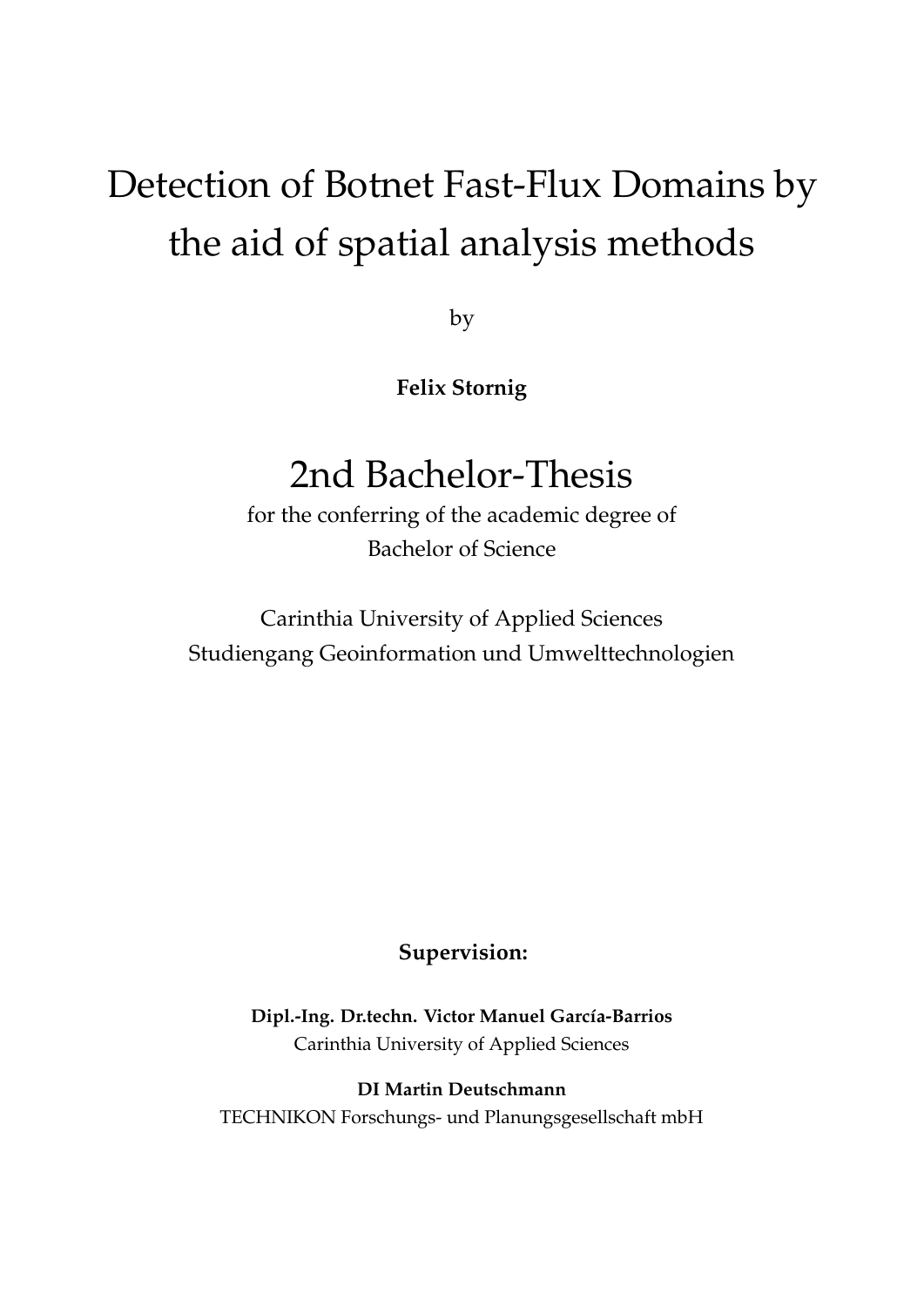## **Eidesstattliche Erklärung**

Ich erkläre hiermit, dass ich die vorliegende Bachelorarbeit selbstständig verfasst und alle benutzten Quellen und Hilfsmittel angegeben habe. Wörtliche und sinngemäße Zitate sind als solche gekennzeichnet.

### **Villach, [15.06.2013]**

Felix Stornig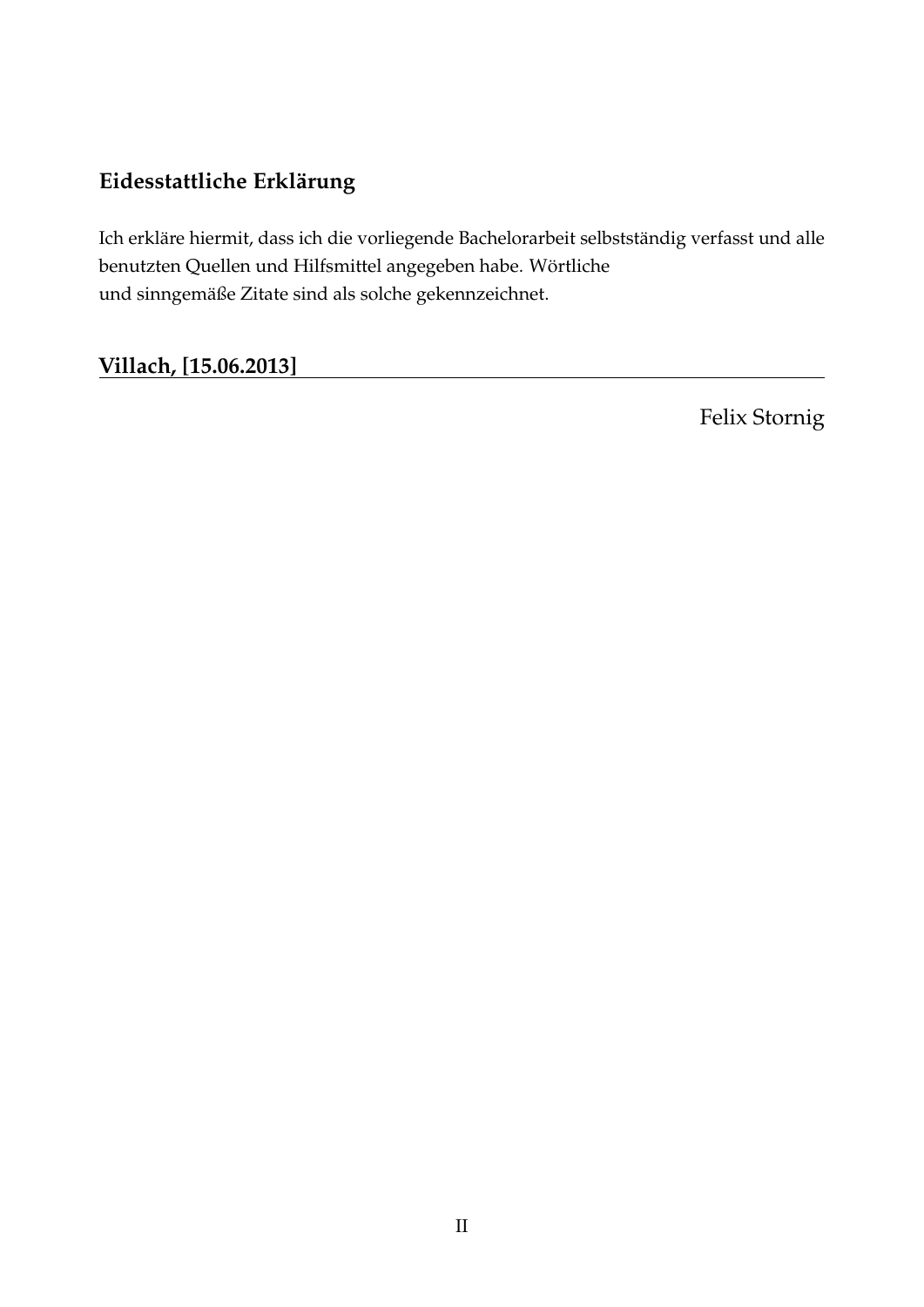#### **Acknowledgement**

*I want to thank both my supervisors, at the Carinthia University of Applied Sciences and at the TECHNIKON Forschungs- und Planungsgesellschaft mbH, as well as the staff of the latter, for their support and assistance in writing this thesis and during my internship in general. I want to thank my colleagues, friends, parents and every other person who supported me during this time.*

### **Abstract**

*Recently, botnets emerged as one of the biggest threads to businesses in terms of cyber-security. Basically botnets are a network of hosts that have been infected by malware which enables the controller of botnet utilize these hosts as a distributed platform for commencing various criminal operations, such as launching various forms of attacks on networks, including Distributed Denial of Service (DDoS) attacks, and password fishing. Remote control of the infected hosts that are part of a botnet is maintained by so-called 'command and control' (C&C) channels. These days, communication over these C&C channels is maintained over numerous domain names that are associated with hosts on the botnet. Each of these botnet-domains can in turn be associated with numerous IP-addresses which can be rapidly changed, in order to complicate the tracing and disabling of a botnet. The mechanism of rapidly changing the IP-addresses that are associated with a particular domains name, is known as 'Fast-Flux' and is not only used in the context of botnets, but also by large content distribution networks (CDNs) like 'google.com, for example.*

*The subject of this work is to investigate a relatively new attempt in detecting Fast-Flux domains that are involved in unlawful activities, which utilizes methods of geoinformation and spatial statistics, as well as to discuss the results that can be achieved by employing them, in order to give a statement about their validity.*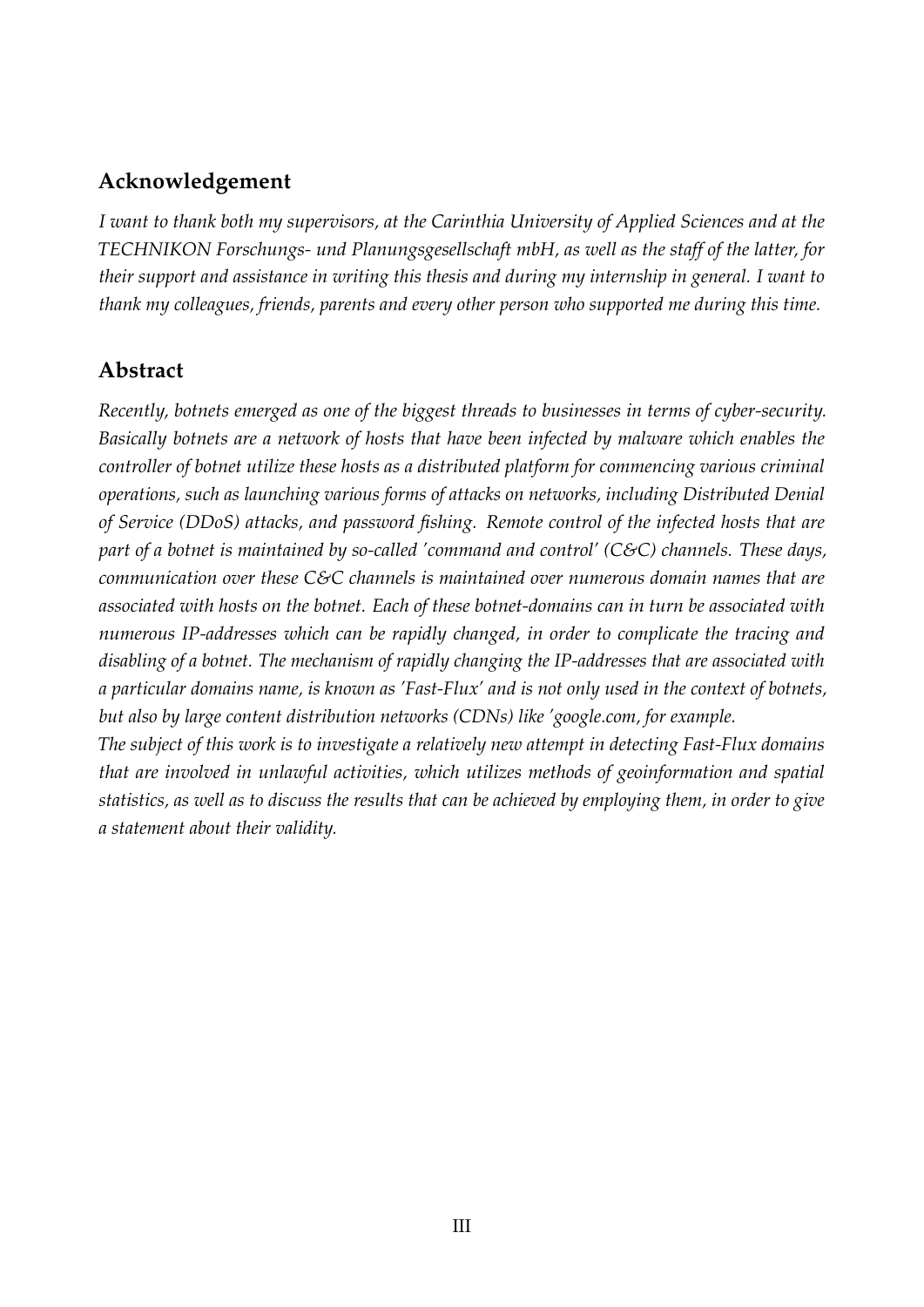#### **Zusammenfassung**

*Botnets haben sich inzwischen als eine der größten Bedrohungen für Gewerbe aller Art hervorgetan was Cyber-Security anbelangt. Im Grunde genommen ist ein Botnet ein Netzwerk von mit Malware infizierten Rechnern, die von demjenigen der das Botnet kontrolliert dazu benutzt werden können verschiedenste kriminelle Operationen durchzuführen. Dies beinhaltet verschiedene Formen des Angriffs auf Netzwerke, wie zum Beispiel Distributed Denial of Service (DDos) Attacken oder Phishing (Password Fishing). Die infizierten Rechner werden über sogenannte 'Command and Control' (C&C) Kanäle ferngesteuert. Heutzutage findet die Kommunikation über diese C&C Kanäle über eine Vielzahl von Domain-Namen statt, die mit Rechnern in einem Botnet assoziiert sind. Jede dieser Botnet-Domains kann wiederum mit einer Vielzahl von IP-Adressen assoziiert werden welche sich in schneller Abfolge ändern können, um das Verfolgen und lahmlegen von Botnets zu erschweren. Die Vorgehensweise, IP-Adressen die mit einer Domain assoziiert sind in rascher Abfolge zu ändern, wird 'Fast-Flux' genannt und wird nicht nur von Botnets, sondern auch von großen Content Distribution Networks (CDNs), wie zum Beispiel 'google.com' genutzt. Der Kern dieser Arbeit dreht sich darum einen relativ neuen Ansatz zum Aufspüren von in illegale Aktivitäten verwickelten Fast-Flux Domains, der Gebrauch von Mitteln der Geoinformation und Räumlichen Statistik macht, zu untersuchen und die damit erzielbaren Ergebnisse zu erörtern und dann ein Urteil über ihre Aussagekraft zu fällen.*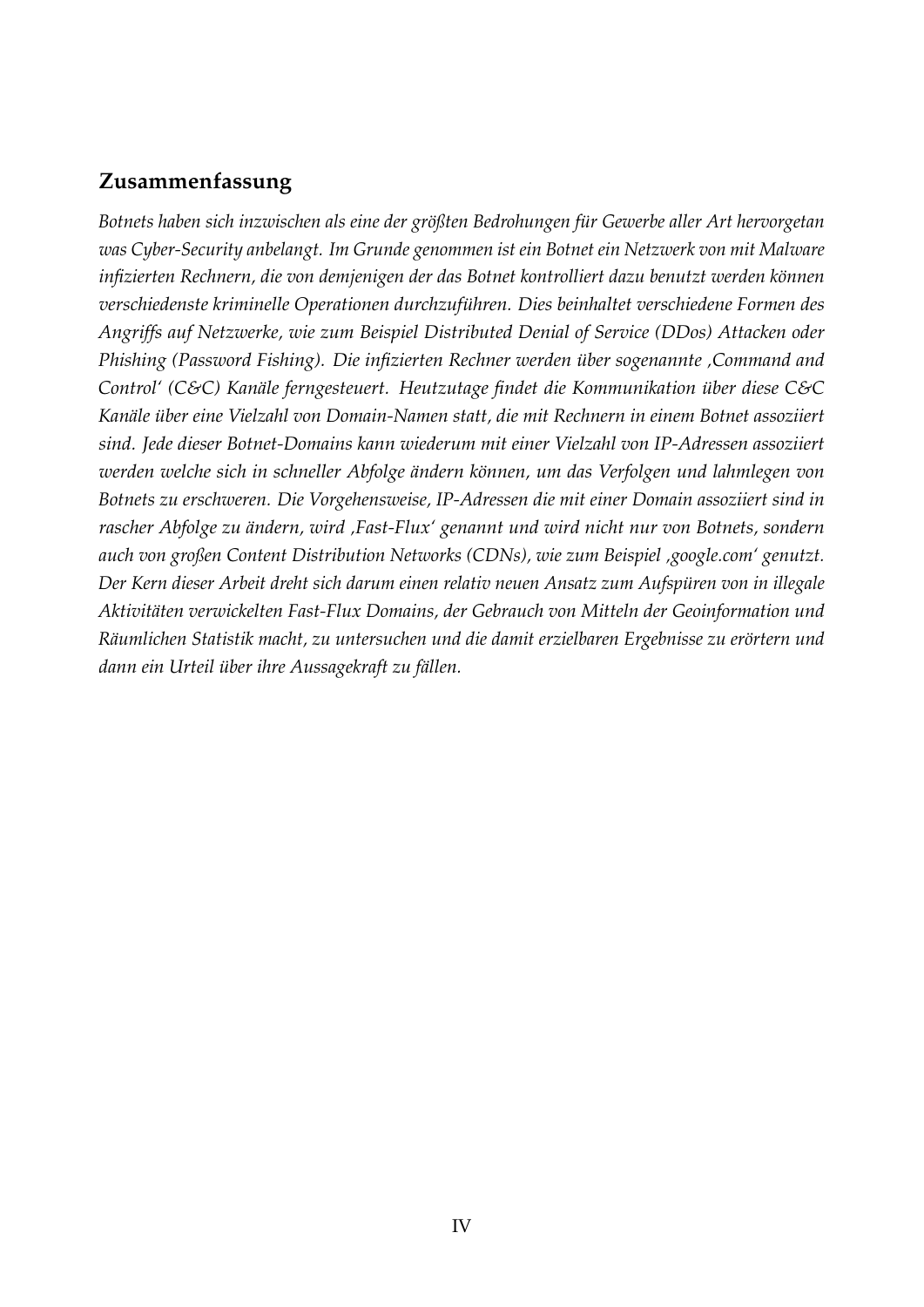## **Contents**

| $\mathbf{1}$   | Introduction                     |                                                                                                |                |  |  |  |  |  |
|----------------|----------------------------------|------------------------------------------------------------------------------------------------|----------------|--|--|--|--|--|
|                | 1.1                              |                                                                                                | $\overline{2}$ |  |  |  |  |  |
|                | 1.2                              |                                                                                                | 5              |  |  |  |  |  |
|                | 1.3                              |                                                                                                | 6              |  |  |  |  |  |
|                | 1.4                              |                                                                                                | 7              |  |  |  |  |  |
| $\overline{2}$ |                                  | <b>Theoretical Background</b>                                                                  | 8              |  |  |  |  |  |
|                | 2.1                              | Fast-Flux Domains and the Domain Name System 8                                                 |                |  |  |  |  |  |
|                |                                  | 2.1.1                                                                                          |                |  |  |  |  |  |
|                |                                  | 2.1.2                                                                                          | 12             |  |  |  |  |  |
|                | 2.2                              | IP geolocation at a glance $\dots \dots \dots \dots \dots \dots \dots \dots \dots \dots \dots$ | 14             |  |  |  |  |  |
|                | 2.3                              | Spatial behaviour of Fast-Flux and Non-Fast-Flux domain IP-addresses                           | 16             |  |  |  |  |  |
|                | 2.4                              |                                                                                                | 19             |  |  |  |  |  |
| 3              | 22<br>Methodology                |                                                                                                |                |  |  |  |  |  |
|                | 3.1                              |                                                                                                |                |  |  |  |  |  |
|                | 3.2                              |                                                                                                |                |  |  |  |  |  |
|                |                                  | Processing environment and security risks 25<br>3.2.1                                          |                |  |  |  |  |  |
|                |                                  | 3.2.2                                                                                          |                |  |  |  |  |  |
|                |                                  | 3.2.3                                                                                          |                |  |  |  |  |  |
|                | 3.3                              |                                                                                                | 40             |  |  |  |  |  |
| 4              | 42<br>Results and Interpretation |                                                                                                |                |  |  |  |  |  |
|                | 4.1                              | 42                                                                                             |                |  |  |  |  |  |
|                | 4.2                              |                                                                                                |                |  |  |  |  |  |
|                | 4.3                              |                                                                                                | 50             |  |  |  |  |  |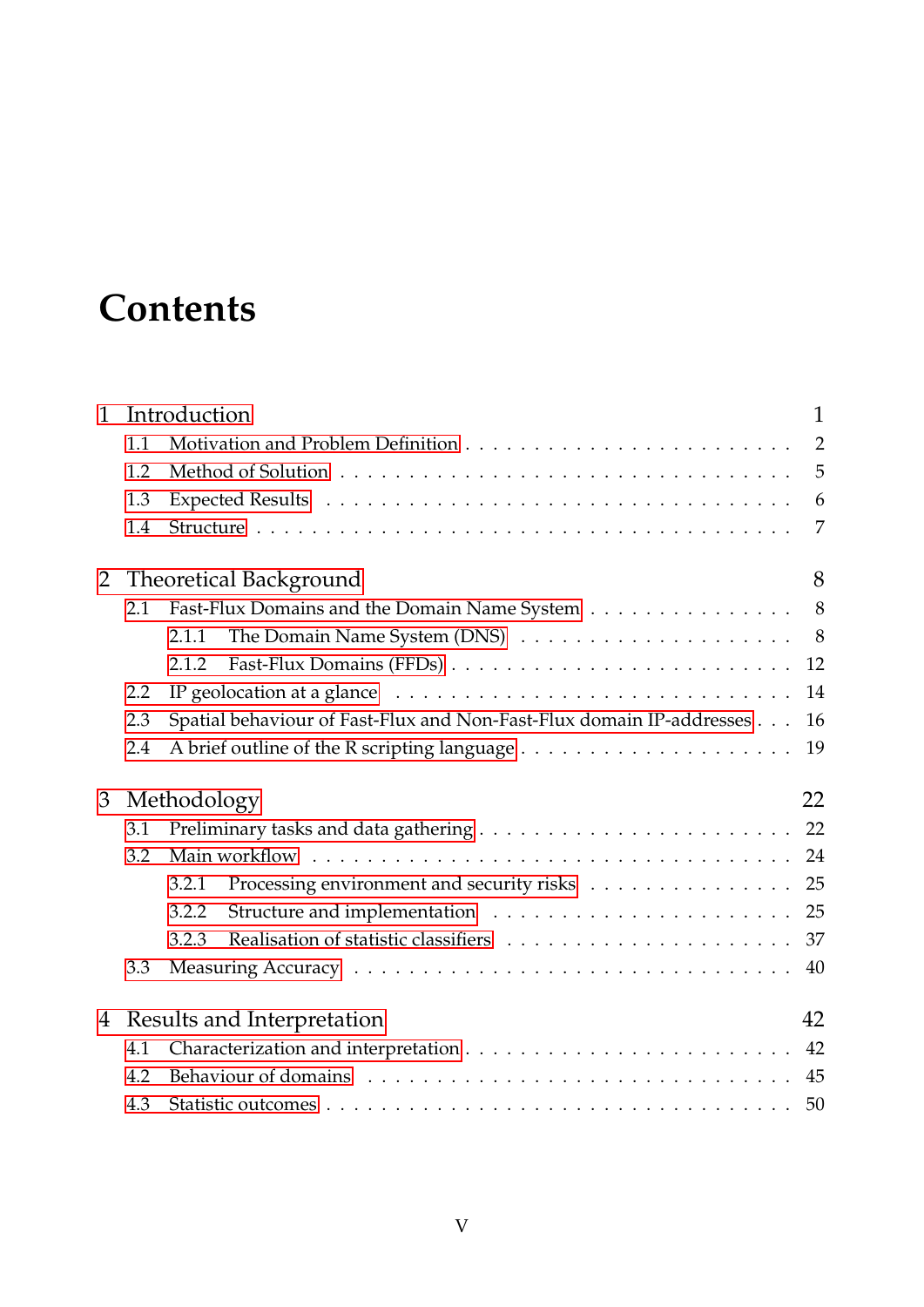**Contents** 

| 5 Conclusion    | 54 |
|-----------------|----|
| List of Figures | 56 |
| List of Tables  | 57 |
| Bibliography    | 58 |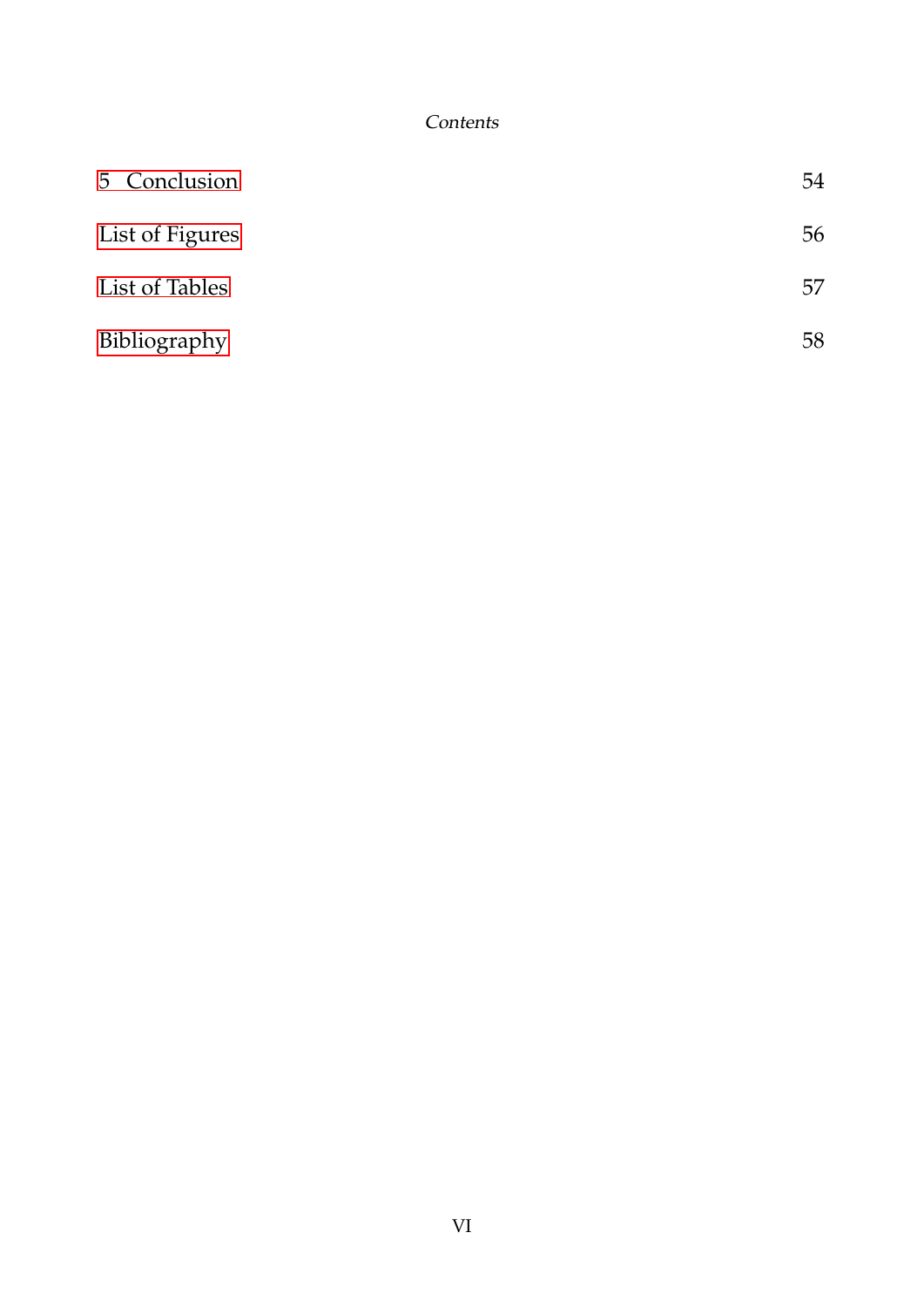<span id="page-6-0"></span>In recent times, special forms of malware, so-called bot-nets, have emerged as one of the most serious Internet threads to all kind of businesses, companies as well as end-users and their networks respectively.

According to [Feily et al.](#page-51-1) [\(2009\)](#page-51-1) and [Nair and Ewards](#page-51-2) [\(2012\)](#page-51-2) a bot-net is a network formed by malicious pieces of software that are called "bots". These "bots" infect computers and hide themselves on the system while operating unnoticed by the user. As stated in [Zhang](#page-52-0) [et al.](#page-52-0) [\(2011\)](#page-52-0), these bot-nets are then subsequently used to launch network attacks,  $DDoS<sup>1</sup>$  $DDoS<sup>1</sup>$  $DDoS<sup>1</sup>$ attacks as well as information phishing<sup>[2](#page-6-2)</sup> attacks.

In February 201[3](#page-6-3) an Europe-wide cyber security project with the acronym  $\mathrm{ACDC}^3$ , which stands for Advanced Cyber Defence Infrastructure, has been started. This project, made up of the contributions of 28 partner institutions and companies from 14 different countries, aims to fight botnets by addressing issues of identification, analysis, prevention, mitigation, recovery and evaluation of those. The work done during the project shall result in a number of anti-botnet services of different kinds, which are to be operated by the member states. One of these services comprises of the so-called 'centralised data clearing house', which will act as a central information hub for anti-botnet actions, where data from a wide range of different sources will aggregated in a common data format, stored and analysed. The research done during this thesis happens in the context of the ACDC project, as a theoretical contribution to the complex matter of how botnets could be detected and mitigated and will incorporate methods of geoinformation and spatial statistics respectively.

<span id="page-6-1"></span><sup>1</sup> Distributed Denial of Service

<http://oxforddictionaries.com/definition/english/DDoS> [last access: 14th of June 2013]

<span id="page-6-2"></span><sup>2</sup> <http://oxforddictionaries.com/definition/english/phishing> [last access: 14th of June 2013]

<span id="page-6-3"></span><sup>3</sup> [http://ec.europa.eu/information\\_society/apps/projects/factsheet/index.cfm?project\\_ref=](http://ec.europa.eu/information_society/apps/projects/factsheet/index.cfm?project_ref=325188) [325188](http://ec.europa.eu/information_society/apps/projects/factsheet/index.cfm?project_ref=325188) [last access: 14th of June 2013]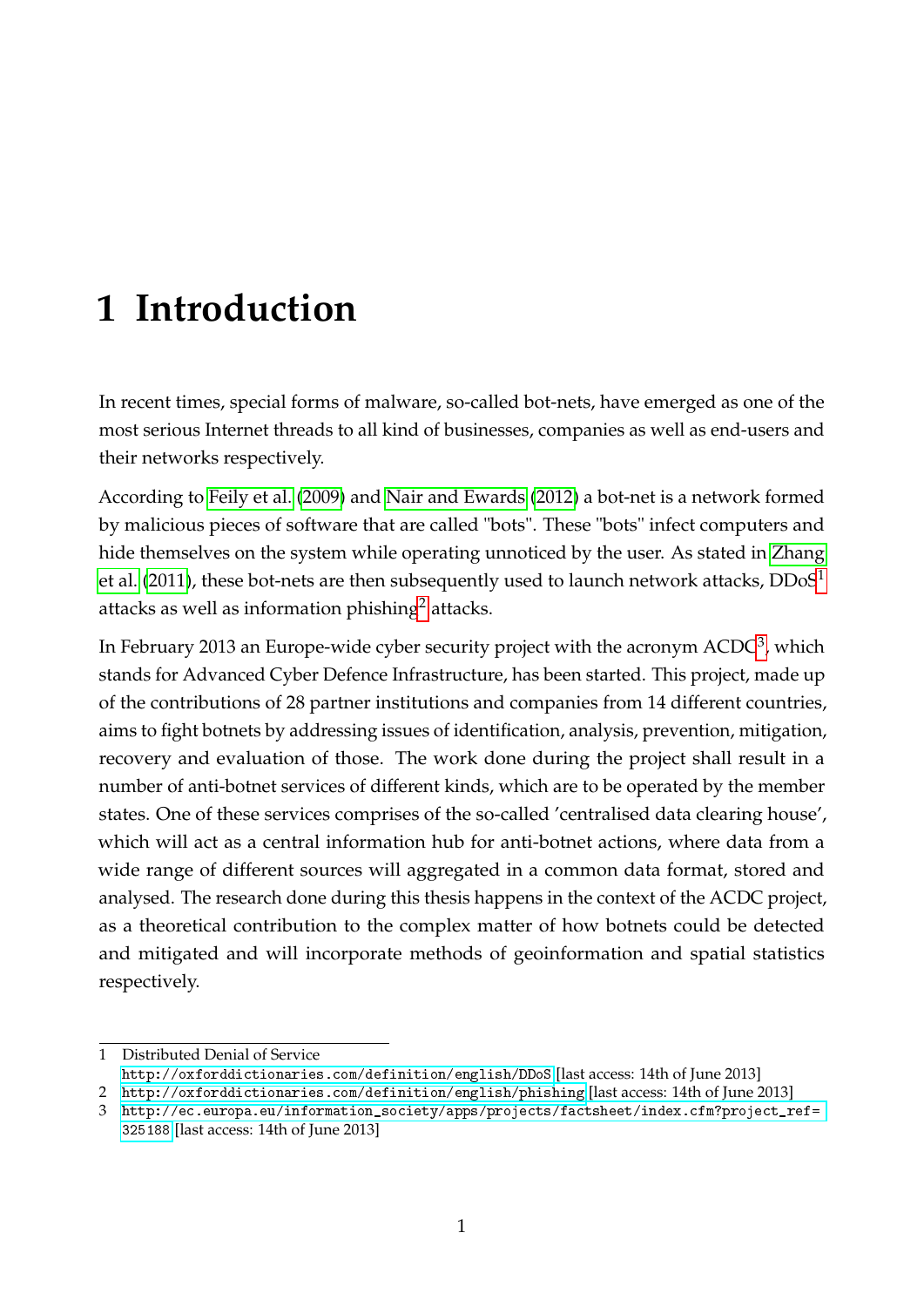### <span id="page-7-0"></span>**1.1 Motivation and Problem Definition**

Information as well as commands that control the network are passed to and from the infected computers to the controller of the bot-net (the so-called bot-master) by means of a command and control (C&C) channel by which the bot-master can update and direct the botnet. The architecture of these channels may span over a range of network topologies and utilize different protocols for communication. [\(Zhang et al. 2011\)](#page-52-0)

As [Nair and Ewards](#page-51-2) [\(2012\)](#page-51-2) stated these channels originally relied on IRC<sup>[4](#page-7-1)</sup> or HTTP<sup>[5](#page-7-2)</sup> technologies which could be disabled with relative ease. Nowadays, amongst others, peer to peer (P2P) technology is used to establish communication between bots, with C&C functionality distributed between many command and control servers that are interconnected. P2P technology has the advantage over IRC or HTTP based channels that it reasonably complicates to shut down or monitor them. [\(Feily et al. 2009\)](#page-51-1)

As attempts were made correspondingly in order to disable or shut down particular nodes on the bot-net respectively, bot-nets began to utilize a network mechanism that is called Fast-Flux. At a glance, Fast-Flux enables bot-nets to associate numerous IP-addresses with domain names that are used for communication among them. Those associations can be switched in a rapid manner, a process that was originally used by legitimate websites for the sake of maintaining availability and load-balancing (see subsection [2.1.2\)](#page-15-0). [\(Stalmans](#page-52-1) [et al. 2012\)](#page-52-1)

The malicious nature of bot-nets demands a reliable mechanism for detecting and disabling them. A major step in this context is to reliably detect domains that are using Fast-Flux for the sake of obscuring botnet communication, in order to disable them. Unfortunately, genuine detection methods are commonly complex and demand a lot of resources, such as comprehensive traffic monitoring. [\(Nair and Ewards 2012\)](#page-51-2)

Another problem in correctly identifying Fast-Flux domains however, is that legit domains could also expose Fast-Flux behaviour as they employ it for load-balancing reasons. A proposed detection mechanism therefore should be also capable of distinguishing between legitimate and malicious domains employing Fast-Flux mechanisms. [\(Stalmans et al.](#page-52-1) [2012\)](#page-52-1)

<span id="page-7-1"></span><sup>4</sup> Internet Relay Chat <http://oxforddictionaries.com/definition/english/IRC> [last access: 14th of June 2013] 5 Hypertext Transfer Protocol

<span id="page-7-2"></span><http://oxforddictionaries.com/definition/english/HTTP> [last access: 14th of June 2013]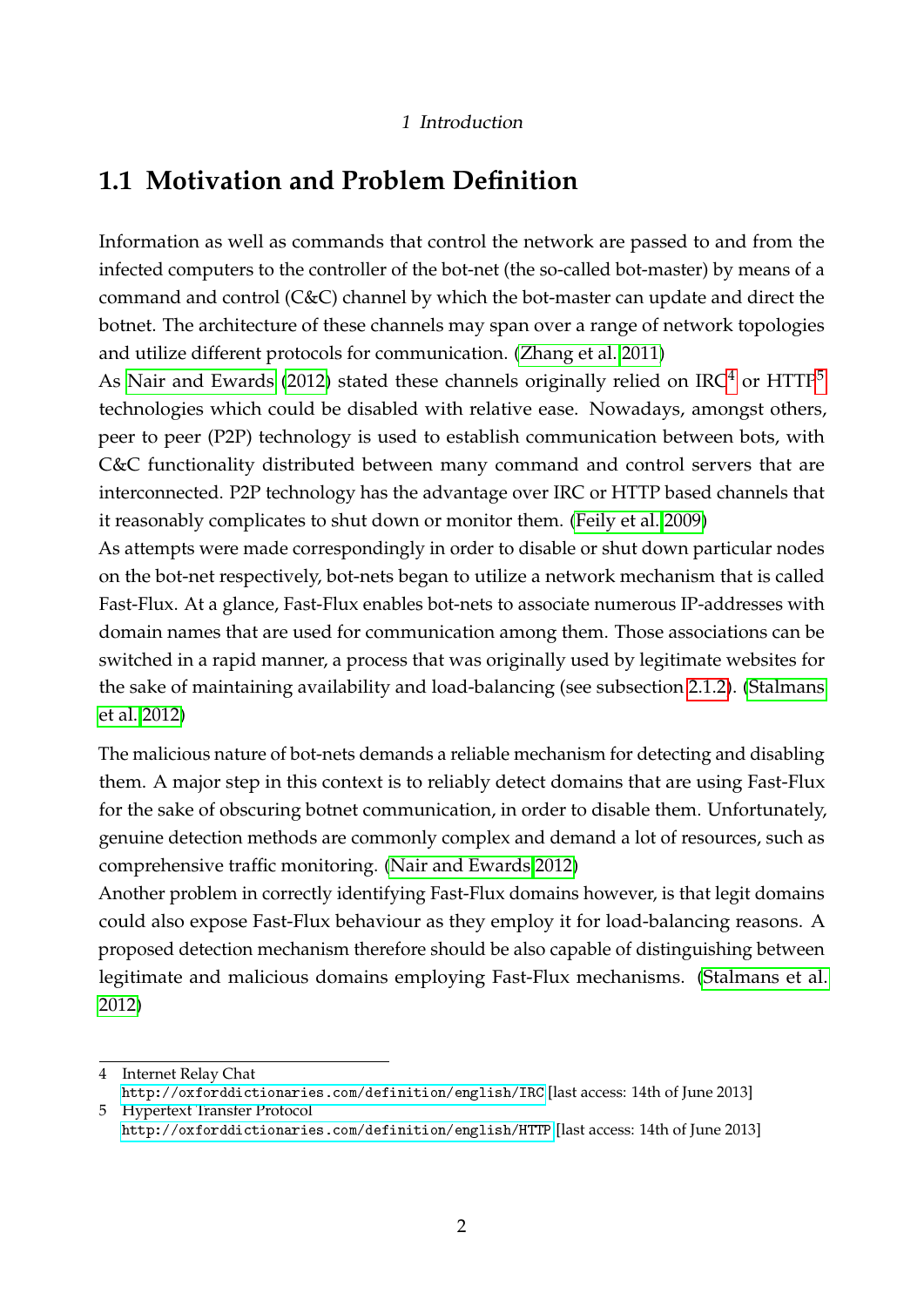For the sake of clarification, the terminology that will be used further throughout this work (which has been determined on the basis of the terms used by [Stalmans et al.](#page-52-1) [\(2012\)](#page-52-1), [Feily](#page-51-1) [et al.](#page-51-1) [\(2009\)](#page-51-1) and [Wang et al.](#page-52-2) [\(2012\)](#page-52-2)) is organized as follows:

- Domain names that have a Fast-Flux mechanism standing behind them will be henceforth designated as **Fast-Flux domains (FFDs)**.
- Domains that are recognized to be not involved in Fast-Flux activities regardless of if they are malicious or not are simply called **Non-Fast-Flux domains**.
- Domains that are recognized and trusted, which for example include google.com or twitter.com, will be designated as **legit**.
- Domains that are recognized to be involved in bot-net activities or to distribute malware respectively, will be designated as **malicious**.
- Domains that are not explicitly known to belong to any of the previous kinds, will be referred to as **unclassified** or **mutually malicious**.
- Domains that are indicated by a statistical test to be using Fast-Flux will be termed **suspected** and otherwise **non-suspected**.

Additionally it is important to clarify that whether a domain uses Fast-Flux or not, can not be inferred from whether a domain is legit or malicious alone.

*This work deals with a relatively new attempt in identifying Fast-Flux domains as well as distinguishing legit Fast-Flux domains from malicious ones, by employing methods of spatial-statistics and statistic analyses.* The basis for this approach is supplied by the research done by [Stalmans et al.](#page-52-1) [\(2012\)](#page-52-1) and [Wang et al.](#page-52-2) [\(2012\)](#page-52-2).

[Stalmans et al.](#page-52-1) [\(2012\)](#page-52-1) has shown that this approach which is using spatial analysis methods has the advantage that the statistical classifiers are lightweight and not as resource demanding as traditional ones in terms of generated network traffic. Also the delay between a domain registered and the said domain to be classified is close to zero.

The main objective of this work is to combine classification methods from the aforementioned authors and investigate the results that can be achieved by combining them, as well as to issue a statement about the validity of those methods.

The next chapter will give an overview of how this is going to be achieved.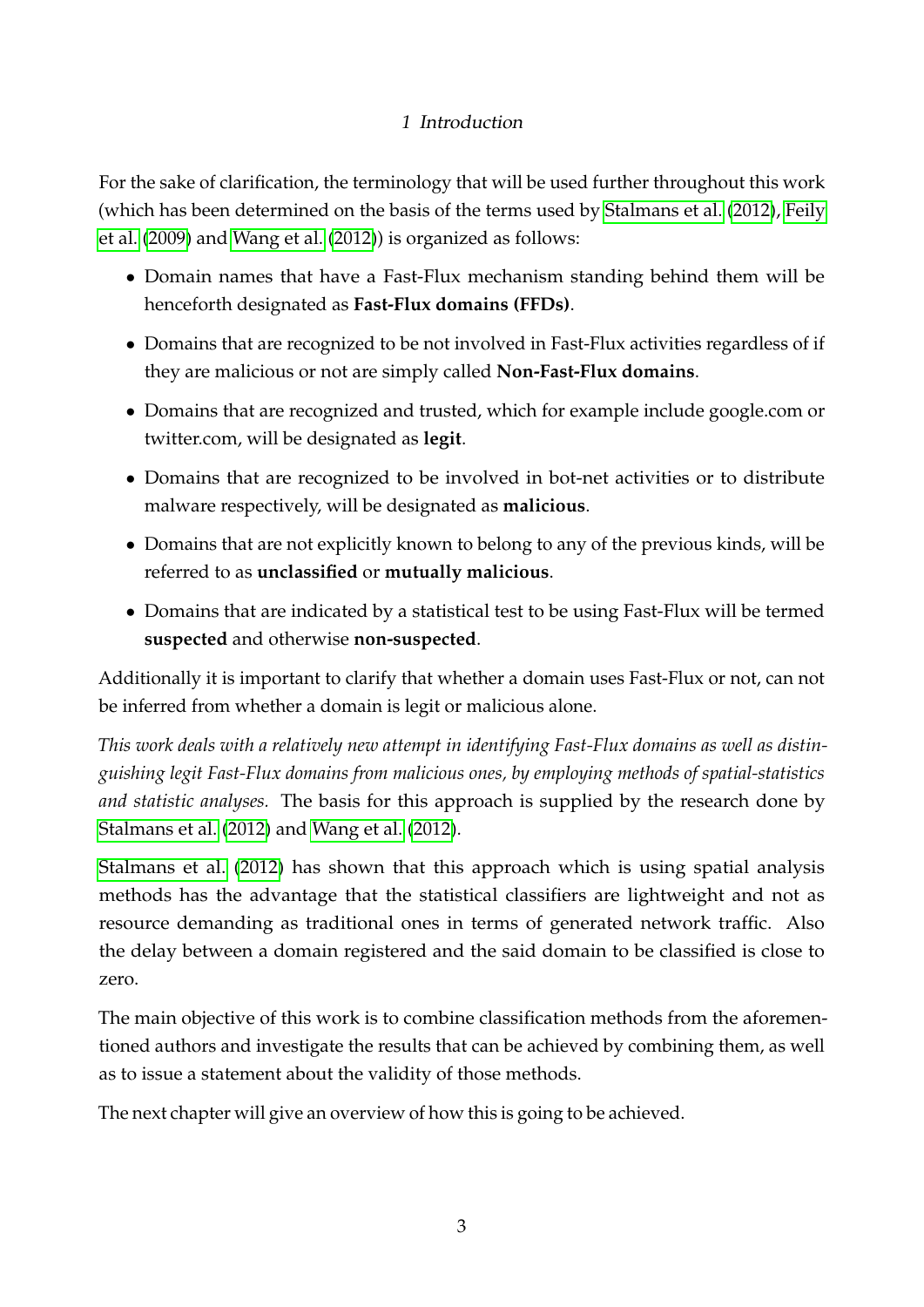## <span id="page-9-0"></span>**1.2 Method of Solution**

The detection approach of of Fast-Flux domains (FFDs) utilizing spatial statistics centres around the idea that IP addresses of FFDs can be mapped at an approximate (but coarse) physical location on the planet. These locations, when analysed by methods of spatial statistics, exhibit a particular spatial distribution and behaviour respectively that is significantly different from those of domains that do not employ Fast-Flux services as well as that this behaviour varies over time differently for legitimate and malicious domains.[\(Stalmans](#page-52-1) [et al. 2012\)](#page-52-1)

The procedures necessary for the statistical analyses will be implemented in the R scriptinglanguage, which is a free and widely-used environment for statistical computing, as well as for developing statistical software. [\(R Foundation 2013\)](#page-52-3) The reasons for utilizing R during the course of this work include: [\(Antonio Gasparrini 2011\)](#page-51-3)

- (as mentioned)  $R$  is free software
- it features reasonable performance
- R features a large community and is well documented

The data necessary for the statistical tests to be conducted basically consists of sets of domain names which behaviour is to be investigated; this datasets will consist of both, names of trusted and widely known domains, as well as domains that are suspected/reported to be part of a botnet or distribute malicious software. All of this data will be obtained from publicly available sources. Domain name information will include both, widely trusted [\(seomoz.org 2013\)](#page-52-4) as well as suspicious malware domain names [\(malwaredomains.com](#page-51-4) [2013\)](#page-51-4) and domain names that are suspected to be associated with a real botnet [\(abuse.ch](#page-51-5) [2013\)](#page-51-5).

Domain related IP-information will be entirely obtained by using the network administration command-line tool 'dig' which counts to the standard software repertoire of some linux-distributions, and is used to retrieve information from domain name system (DNS) servers. [\(linux.die.net 2013\)](#page-51-6)

Spatial information of IP-addresses, namely IP geolocations will be obtained by using the database supplied by the free and open-source 'freegeoip.net' Web service, whose source code can be used to set up a local instance of the database. [\(Alexandre Fiori](#page-51-7) [2013\)](#page-51-7)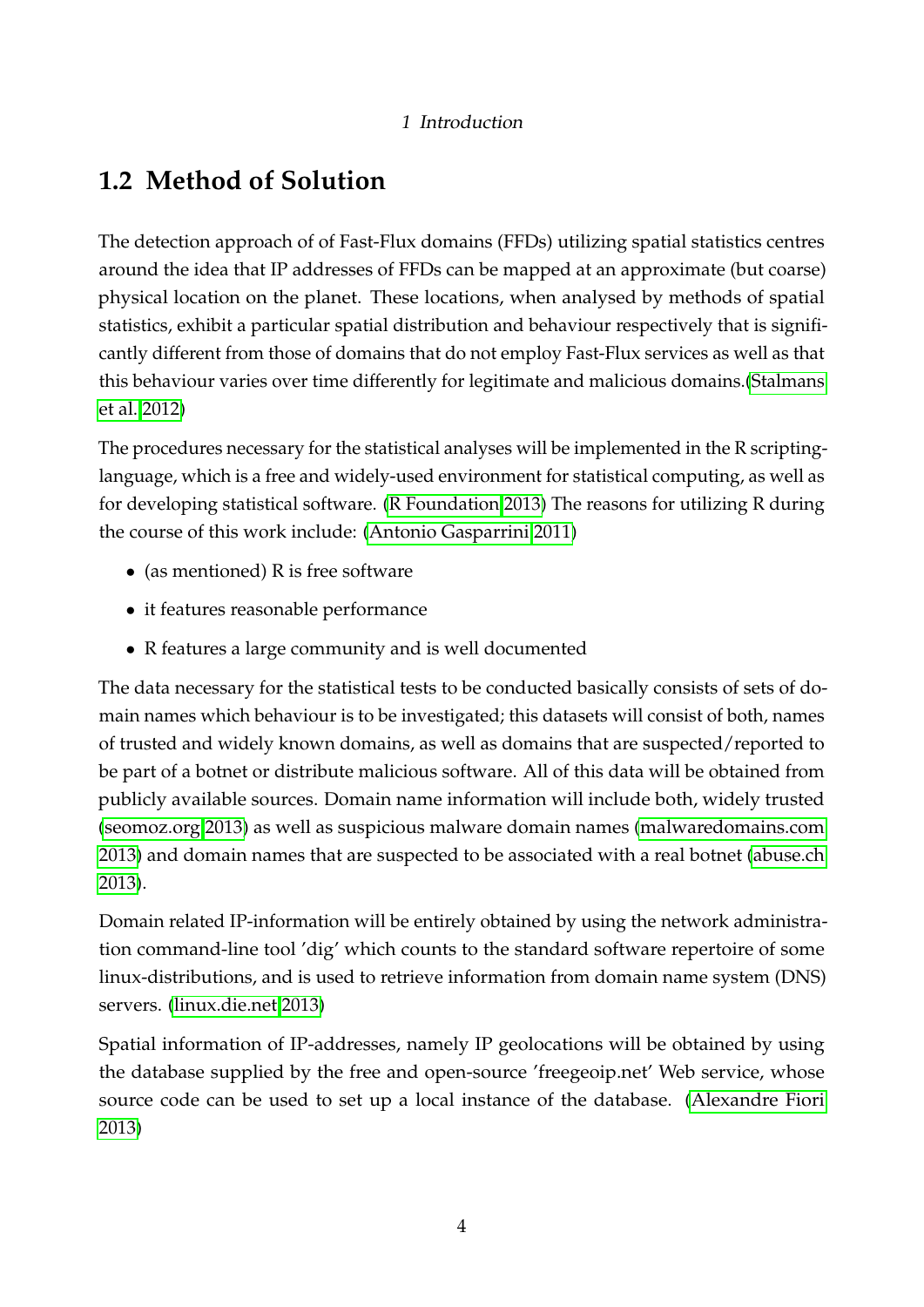The discussion of the results will incorporate a detailed examination of the statistical outcomes that have been achieved, by considering different statistical values in their respective context.

## <span id="page-10-0"></span>**1.3 Expected Results**

The following outcomes are expected from this work:

- a statistic workflow that processes a list of domain names and classifies these domains as either suspected or non-suspected, as well as a server-runnable R-script that implements the said workflow (see chapter [3\)](#page-23-0)
- a subsequent examination of the results and a discussion about the validity of the classification methods (see chapter [4\)](#page-38-0)

## <span id="page-10-1"></span>**1.4 Structure**

The following chapters of this work are organized as follows:

- The theoretical background will be discussed in chapter [2](#page-12-0) of this paper; it will serve to clarify and argue the principles that stand behind this in a more detailed manner. The topics presented in this chapter will include: Fast-Flux domains and their issues in the context of spatial statistics, their spatial behaviour as well as other technical topics such as the R scripting language, amongst others.
- Chapter [3](#page-23-0) of this paper will present the methodology of the work that was performed in the context of this thesis. It will detail the main workflow and its implementation during the course of this work as well as related tasks such as data gathering and how the statistical classifiers were realised.
- The outcomes of this work will be interpreted and discussed in chapter [4,](#page-38-0) by going into their statistical values and key observations; also the performance of the statistical classifiers will be investigated.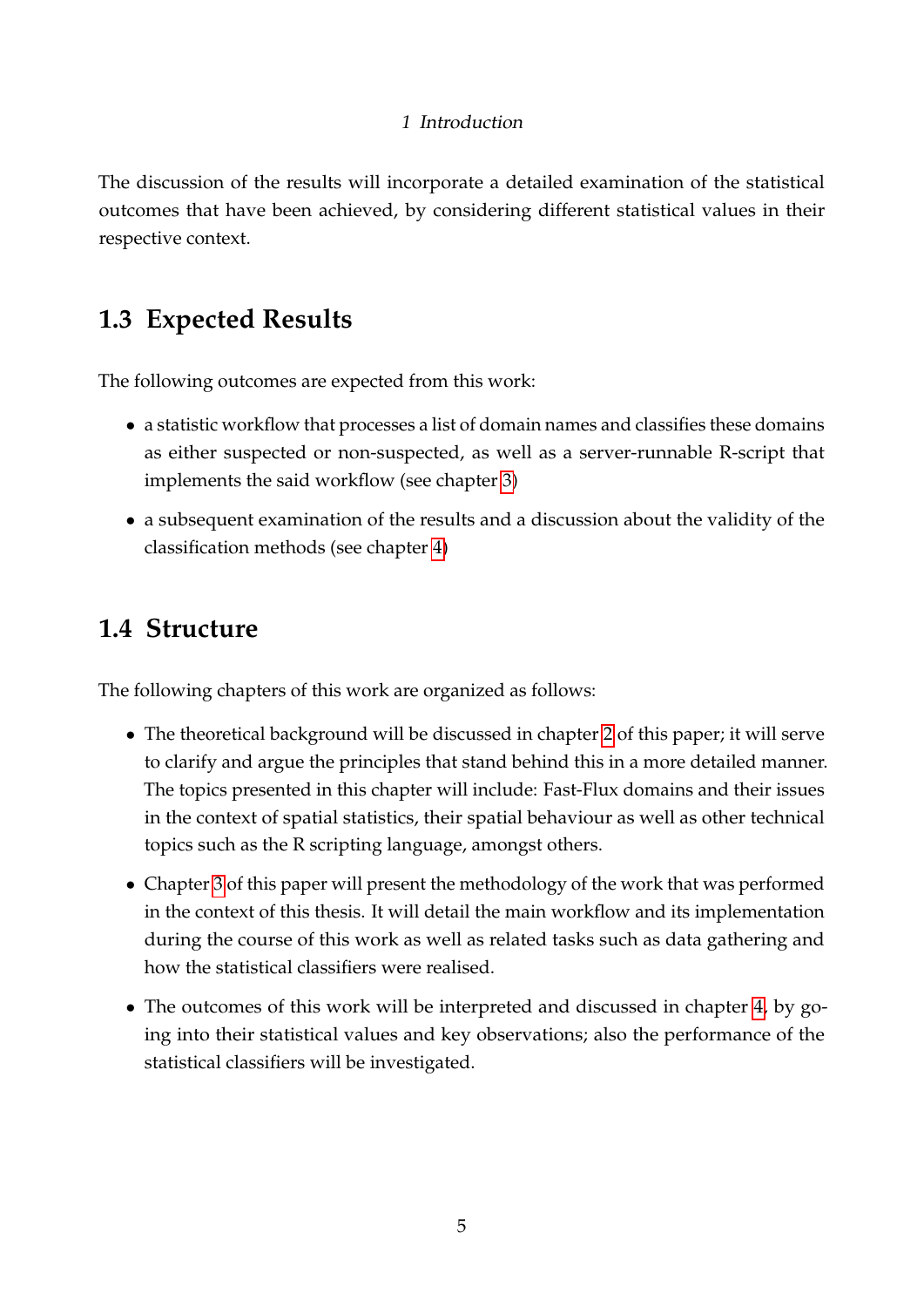• Chapter [5](#page-47-0) will give a conclusion about what has been achieved, discuss the validity of the methods applied and summarize the results. Additionally it will give a summary about the lessons-learned as well as some final remarks and related future prospects.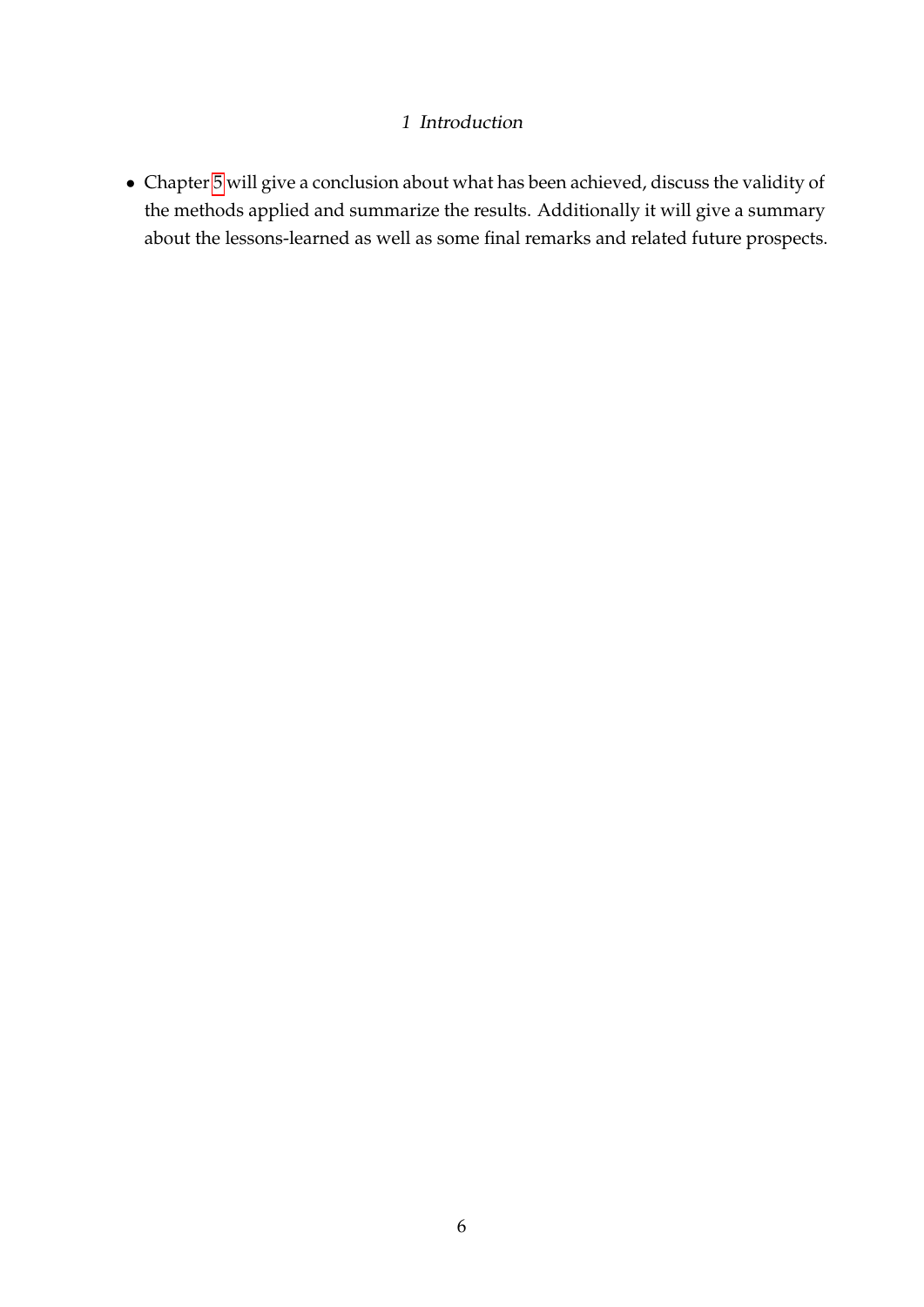<span id="page-12-0"></span>This chapter explains the theoretical background topics that are necessary to be understood in order to deal with the details of this work, as well as with topics originating from research that was carried out by aforegoing authors, from which the research done in this context draws its theoretical basis.

## <span id="page-12-1"></span>**2.1 Fast-Flux Domains and the Domain Name System**

As the introductory chapter gave a preliminary description of what Fast-Flux domains (FFDs) are, this section will explain them in a more detailed manner. Prior to that, a short explanation of the Domain Name System (DNS) will be given as it is closely related to how Fast-Flux is functioning.

### <span id="page-12-2"></span>**2.1.1 The Domain Name System (DNS)**

The Domain Name System (DNS) is a decentralised, hierarchical database system that enables the mapping of a domain e.g. 'mail.fh-kaernten.at' to an IP-address that is associated with this domain e.g. '193.171.127.154'. DNS enables the user to employ a recognizable name when accessing a web-site on the internet rather than using its IP-address which might be complicated to remember. The theoretical process of resolving domain names into IP-addresses works roughly as follows: [\(IBM 2008\)](#page-51-8)

1. A DNS query starts by contacting a root name sever which is usually preconfigured on the querying host. The root name server then returns the IP-address of the name-server responsible for the top-level domain of the domain queried e.g. '.at'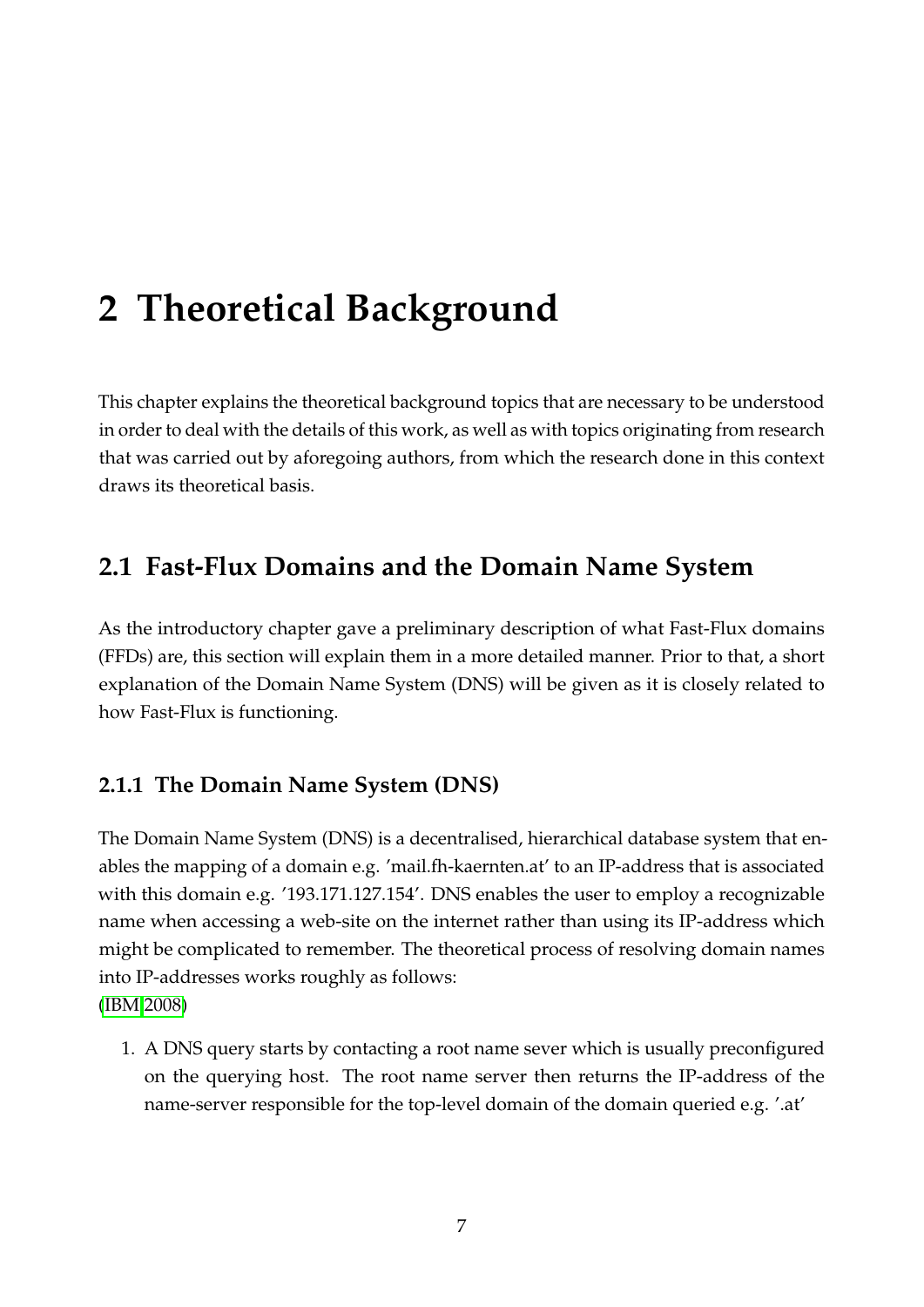- 2. Then top-level domain server is contacted and finds the IP-address for the secondlevel domain e.g. 'fh-kaernten'
- 3. The previous step is repeated until all other name spaces of the queried domain consists of (an example would be 'mail' in 'mail.fh-kaernten.at') have been processed and the IP-address of the wanted host is returned.

<span id="page-13-0"></span>Figure [2.1](#page-13-0) illustrates this workflow on the example of 'mail.fh-kaernten.at'.



**Figure 2.1:** Theoretical DNS domain name resolution

Beyond that it has to explained that a DNS database record that is held by a DNS server consists of several different sections, which store different types of information. For the course of this work, however only two of them will be relevant for us [\(IBM](#page-51-8) [2008\)](#page-51-8):

- the 'A' record ('Address Mapping' or 'Answer' Record) which contains the IP address of a specific domain name to be resolved
- the 'NS' record ('Name Server' Record) which specifies IP-addresses for other name servers who respond to a specific domain name queried

The following snippets show sample outputs from the 'dig' command line tool obtaining DNS record information for the domain 'fh-kaernten.at':

The following snippet displays the Answer- or A-record for the domain; the corresponding IP-address is found below the heading 'ANSWER SECTION', right of the domain name.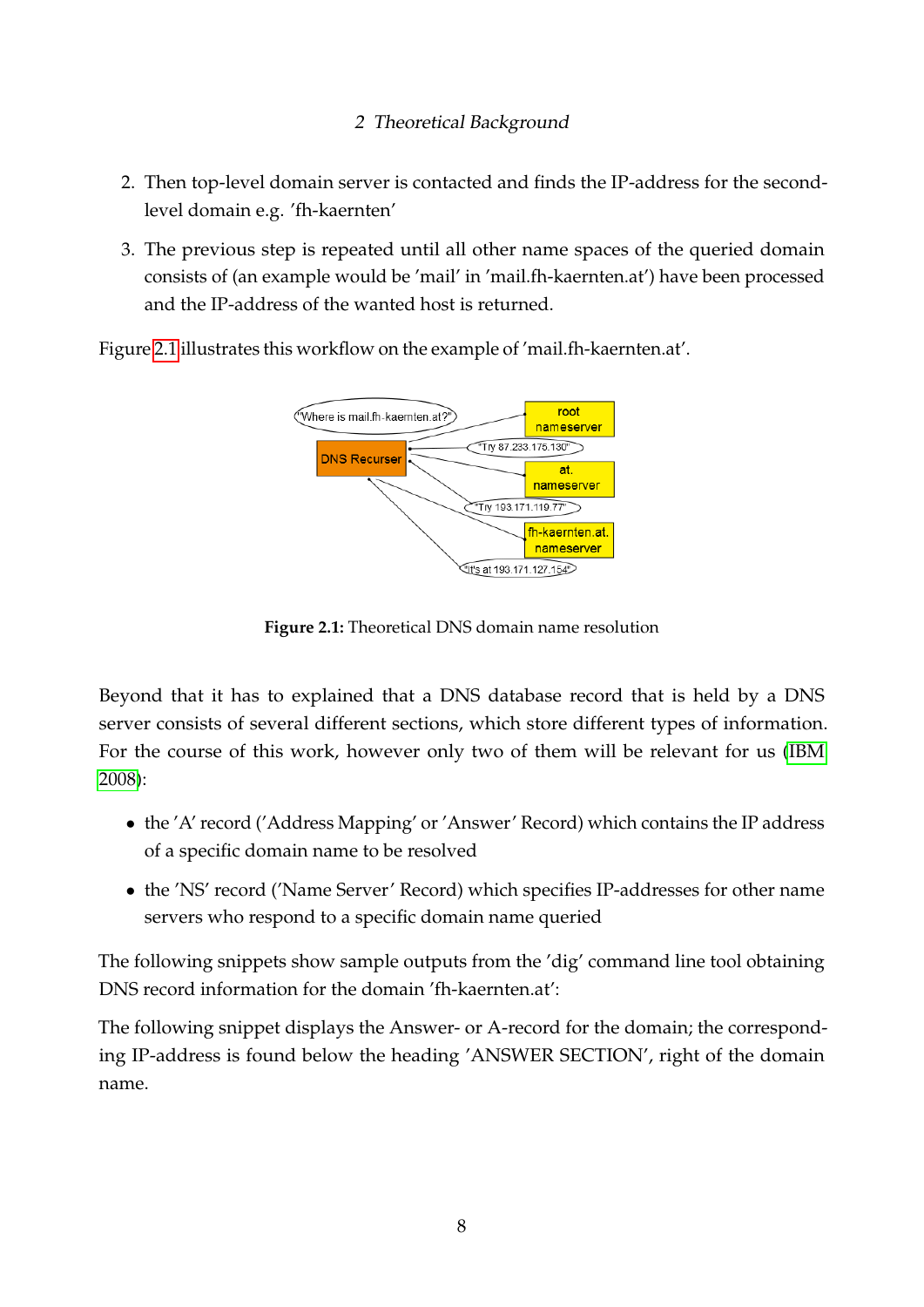```
; <<>> DiG 9.3.2 <<>> fh-kaernten.at a
;; global options: printcmd
;; Got answer:
;; ->>HEADER<<- opcode: QUERY, status: NOERROR, id: 1076
;; flags: qr rd ra; QUERY: 1, ANSWER: 1, AUTHORITY: 0, ADDITIONAL: 0
;; QUESTION SECTION:
;fh-kaernten.at. IN A
;; ANSWER SECTION:
fh-kaernten.at. 2229 IN A 193.171.127.159
;; Query time: 77 msec
;; SERVER: 192.168.0.1\#53(192.168.0.1)
;; WHEN: Thu May 02 12:24:59 2013
;; MSG SIZE rcvd: 48
```
This snippet on the other hand shows the respective NS-record below the heading 'ADDI-TIONAL SECTION', the IP-addresses belonging to the domains's responding name servers are again located right aside the name servers' domain names. It can also be observed that these two name servers are associated with the domain 'fh-kaernten.at' in the 'ANSWER SECTION' of the request.

```
; <<>> DiG 9.3.2 <<>> fh-kaernten.at ns
;; global options: printcmd
;; Got answer:
;; ->>HEADER<<- opcode: QUERY, status: NOERROR, id: 1817
;; flags: qr rd ra; QUERY: 1, ANSWER: 2, AUTHORITY: 0, ADDITIONAL: 2
;; QUESTION SECTION:
;fh-kaernten.at. IN NS
;; ANSWER SECTION:
fh-kaernten.at. 3600 IN NS ns1.fh-kaernten.ac.at.
fh-kaernten.at. 3600 IN NS ns2.fh-kaernten.ac.at.
```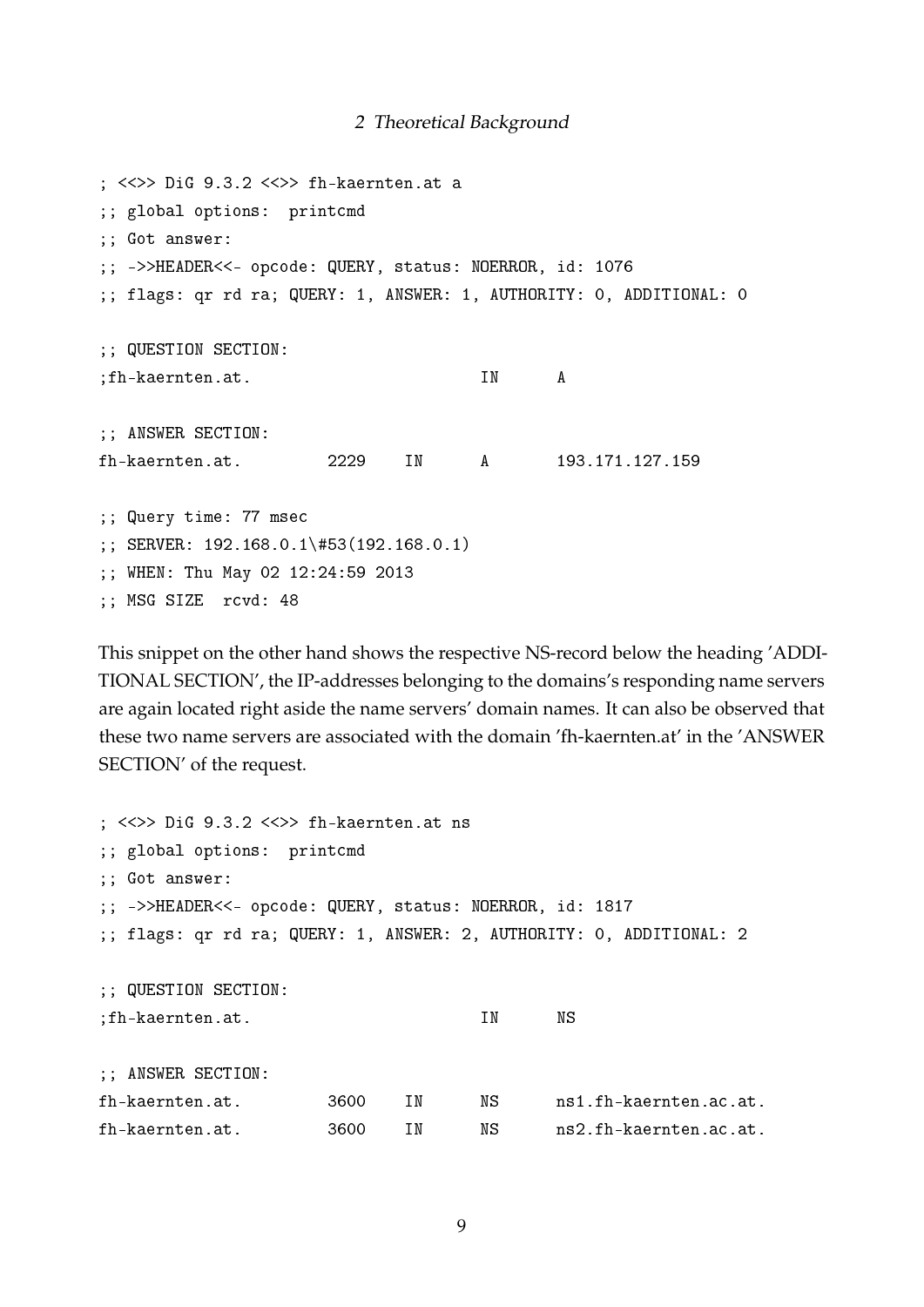```
;; ADDITIONAL SECTION:
ns1.fh-kaernten.ac.at. 3600 IN A 193.171.119.77
ns2.fh-kaernten.ac.at. 3600 IN A 193.171.127.177
;; Query time: 77 msec
;; SERVER: 192.168.0.1#53(192.168.0.1)
;; WHEN: Thu May 02 13:03:00 2013
;; MSG SIZE rcvd: 115
```
For the sake of completeness these two outputs are displayed in all detail, although only the above mentioned pieces of information are relevant here.

The data obtained from a domain's A and NS record(s) will matter when considering parameters for the spatial behaviour of legit and malicious domains which will be explained in section [2.3.](#page-18-0) Further technical details of how DNS works exactly will not be relevant in the current context<sup>[1](#page-15-1)</sup>.

#### <span id="page-15-0"></span>**2.1.2 Fast-Flux Domains (FFDs)**

The exact technical details of how Fast-Flux networks operate will be only of limited importance here, as the spatial distribution and behaviour of fluxed IP-addresses (which will be explained in [2.3\)](#page-18-0) will be essential for the course of this work rather than the technology itself.

As mentioned in subsection [2.1.2,](#page-15-0) the main function of Fast-Flux domains is to associate many, often as many as thousands of IP-addresses with one single domain name and flux (change) them rapidly which also finds a legitimate application in respect to load-balancing matters, in order to ensure availability on web sites that face a high volume of requests each day. Hereby changing IP-addresses with high frequency is achieved by changing their corresponding DNS-records.

There are three basic types of Fast-Flux operation [\(Caglayan et al. 2009\)](#page-51-9):

<span id="page-15-1"></span><sup>1</sup> for details see <http://pic.dhe.ibm.com/infocenter/iseries/v6r1m0/topic/rzakk/rzakk.pdf> [last access: 4th of June 2013]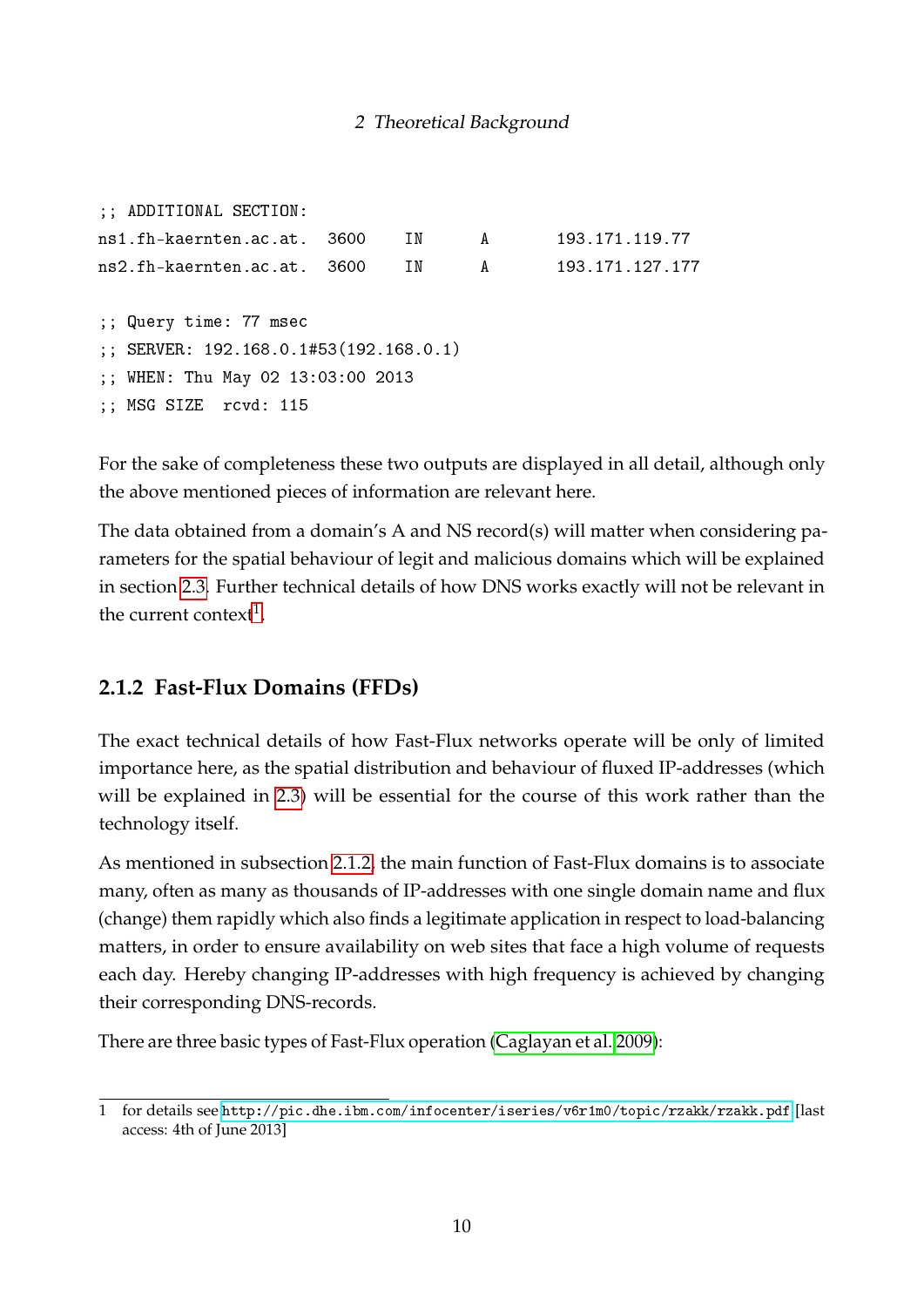- Basic Fast-Flux or Single-Flux: here, only the IP-addresses of a specific domain which employs Fast-Flux are fluxed over time
- NS fluxing: in this variant the IP-addresses of name servers that are responding to a specific FFD
- Double Flux: this type of Fast-Flux operates by fluxing both the IP-addresses of a FFD itself as well as the IP-addresses of their responding name servers which provides an additional level of redundancy

According to [Zhao and Traore](#page-52-5) [\(2012\)](#page-52-5), Fast-Flux networks, regardless of type, expose a common set of characteristics which are certain for them (selection):

• Low Time-to-live:

The time-to-live (TTL) value indicates how long a particular DNS record for a particular domain should be kept by the name server before it is discarded and updated, hence a short TTL is essential for FFDs in terms of getting sure that DNS records for an FFD always point to the most up-to-date network nodes. While TTL is normally quite long for Non-Fast-Flux web-sites (about 24 hours) it is proven to be rather short for FFDs (close to 5 minutes).

• Number of unique A records:

A significant difference between IP-addresses returned from legit and malicious domains can be observed when examining the number of IP-addresses returned by subsequent DNS queries over some time. While legit domains generally employ a small, designated set of addresses for their services, malicious Fast-Flux networks may utilize ten thousands of IP-addresses which change over time.

• IP Networks:

The IP-addresses that are employed by legitimate domains are usually located within a common address range, and thus normally show some correlation. The addresses of malicious domains on the other hand may be arbitrarily distributed over the range of all possible IP-addresses, a trait that is also observable in a similar way when examining the IP geolocations of such address sets.

• IP Geolocation:

Analogous to the point above IP-addresses of malicious FFDs will be geographically dispersed more arbitrarily, while those of legit domains are generally clustered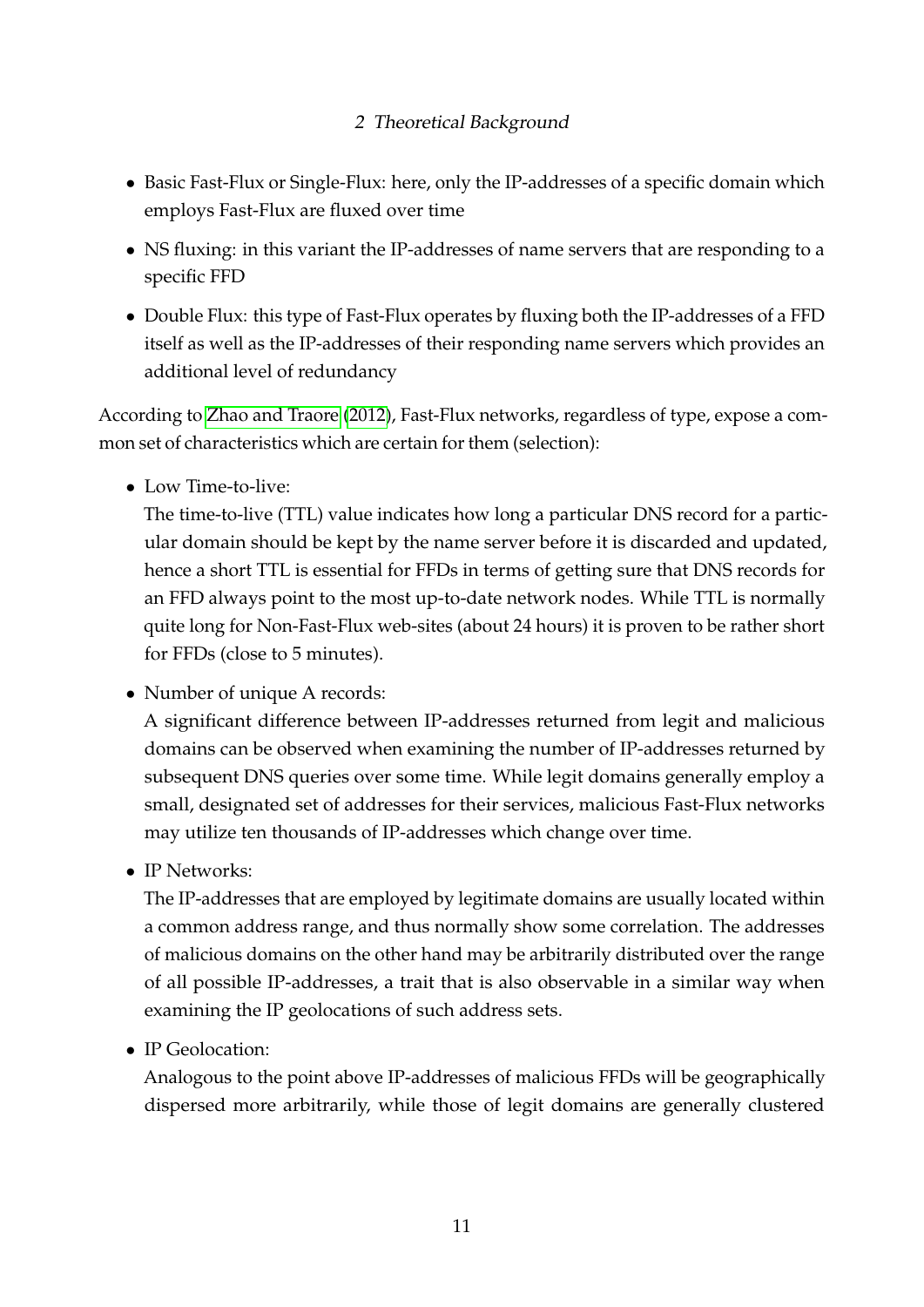in certain areas and distributed following some geographical intelligence; the IP geolocation will serve as the basis for the statistic classifiers that are investigated during in the scope of this work (see section [2.3\)](#page-18-0).

As stated by [Zhao and Traore](#page-52-5) [\(2012\)](#page-52-5) Fast-Flux domains can be easily mistaken for legit domains employing load-balancing mechanisms, when it comes to analysing their behaviour. An analogous technique that is used for such a purpose is Round Robin DNS, where IP-addresses of a domain are simply rotated over time to maintain availability and prevent traffic bottlenecks. This is especially utilized by so-called Content-Distribution-Networks (CDNs), which distribute their service over numerous serves to provide them to the end-user with high performance and high availability. A known example of a CDN would be 'google.com'; the time-to-live TTL of the DNS-records of google.com can be as short as for those of a Fast-Flux domain.

## <span id="page-17-0"></span>**2.2 IP geolocation at a glance**

IP geolocation is the mapping of an IP address to a physical, geographic location. Amongst other things, for example, advertisers and search engines employ this service in order to serve country specific contents to end users. There are two main approaches in this [\(Gill](#page-51-10) [et al. 2010\)](#page-51-10):

- measurement-based geolocation
- database-based geolocation

The former approach relies on different algorithms which examine monitored network traffic in order to make inferences about an IP address's location, which can be quite complex; details about how this works will not matter within the scope of this work. The latter and, in the context of this work, more interesting approach uses databases of location mappings which can be publicly available as well as proprietary ones. Public databases are mostly provided by regional Internet registries, such as  $\text{ARIN}^2$  $\text{ARIN}^2$  or  $\text{RIPE}^3$  $\text{RIPE}^3$ . Proprietary databases include the ones supplied by companies such as Quova or Maxmind for example.

<span id="page-17-1"></span><sup>2</sup> American Registry for Internet Numbers <http://www.arin.net> [last access: 14th of June 2013]

<span id="page-17-2"></span><sup>3</sup> Réseaux IP Européens [www.ripe.net](http://www.bretschneidernet.de/tips/thesislatex.htmlwww.ripe.net) [last access: 14th of June 2013]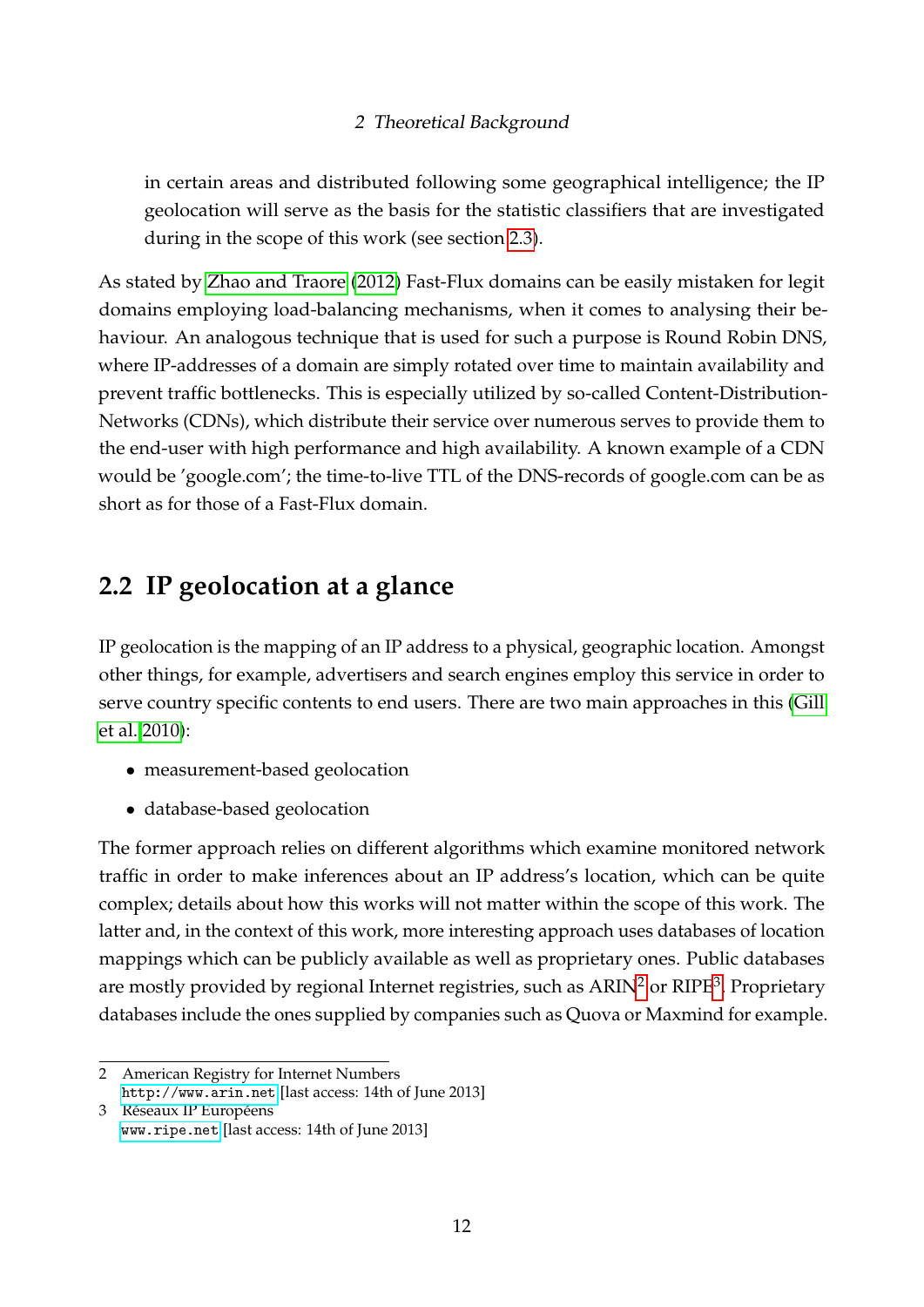The IP geolocation data that will be employed during the course of this work is delivered indirectly (as geolocation data will be fetched by a local FreeGeoIP service instance - see section [1.2\)](#page-9-0) by Maxmind, which also offers a free geolocation database service $^4$  $^4$ . Regardless of approach, the accuracy of contemporary geolocation algorithms is limited to a range of about 35-194 kilometers. [\(Gill et al. 2010\)](#page-51-10)

## <span id="page-18-0"></span>**2.3 Spatial behaviour of Fast-Flux and Non-Fast-Flux domain IP-addresses**

As already stated previously in this paper, IP-addresses of a domain can be mapped to a coarse real world location by using an IP-geolocation service. Those geolocations exhibit a spatial distribution behaviour that is different for Fast-Flux and Non-Fast-Flux domains which arises from the characteristics that were described in the previous section [2.1.2.](#page-15-0) The geographically more and less systematically dispersed nature of IP-geolocations of FFDs can serve to define a set of spatial classifiers that, considered together with other, nonspatial attributes could be used to classify a domain name as either legit or malicious with a sophisticated classification accuracy. In the course of this work, two spatial classifiers in particular will be proposed and incorporated.

The first classifier will be the index of spatial autocorrelation, more precisely: the Moran Index of Spatial Autocorrelation which has been suggested as a high quality classifier in the research done by [Stalmans et al.](#page-52-1) [\(2012\)](#page-52-1). Spatial autocorrelation expresses how points within a two-dimensional space or a geographic area respectively are dependant on each other and is based upon the principle that the attributes of points that are closer together expose a greater degree of similarity than points that are farther away from each other. Spatial autocorrelation can be negative, positive or zero. Positive autocorrelation can be observed when points with similar attribute values are near each other, in contrast a negative autocorrelation can be seen when similar attribute values lie farther away from each other on the one hand and more distinct values lie closer together on the other hand. A spatial autocorrelation of zero indicates that the values of point attributes are distributed in a spatially random manner. The Moran Index returns values in the range from -1 to +1 from a given set of points with a particular attribute specified to be

<span id="page-18-1"></span><sup>4</sup> <http://dev.maxmind.com/geoip/legacy/geolite> [last access: 14th of June 2013]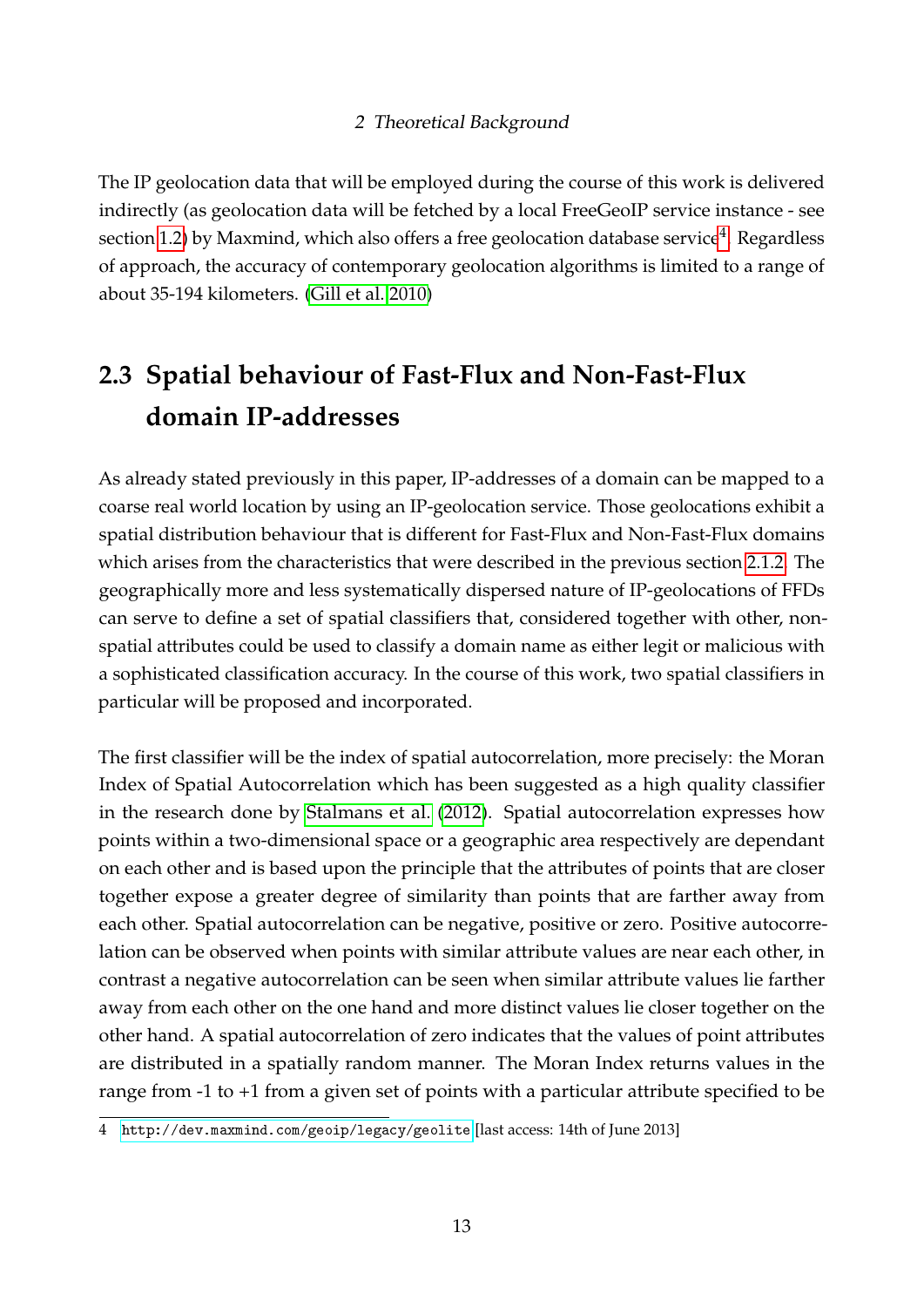examined, whereas negative values indicate a negative spatial autocorrelation and visa versa; a Moran Index of 0 also indicates a spatial autocorrelation of zero, and thus spatial randomness.

The Moran Index can be calculated by using the following formula [\(Griffith 2009\)](#page-51-11):

$$
I = \frac{\sum_{i=1}^{n} \sum_{j=1}^{n} w_{ij} (x_i - \bar{x})(x_j - \bar{x})}{\sum_{i=1}^{n} (x_i - \bar{x})^2},
$$

and

$$
S_0 = \sum_{i=1}^n \sum_{j=1}^n w_{ij}.
$$

where:

- *I* represents the Moran Index
- *n* is the number of observed points
- *x<sup>i</sup>* represents the *nth* variable's value (the examined attribute of a point)
- $\bar{x}$  is the mean of  $\bar{x}$
- $w_{ij}$  is the weight (distance) between the two points *i* and *j*
- $S_0$  is the sum of all  $w_{ij}$ s

As it can be observed from an example given by [Stalmans et al.](#page-52-1) [\(2012\)](#page-52-1) which compares the IP-geolocations of google.com and a malicious bot-net domain on a world map (depicted in figure [2.2\)](#page-20-0), those geolocations that are related to the bot-net domain (depicted as circles) are geographically distributed over the whole world, whereas google.com IP-addresses (depicted by a triangle) are all concentrated on one point (Mountain-View, California, USA). [Stalmans et al.](#page-52-1) [\(2012\)](#page-52-1) tested the results of Moran Index calculations by using several different spatial attribute values, such as time zones and  $\mathrm{UTM}^5$  $\mathrm{UTM}^5$  /  $\mathrm{MGRS}^6$  $\mathrm{MGRS}^6$  coordinates, with

<span id="page-19-0"></span><sup>5</sup> Universal Transverse Mercator

[http://geology.isu.edu/geostac/Field\\_Exercise/topomaps/utm.htm](http://geology.isu.edu/geostac/Field_Exercise/topomaps/utm.htm) [last access: 14th of June 2013]

<span id="page-19-1"></span><sup>6</sup> Military Grid Reference System [http://earth-info.nga.mil/GandG/coordsys/grids/universal\\_grid\\_system.html](http://earth-info.nga.mil/GandG/coordsys/grids/universal_grid_system.html) [last access: 14th of June 2013]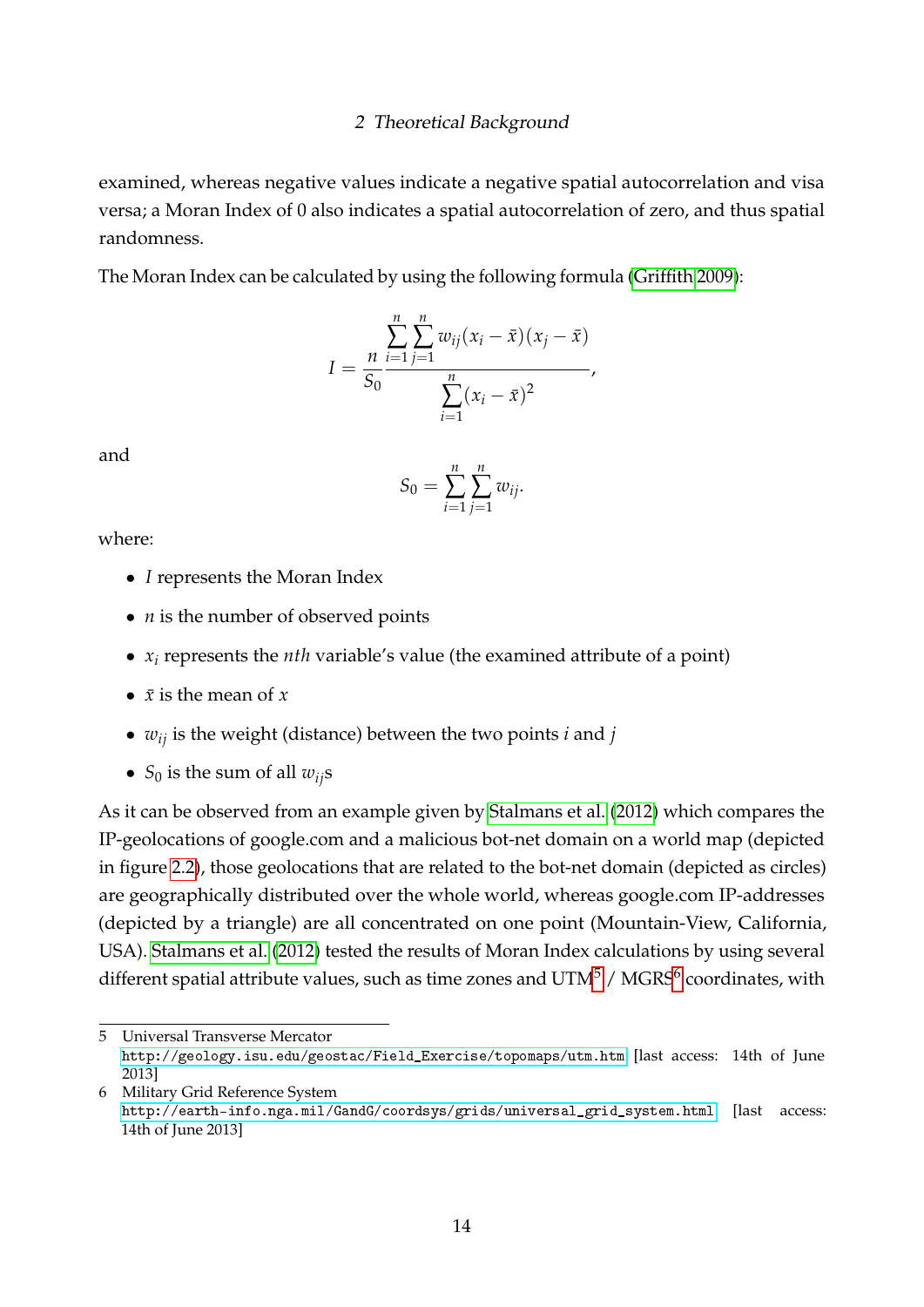<span id="page-20-0"></span>

MGRS coordinates achieving the highest rate of true positives.

**Figure 2.2:** Differences in the Geographic distributions of legit and malicious domain IP-geolocations [\(Stalmans et al. 2012\)](#page-52-1)

This works approaches the same principle using latitude / longitude coordinates of IPgeolocations associated with a particular domain. When the coordinates of a point are used as attribute values within Moran Index calculations, [Stalmans et al.](#page-52-1) [\(2012\)](#page-52-1) asserted that the results exhibit a characteristic distribution with indices of Non-Fast-Flux domains scattering around 0 and those of Fast-Flux domains scattering around 1. This observation could be repeated during the tests performed during this research, as can be seen in chapter [4.](#page-38-0)

The second important spatial classifier that will be utilized during this work is the socalled spatial service distance, as it has been proposed by [Wang et al.](#page-52-2) [\(2012\)](#page-52-2). Basically the spatial service distance is defined by the average distance between the geolocations of the IP-addresses associated with a domain name and the geolocations of the IP-addresses of the name servers that are responding to this domain name. For Non-Fast-Flux domains average service distance is often (but not always) close to zero with their geolo-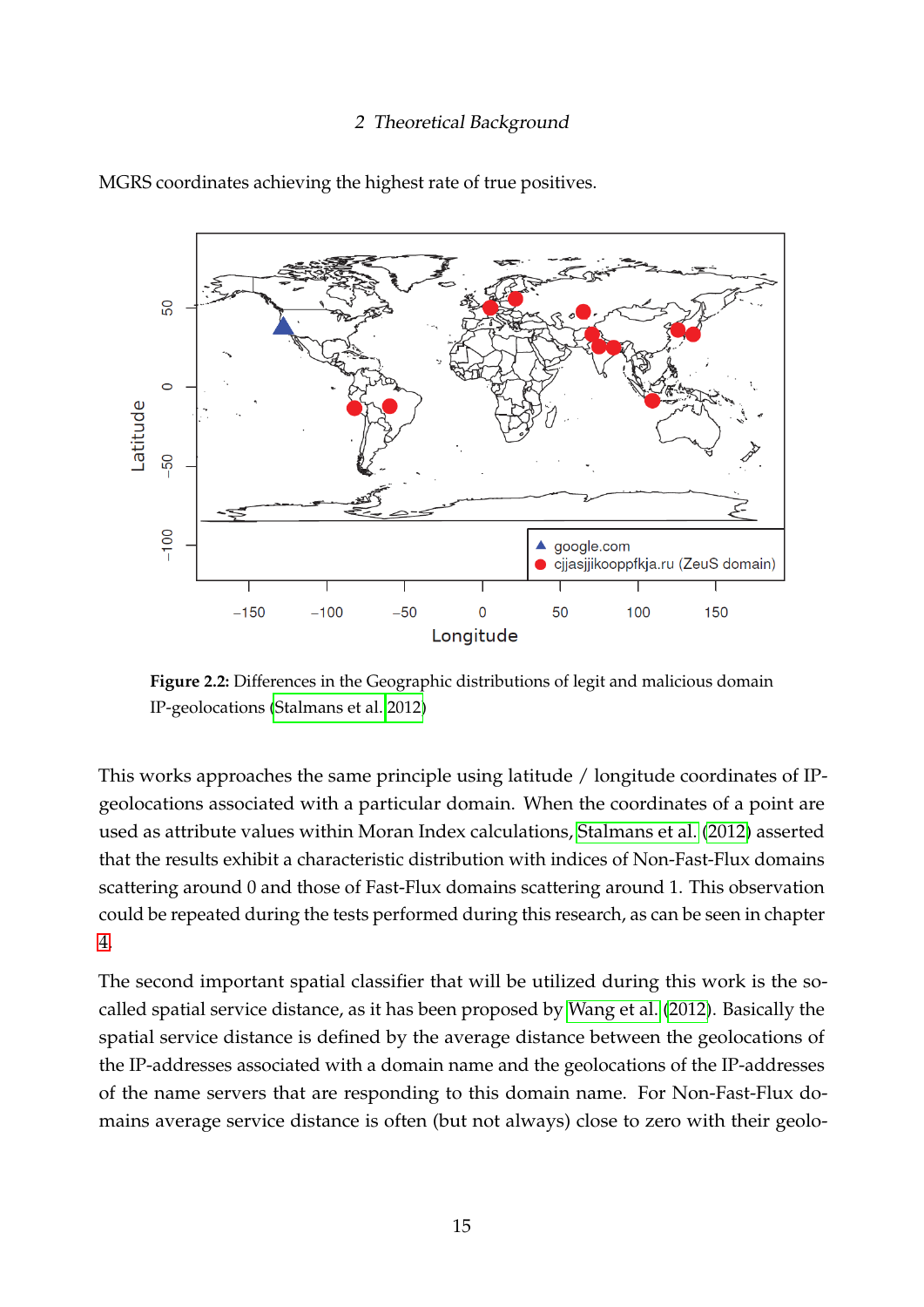cations often all being concentrated in or around the same area. For FFDs however, this service distance may become quite large, which is rooted in the fact that an FFD's IPgeolocations (and thus those of their name servers) are commonly dispersed arbitrarily over a great area. Therefore a service distance value is able to act as a spatial domain classifier.

## <span id="page-21-0"></span>**2.4 A brief outline of the R scripting language**

The purpose of this section is to give a brief outline of a few wisely selected topics regarding the R environment which are relevant for understanding the more detailed descriptions of the script which will be given in chapter [3.](#page-23-0)

As stated in section [1.2](#page-9-0) R is a freely available scripting language for statistical computing. R can be run from command line (by the 'R' command) as well as by using a window system. When working on the command line, R can be used either interactively or by simply calling scripts by directing input files to the 'R' command. Using R interactively means that a prompt is given to the user which then types in or calls R commands directly. During the course of this work however, all scripts will be run non-interactively by supplying input files. The 'R' command can take several input parameters only one that needs to explicitly mentioned here is the '–args' parameters which can be used to supply command line parameters of any form to be further used inside the run script (a sample call can be see in subsection [3.2.2\)](#page-25-2).

Whenever R is run (without regard to if this is done interactively or not), this is referred to as having an 'R session'. When using R objects are created as well as stored during a such session; the collection of objects created is called the 'workspace'. This workspace can be saved to a compressed workspace file during a session and can be restored in another to continue working on it. [\(Venebles and Smith 2013\)](#page-52-6) Further, it has to be said that R functions and their belonging data are organized in the form of packages. These packages act as libraries for the R environment and are maintained by a central repository<sup>[7](#page-21-1)</sup>. R packages can be installed and loaded entirely by using the command line or calling the necessary commands within a script respectively. [\(Venebles and Smith 2013\)](#page-52-6)

At last it is necessary to give a short outline of the most basic data structure of the R

<span id="page-21-1"></span><sup>7</sup> <http://CRAN.R-project.org/> [last access: 14th of June 2013]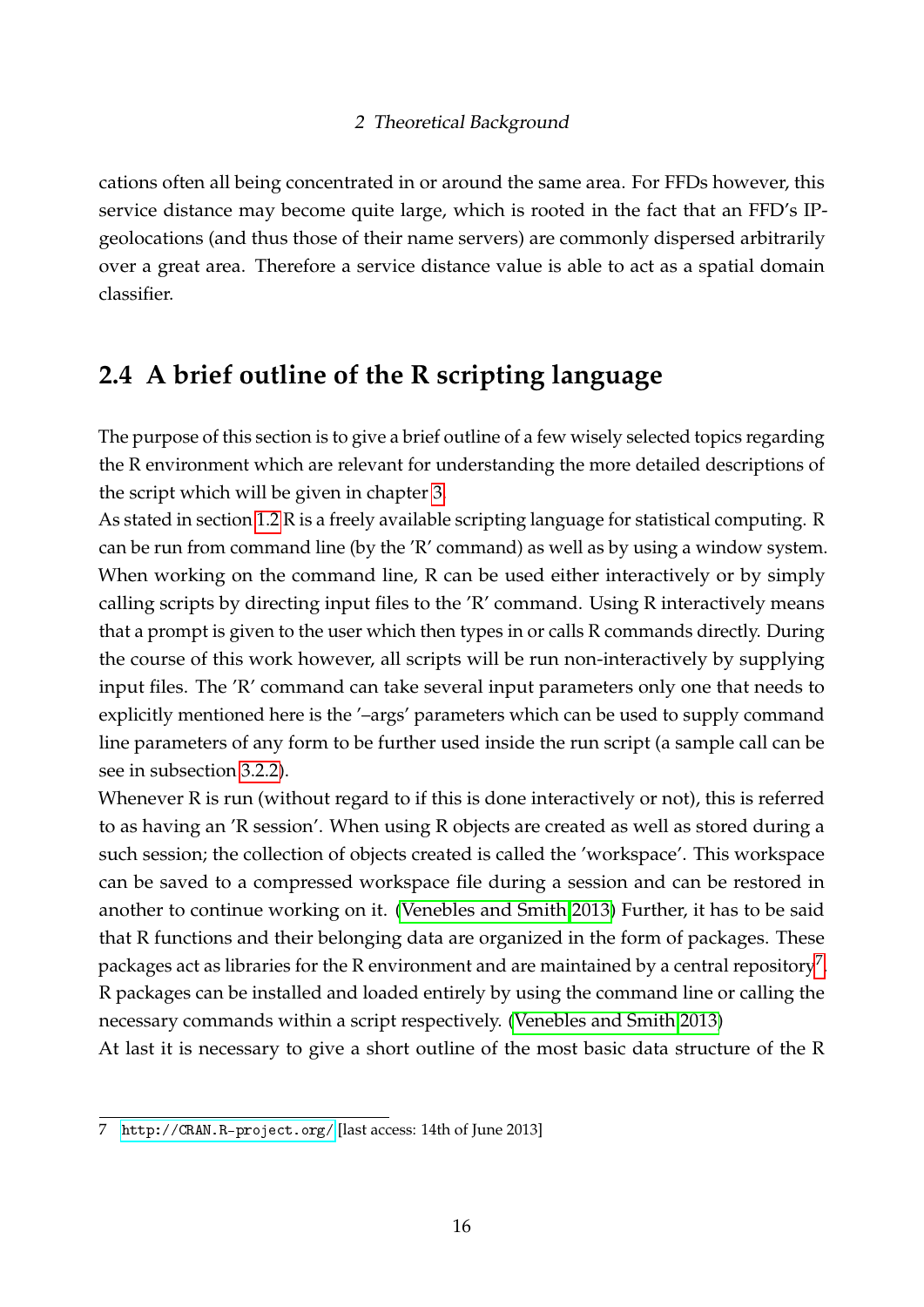langauge, the vector. In 'R' the vector is a indexed set of values which can be (amongst others) of the following types:

- integer an integer real number
- character a single character (a vector of characters is basically a string)
- logical a boolean value either designated as 'TRUE' or 'FALSE'

This will matter when describing the implemented script's parameters in subsection [3.2.2.](#page-25-2) [\(Venebles and Smith 2013\)](#page-52-6)

The next chapter deals with the methods, processes and implementations that have been performed during the course of this work.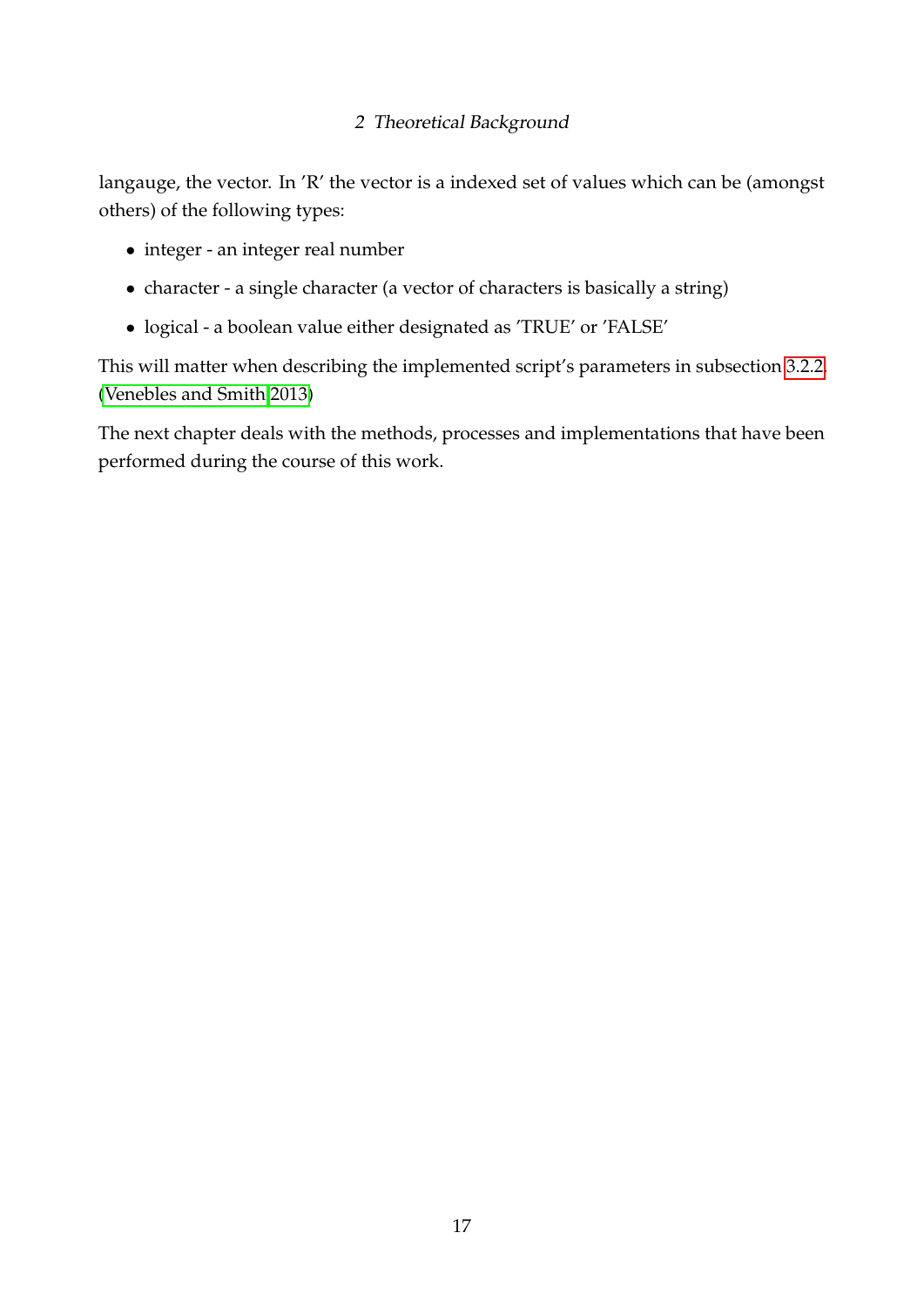<span id="page-23-0"></span>This section describes how the objectives of this work have been realised in detail, such as the tasks that had to be performed during the implementation of the actual worflow and prior, as well as subsequent ones.

## <span id="page-23-1"></span>**3.1 Preliminary tasks and data gathering**

The main tasks that had to be carried out prior to the actual implementation include:

- Research on theoretical topics
- Selection of a processing environment
- Selection of methods for gathering information that will be needed during processing
- Gathering and selection of data to be tested

Preliminary research was made up of both, information from commercial and nonecommercial sources. Research regarding specific fields, such as botnet-detection including the works of [Stalmans et al.](#page-52-1) [\(2012\)](#page-52-1) and [Wang et al.](#page-52-2) [\(2012\)](#page-52-2) have been obtained from the  $IEEE<sup>1</sup>$  $IEEE<sup>1</sup>$  $IEEE<sup>1</sup>$  Digital Library; other topics such as general statistics and spatial statistics and material relating to the R scripting language have been obtained from documents that are freely available to the public.

R was selected as processing environment for the reasons that have already been described in section [1.2.](#page-9-0) Although the first versions of the implemented script ran on a Microsoft

<span id="page-23-2"></span><sup>1</sup> Institute of Electrical and Electronics Engineers

<http://ieeexplore.ieee.org/Xplore/guesthome.jsp> [last access: 14th of June 2013]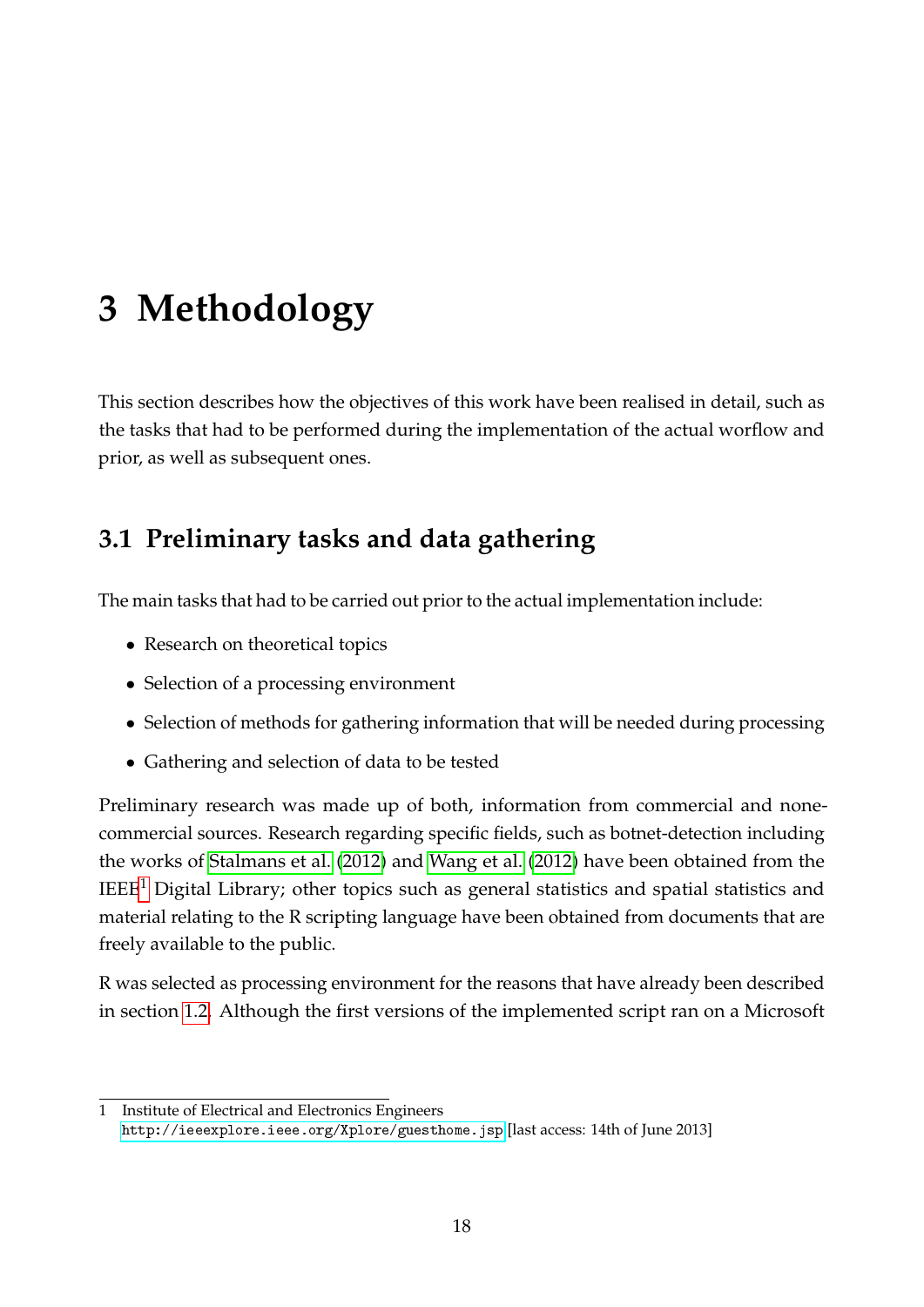Windows  $7<sup>2</sup>$  $7<sup>2</sup>$  $7<sup>2</sup>$  desktop machine, the script was sourced out later on to a dedicated sys-tem in form of a linux<sup>[3](#page-24-1)</sup> server, for security reasons as it will be detailed in subsection [3.2.1.](#page-25-1)

The data that was gathered in the preface of the actual implementation work mostly included publicly available lists of domain names which are deemed to be used for once feeding the script. As stated previously in section [1.2,](#page-9-0) this data consisted of legit domains as well as domains that were reportedly involved in botnet activities or distributing malware. Here it is important to say, that although the latter type of domains are reported to be involved in a botnet, these domains do not necessarily employ fast-flux mechanisms (see chapter [4\)](#page-38-0). The reason for selecting data from both groups was to supply a control group of domains to a list of reported botnet domains for the statistical test performed during execution of the script. The search for data was basically made up of a net search after reporting sites for both types of domains. After examining several potential data sources and the data available at them, the following quality criteria have been assumed in order to narrow down the data available to a set that will finally used in a productive manner:

- up-to-dateness: the data shall be no older than 6 months and/or be updates on a regular basis
- free availability: the data shall be available without the necessity of payment
- format: the data shall be available either in  $\text{CSV}^4$  $\text{CSV}^4$  format or shall be easily reformatable into CSV as CSV has been selected as the data format to be used when supplying data to the script

The list of reportedly legit domains is basically a list of the top 500 registered domains ranked by the number of domains which link to them. This list was obtained from the social media monitoring site 'seomoz.org', which updates this list every month. [\(seomoz.org](#page-52-4) [2013\)](#page-52-4)

A list of reported botnet domains has been obtained from the Swiss security blog 'abuse.ch' which features a tracking site for the so-called 'ZeuS' botnet and offers a list of associated

<span id="page-24-0"></span><sup>2</sup> [http://en.wikipedia.org/wiki/Windows\\_7](http://en.wikipedia.org/wiki/Windows_7) [last access: 14th of June 2013]

<span id="page-24-1"></span><sup>3</sup> <http://en.wikipedia.org/wiki/Linux> [last access: 14th of June 2013]

<span id="page-24-2"></span><sup>4</sup> Comma Seperated Values

<http://dictionary.reference.com/browse/comma%20separated%20values> [last access: 14th of June 2013]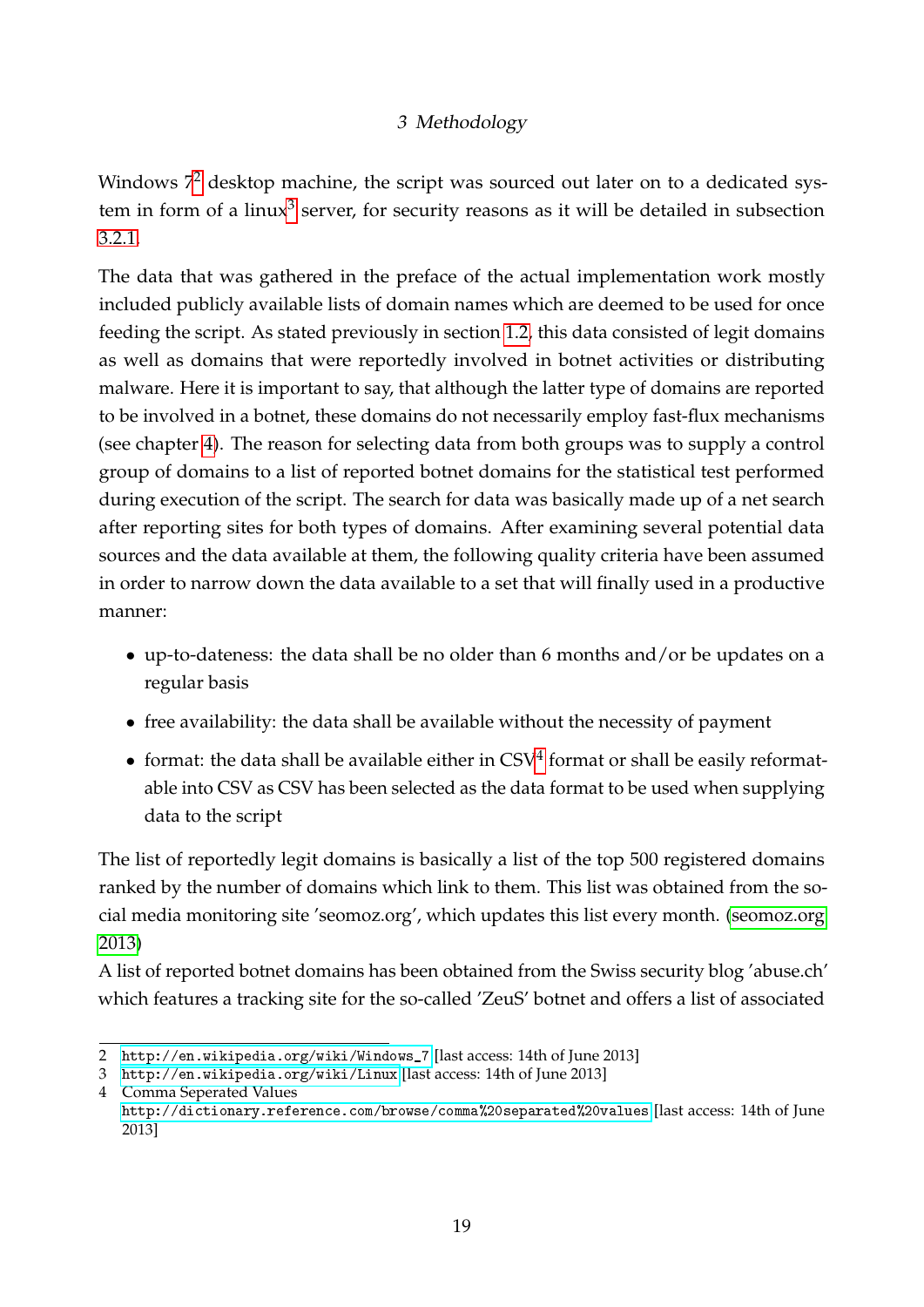domains for the sake of blocking them in firewalls; this domain block-list currently contains of 854 domain names and is update continuously [\(abuse.ch 2013\)](#page-51-5).

In addition to data that was obtained from the said sources, the script was equipped with the capability to generate a given number of 'simulated' botnet domains whose IP addresses are selected randomly with an overall arbitrary spatial distribution.

## <span id="page-25-0"></span>**3.2 Main workflow**

The following subsections describe the details of the main workflow, its implementation in R and how the statistic classifiers were realized, as well as further issues that arose with it.

### <span id="page-25-1"></span>**3.2.1 Processing environment and security risks**

During the course of the work two different operating systems have been deployed, for R to be run on:

- OpenSUSE Kernel 12.1
- Ubuntu Server 12.10 "Quantal Quetzal"

The reason for selecting the former of the two was the availability of a ready to use system right at workplace. Here a test setup of the script and all other necessary components have been implemented and the first function tests have been conducted. As the work reached a state where the potential interference with presumed malicious domains became unavoidable, the whole setup have been outsourced to an external virtual server with root access, for not taking any security risks.

### <span id="page-25-2"></span>**3.2.2 Structure and implementation**

Before the actual workflow is explained, it has to be said that the implementation as a whole consists of a number of components that are located within a common folder and interact together during runtime. This root folder is designated as 'DBFFD-SAM' wich is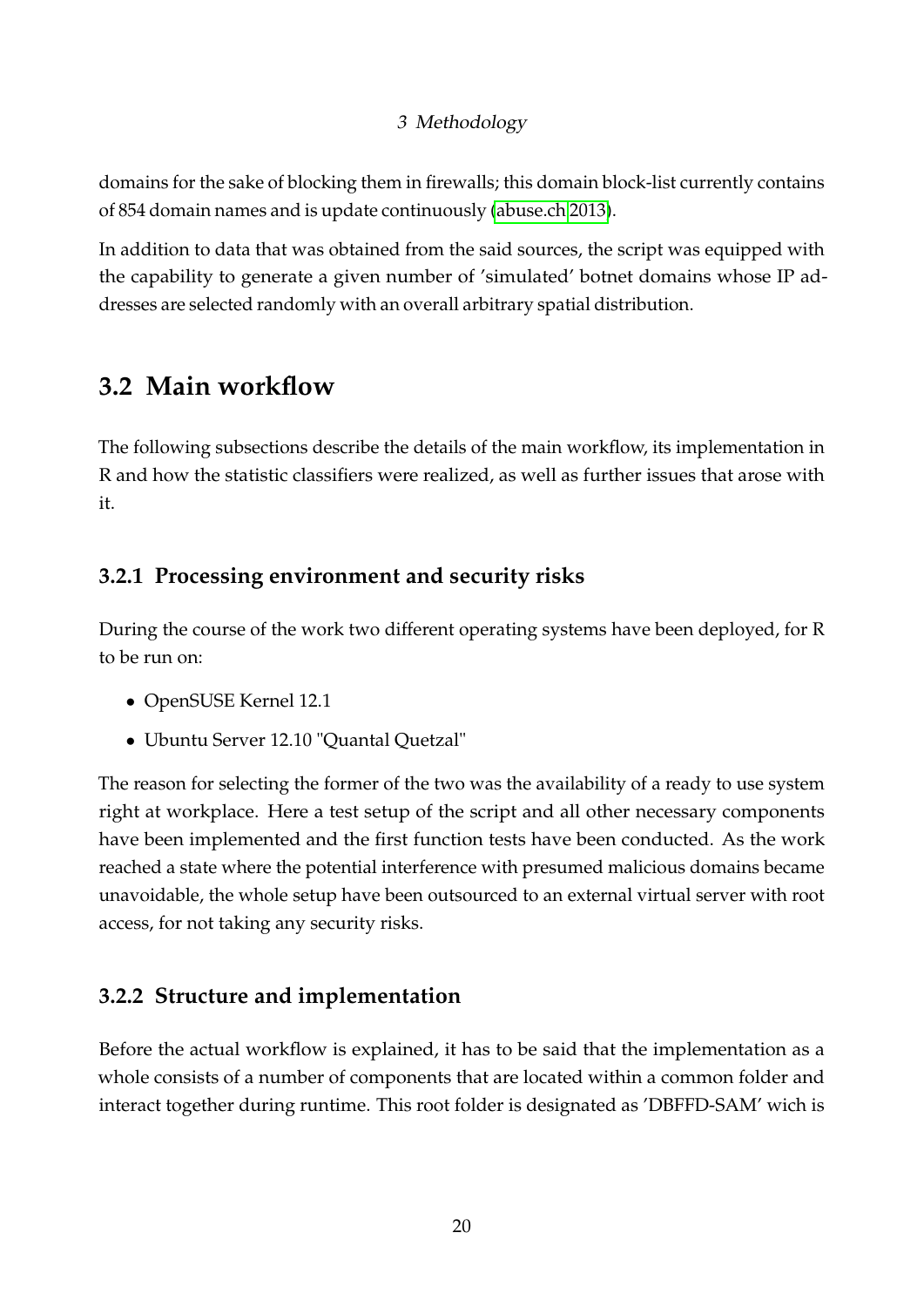basically an acronym for this work and stands for **Detection of Botnet Fast-Flux Domains (by) Spatial Analysis Methods**. The components that are contained within can be outlined as follows (a graphical outline is given in figure [3.1\)](#page-27-0):

1. Data Folder:

This folder contains the input data files for the script in CSV format.

2. SQLite GeoIP database:

This is the local instance of the GeoIP SQLite database from which the IP geolocations are selected via the DB Search script.

3. Python DB Search Script:

This is a pyhton script that searches the database for the geolocation that is belonging to an IP address which has to be supplied as parameter for the script; it is shipped with together the GeoIP database.

4. Python DB Update Script:

This script downloads updates for the database from maxmind.com, it is also responsible for initializing it prior to first run; this script also comes together with the database.

5. DBFFD-SAM Main Script:

This is the script that is responsible for executing the main workflow and for conducting all data processing, statistical tests and other related tasks. It is the main entry point for execution that is started first.

6. R Function Library Script:

This is an R script file that acts as a library for the functions needed by the main script by pushing them into the workspace. It is run on the beginning of the execution of the main script.

7. R Package Install Script:

This script is responsible for installing all necessary R packages prior to first run. It is executed by the function library script at the beginning and checks if any of the packages needed are missing and starts the R-integrated download and install process if this is the case.

8. R Workspace File:

This is a compressed file in which the R workspace is saved every times after running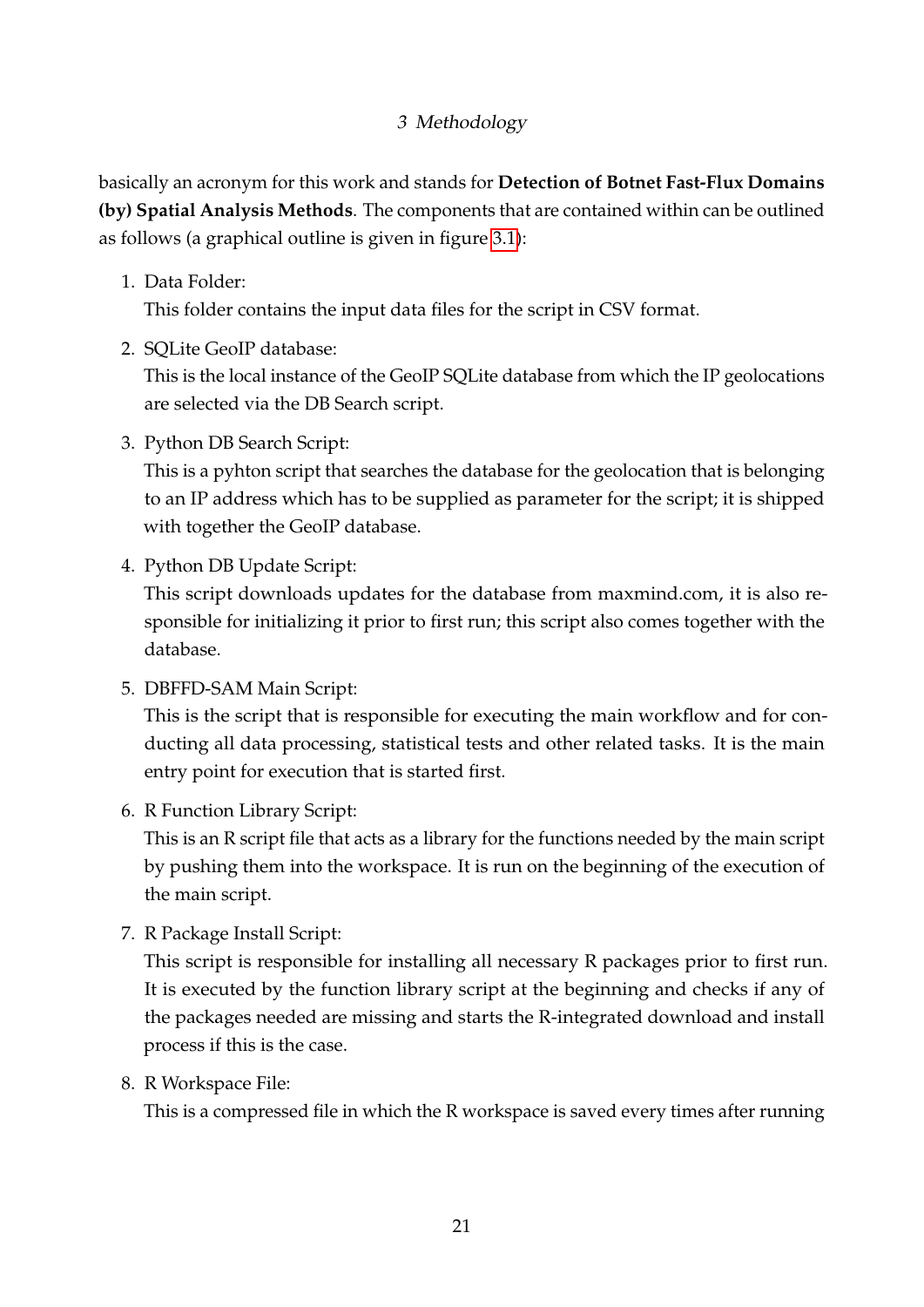the script. It contains a selection of R objects including variables, data tables and functions that are deemed to be persistent across multiple script runs as well as for posterior examination.

9. Main Script Output File:

This is a file in which the test classification table is written by the main script, for the sake of a quick lookup every times after running the script.

10. R Plots:

<span id="page-27-0"></span>This is a PDF file generated by the main script which contains statistical plots that illustrate the outcomes of the calculations and tests performed during main script execution. As plotting is optional in the main script and may be switched off by a parameter at script start, this file may not necessarily be present.



**Figure 3.1:** Component structure of the implementation

At next it is necessary to explain that the implemented R-script can be started with a number of parameters which determine its operation and thus have an impact on the workflow. As mentioned in section [2.4](#page-21-0) the script's parameters are supplied via the –args parameter of the 'R' command. The following table [3.1](#page-28-0) gives a summary of all possible script parameters and how they work.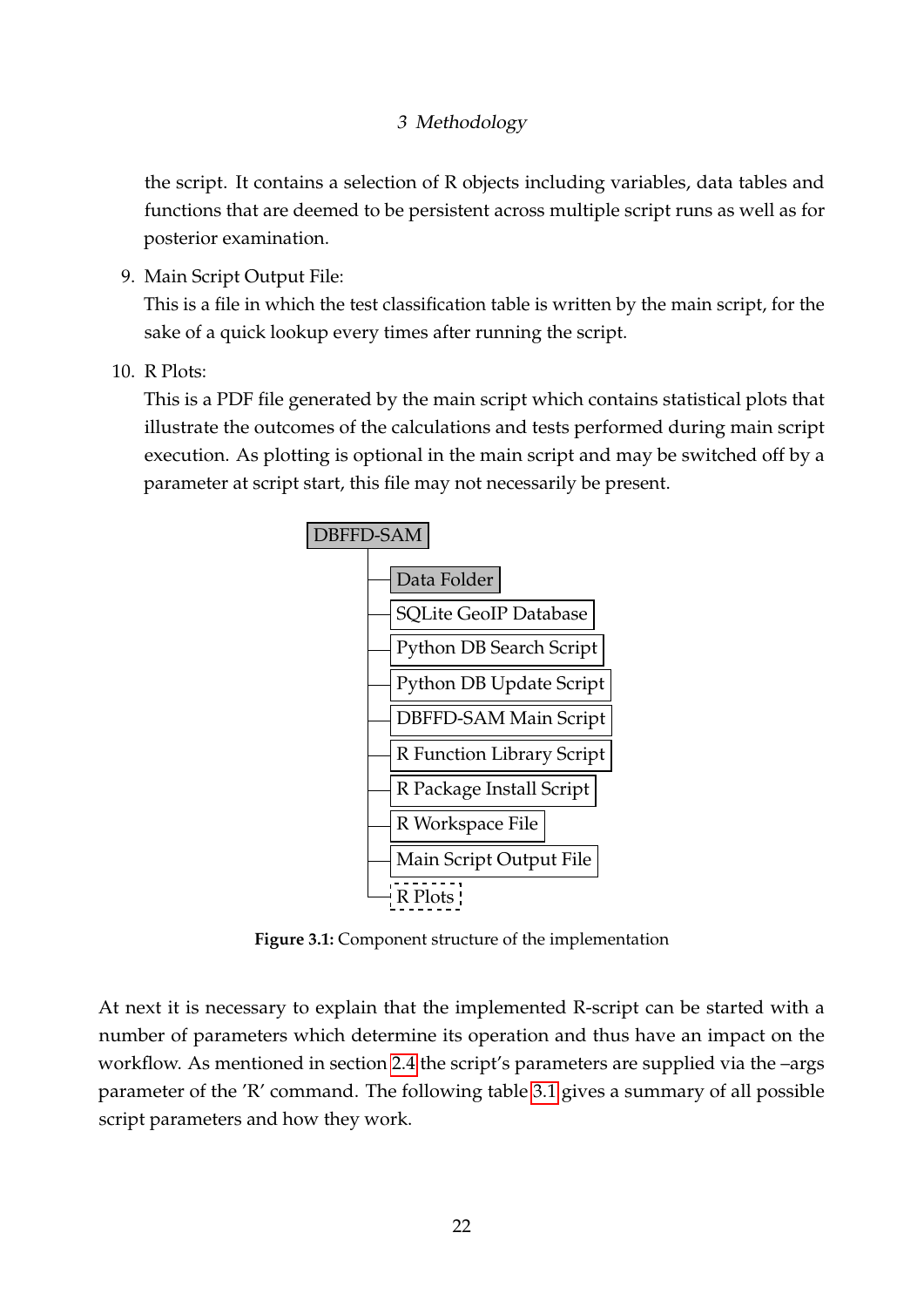<span id="page-28-0"></span>

| name      | is mandatory | type      | function                                                     |
|-----------|--------------|-----------|--------------------------------------------------------------|
| in_file   | yes          | character | path of input file, basically a list of domain names in      |
|           |              |           | CSV format                                                   |
| out_file  | yes          | character | path to a text file in which the final results of the script |
|           |              |           | will be outputted for a quick lookup                         |
| img       | yes          | character | path to the R workspace image in which objects that          |
|           |              |           | are to be persistent between runs will be saved              |
| update_db | no           | logical   | parameter that controls if the GeoIP database update         |
|           |              |           | script should be executed prior to the rest of the script    |
|           |              |           | or not; if yes it will cause the database to be updated. If  |
|           |              |           | it is left out, a default value of FALSE will be assumed.    |
| randomize | no           | integer   | specifies if and how many simulated 'malicious' do-          |
|           |              |           | mains with randomized IP locations should be gener-          |
|           |              |           | ated. The default value is -1 which means that none          |
|           |              |           | of such domains will be created. A value of 0 means          |
|           |              |           | that the number of simulated domains will match the          |
|           |              |           | number of 'real' domains that can be found in the in-        |
|           |              |           | put file. Any other value will specify the exact number      |
|           |              |           | to do so.                                                    |
| plotting  | no           | logical   | specifies whether R plots of the results should be cre-      |
|           |              |           | ated or not; its default value is FALSE.                     |
| no_test   | no           | logical   | specifies if the statistical test workflow should be per-    |
|           |              |           | formed; if set to TRUE the main script will halt be-         |
|           |              |           | fore doing so. Can be used to update the database            |
|           |              |           | or redownload the R packages needed only; without            |
|           |              |           | performing the whole workflow. The default value is          |
|           |              |           | FALSE.                                                       |
| no_save   | no           | logical   | this parameters controls whether the R workspace of          |
|           |              |           | a script run will be saved on its finish or not. Can be      |
|           |              |           | used to prevent the script from saving its results to the    |
|           |              |           | workspace at start time for any reason.                      |

**Table 3.1:** Possible parameters of the implemented R-script

A sample call of the main script can thus look like this (line breaks are for the sake of readability and have to be omitted in practice):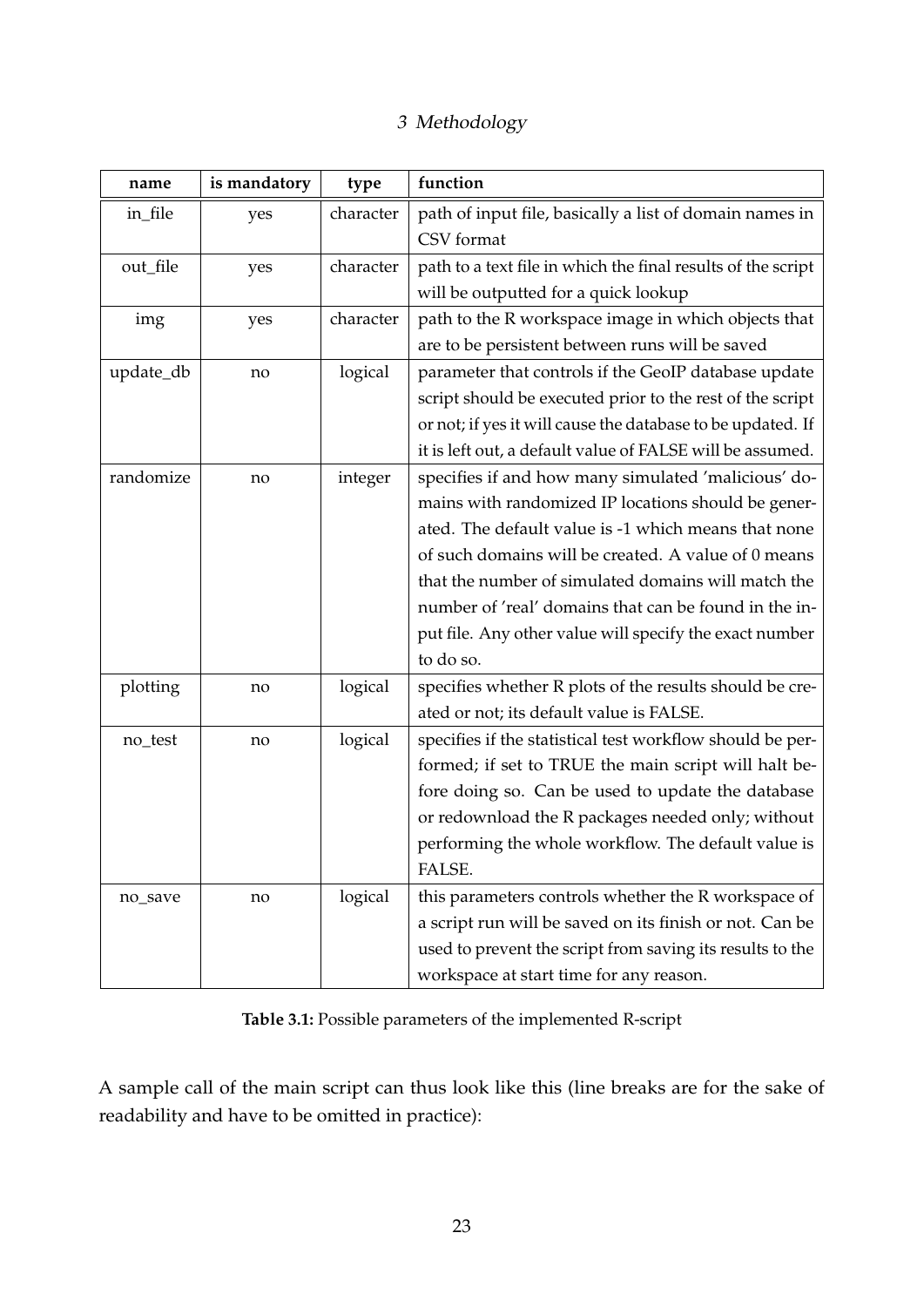$R < dbffd-sam.r --args$ in\_file="data/test\_data/domains/malware\_domains.csv" img="test02\_2\_5.RData" out\_file="test02\_2\_5.out" update\_db=TRUE num\_domains=0 randomize=-1 plotting=FALSE

The workflow consists of several steps of particular actions and decisions which are going to be outlined here one after another.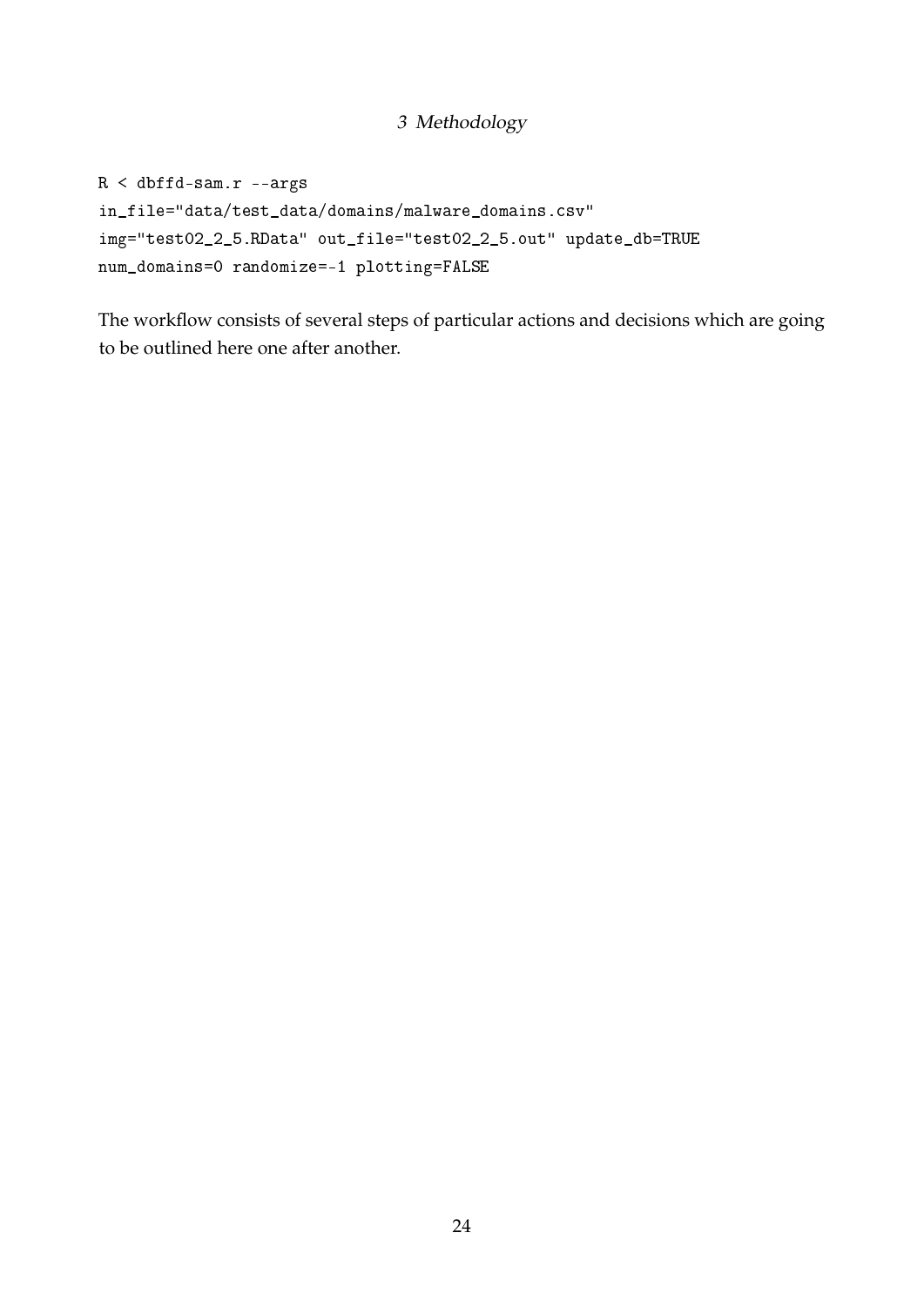<span id="page-30-0"></span>

**Figure 3.2:** Flow-chart of the main workflow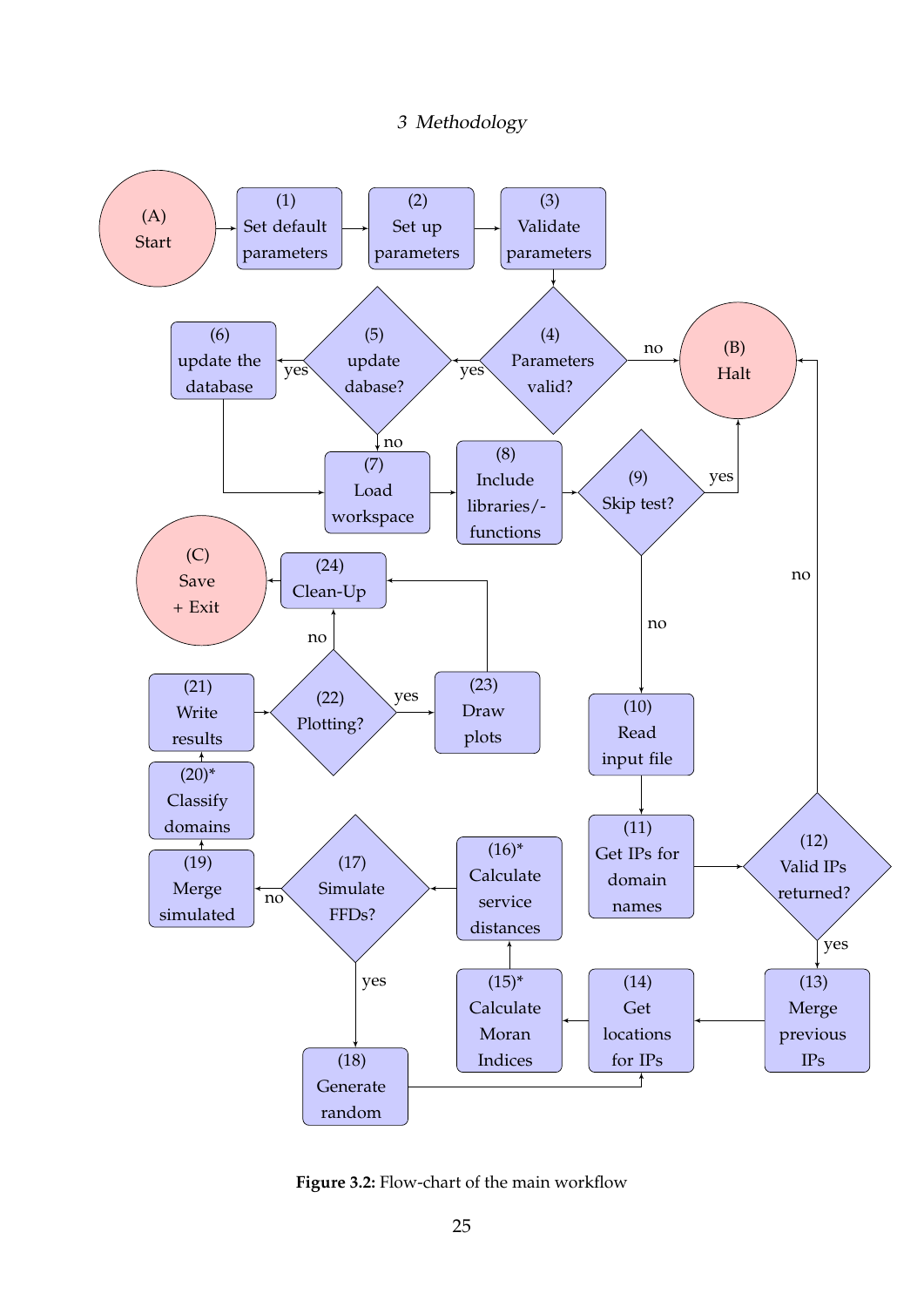The following describes the different steps of the the workflow, including the start- and stop-points which are designated as (A), (B) and (C). The remainder of the steps is numbered consecutively. A graphical outline of these (as well as the above start- and entrypoints) is given as a flow-chart in the above figure [3.2.](#page-30-0) The steps are marked with an asterisk (\*) in the chart are to be furtherly detailed after this.

#### A Start

This is the main script entry point which is entered on script-start. After this step [1](#page-31-0) is executed.

#### B Halt

This is the premature exit point in which the script will simply stop. It is reached in case of invalid parameters in step [4,](#page-31-1) if the parameter 'no\_test' is set to TRUE after step [9.](#page-32-0) or if there is another error during execution for any reason.

C Save + Exit

This is the final exit point, that is reached after successfully conducting all tests and other tasks, after the workspace clean-up in step [24.](#page-34-0)

The following describes the rest of the different steps of the workflow, which are consecutively numbered.

- <span id="page-31-0"></span>1 Set default parameters In this step the default values of the non-mandatory parameters of the script are set.
- 2 Set up parameters

If non-mandatory parameters are supplied by commandline at script start, the default parameters of the previous step are overridden.

- 3 Validate parameters In this step all parameters are validated.
- <span id="page-31-1"></span>4 Parameters valid?

If there were any invalid parameters the script will stop at B.

5 Update Database?

In this, it will be checked if 'update db' is TRUE. If so, the GeoIP database will be updated in the next step.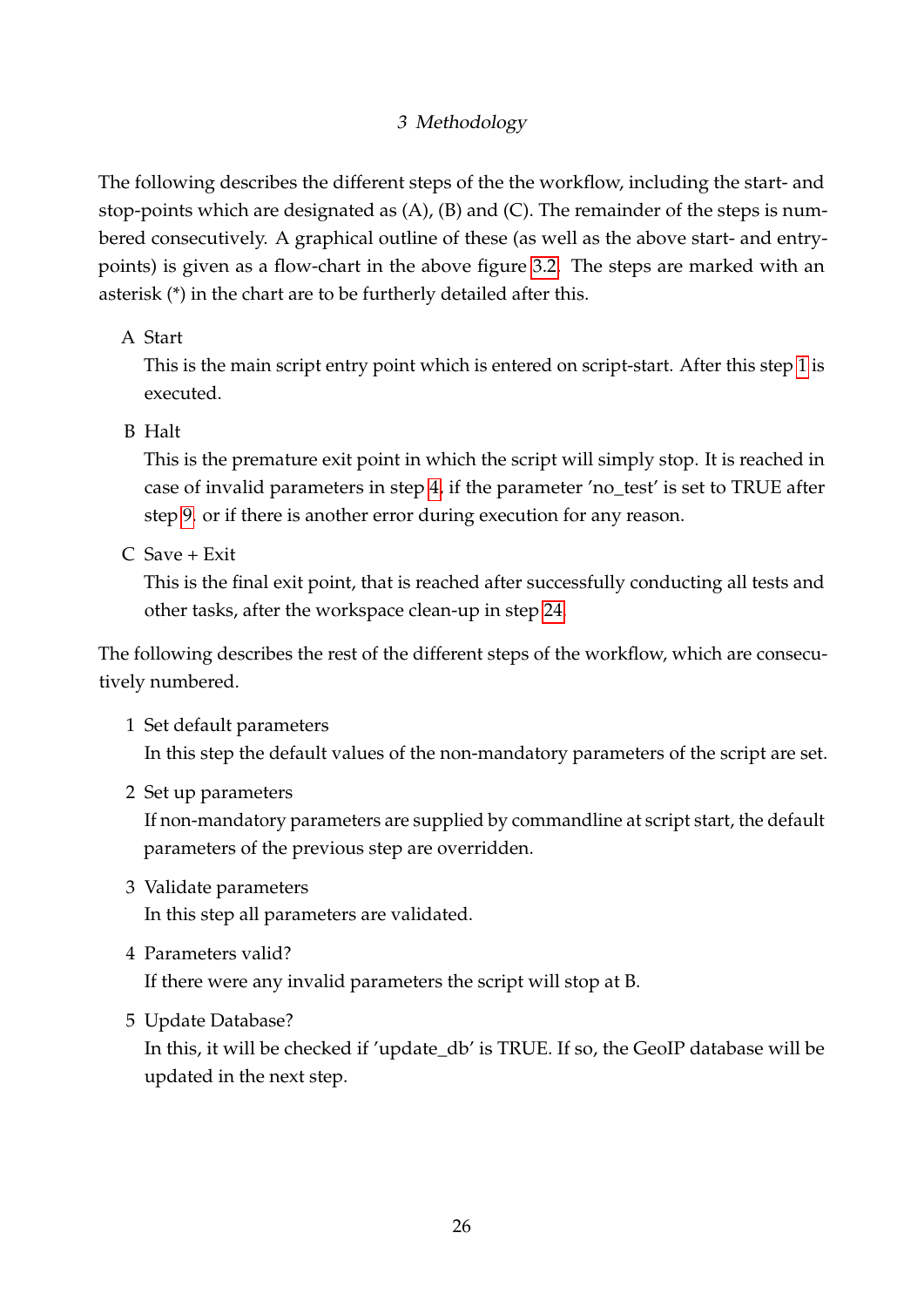#### 6 Update the database

Here the new IP geolocation data is downloaded from Maxmind and integrated into the database as mentioned in section [2.2,](#page-17-0) if the check in the last step has been successful. This is done by running the corresponding python script for the database update.

<span id="page-32-2"></span>7 Load workspace

The R workspace specified in the 'img' parameter is opened and the data-holding objects stored in it are loaded. If the workspace file with the specified name is nonexistent, loading the workspace is skipped. The workspace name will be used when saving the necessary objects as it is done in C.

8 Include libraries/functions

The R function library script is run. It will ensure that all necessary packages are installed and all functions are loaded into the current R environment.

<span id="page-32-0"></span>9 Skip test?

If the 'no\_test' parameter is set to TRUE the script will stop at B.

10 Read input file

The CSV input file which is specified by the parameter 'in\_file' is read and its content (the list of domains) is stored as object into the workspace.

11 Get IPs for domain names

In this step the function for getting all IP addresses (Answer and NS-section) for a domain are fetched by using 'dig'. This is achieved by looping through all domain names that have been read from the input file and fetching all A-section IP addresses and all NS-section IP addresses consecutively, just like the sample queries presented in subsection [2.1.1.](#page-12-2) These IP addresses are then stored alongside their corresponding domain names inside a data object.

<span id="page-32-1"></span>12 Valid IPs returned?

Now it is checked if at least one valid A-section and at least one NS-section IP-address have been returned. If not, which could be the case for example if all domains in the input file are non-existent or outdated, the script stops at B.

13 Merge previous IPs

If the previous check was successful, the IPs that have been returned at step [12](#page-32-1) are merged with the IP address data objects that have been recovered from the workspace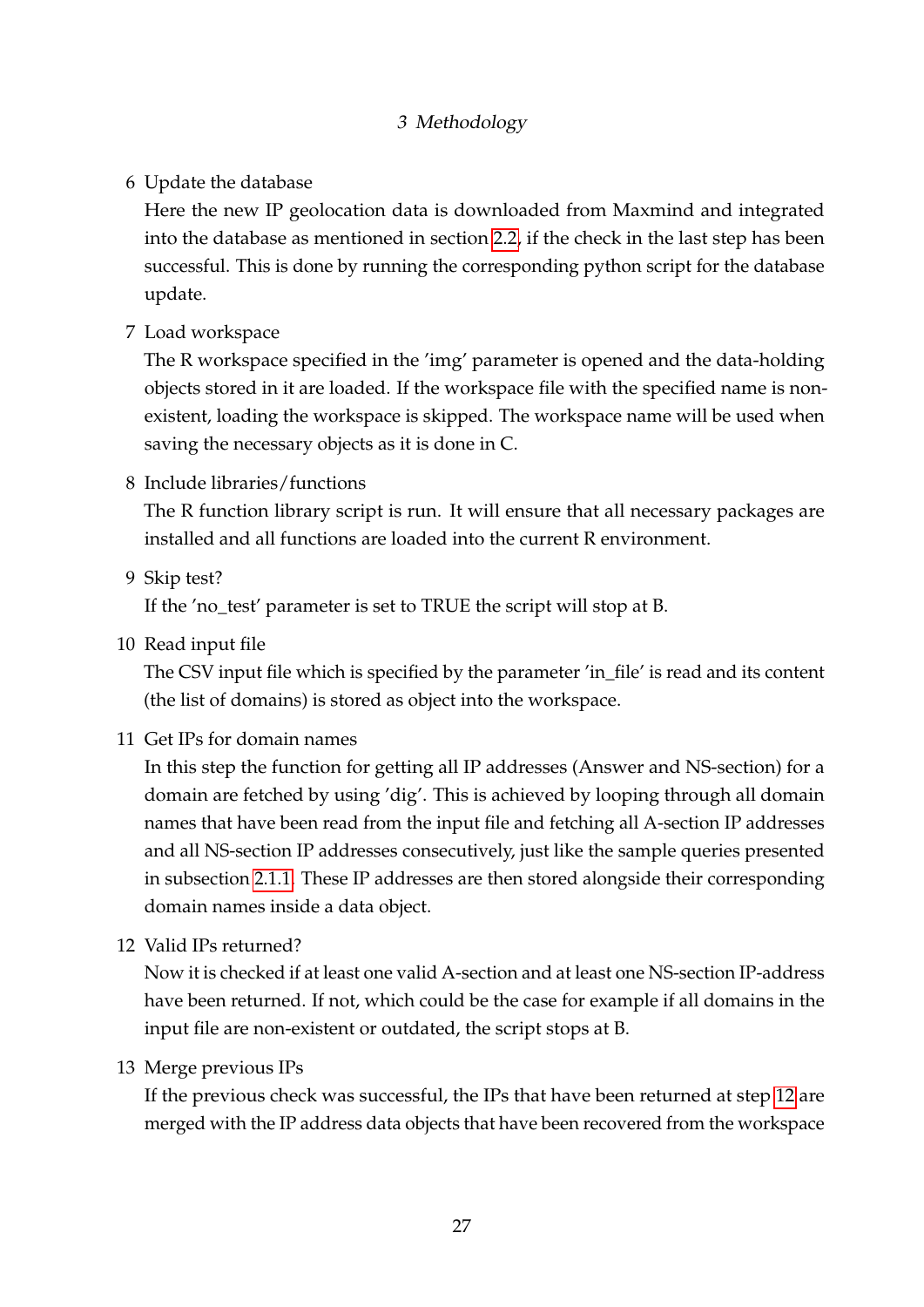that have been opened in step [7,](#page-32-2) if a workspace with the name that was specified in the beginning already existed. If this was not the case, merging the data objects is skipped and the previously returned IP addresses are treated as the complete set.

<span id="page-33-1"></span>14 Get locations for IPs

In this step the IP geolocations of the fetched IP addresses are queried from the database by running the database python search script with each respective IP address supplied as parameter. This is done for both, the A-section as well as the NS-section IP addresses. The IP locations for both sections are stored separately in two different data objects alongside with their corresponding domain names for the sake of lucidity when furtherly handling them.

<span id="page-33-2"></span>15 Calculate Moran Indices

In this step, the Moran Indices of each domain are calculated by examining their IP locations. This step will be described in more detail within subsection [3.2.3.](#page-35-0)

<span id="page-33-3"></span>16 Calculate service distances

Here, the average service distance of each domain will be calculated, again by looking at their respective IP locations, the proceedings in this step will be also detailed in subsection [3.2.3.](#page-35-0)

17 Simulate FFDs?

Here the value of the 'randomize' parameter is examined, as described prior in this section. If there are FFDs left to be 'simulated' this will happen in the subsequent step, otherwise the script will jump to step [19.](#page-34-1)

18 Generate random

In this step simulating an adequate number of Fast-Flux domains is started by generating a respective set of random domain names, each with a corresponding set of 3-5 (this range has been selected for performance reasons) addresses for both A- and NS-section. The non-existent top-level-domain<sup>[5](#page-33-0)</sup> '.bb' is suffixed to random domain names to ensure that no 'real' domains will associated accidentally. As it is stated in section [1.2,](#page-9-0) the randomized IP addresses however are real ones that are to exhibit a real IP location, although it does not matter which one, merely it is their random spatial distribution that is to let them exhibit a very striking FFD-like behaviour. After generating the IP addresses the script calls the same function as in

<span id="page-33-0"></span><sup>5</sup> <http://dictionary.reference.com/browse/top-level+domain> [last access: 14th of June 2013]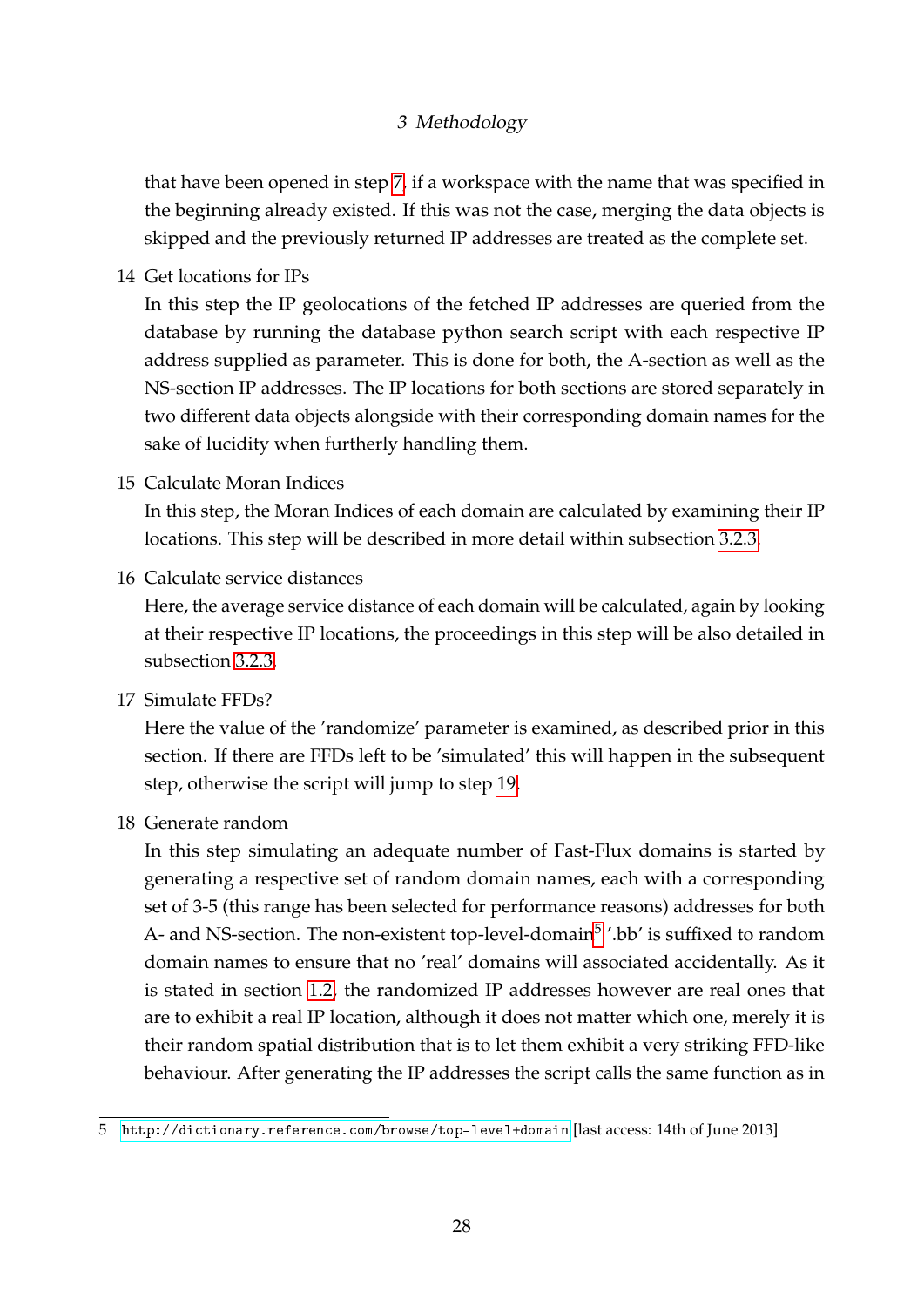step [14](#page-33-1) for querying their IP locations and continues through the steps [15](#page-33-2) and [16,](#page-33-3) which is done until the number of FFD to be simulated is reached.

<span id="page-34-1"></span>19 Merge Simulated

Here, the randomly generated data of the simulated FFDs is merged with those of the 'real' domains' ones. If there were no FFDs to be simulated, this process is skipped.

<span id="page-34-2"></span>20 Classify domains

This is probably the most important step of the script, in which the accumulated domains are classified by as either suspect or non-suspect (see section [1.1\)](#page-7-0). This process is given in detail in the following subsection [3.2.3.](#page-35-0)

21 Write results

After doing this, the table object that contains the classification results is written to a file (that was specified in 'out\_file') in text form, in order to provide a quick lookup of the results.

22 Plotting?

Here it is checked if the 'plotting' parameter is set to TRUE. If this is the case, a certain number of plots are drawn that depict the different results of this script, for example scatter plots and density curves of Moran Index and Average Service Distance values the domains by section and simulated/real type. Examples of these will be presented in chapter [4.](#page-38-0) If 'plotting' has been set to FALSE the script continues straigth to step [24.](#page-34-0)

23 Draw plots

Here the actual plots are drawn if the previous test succeeded. Afterwards the script will continue to the next step.

<span id="page-34-0"></span>24 Clean-Up

Here all objects are removed from the workspace that are not intended to be saved to the workspace image. Once this is done the script will finish its execution in C, where the remaining objects will be saved to the workspace image file that has been specified in the beginning.

The next subsection tells about how the actual statistic classifiers have been implemented and shows the crucial workflow steps mentioned in the previous description in more detail respectively.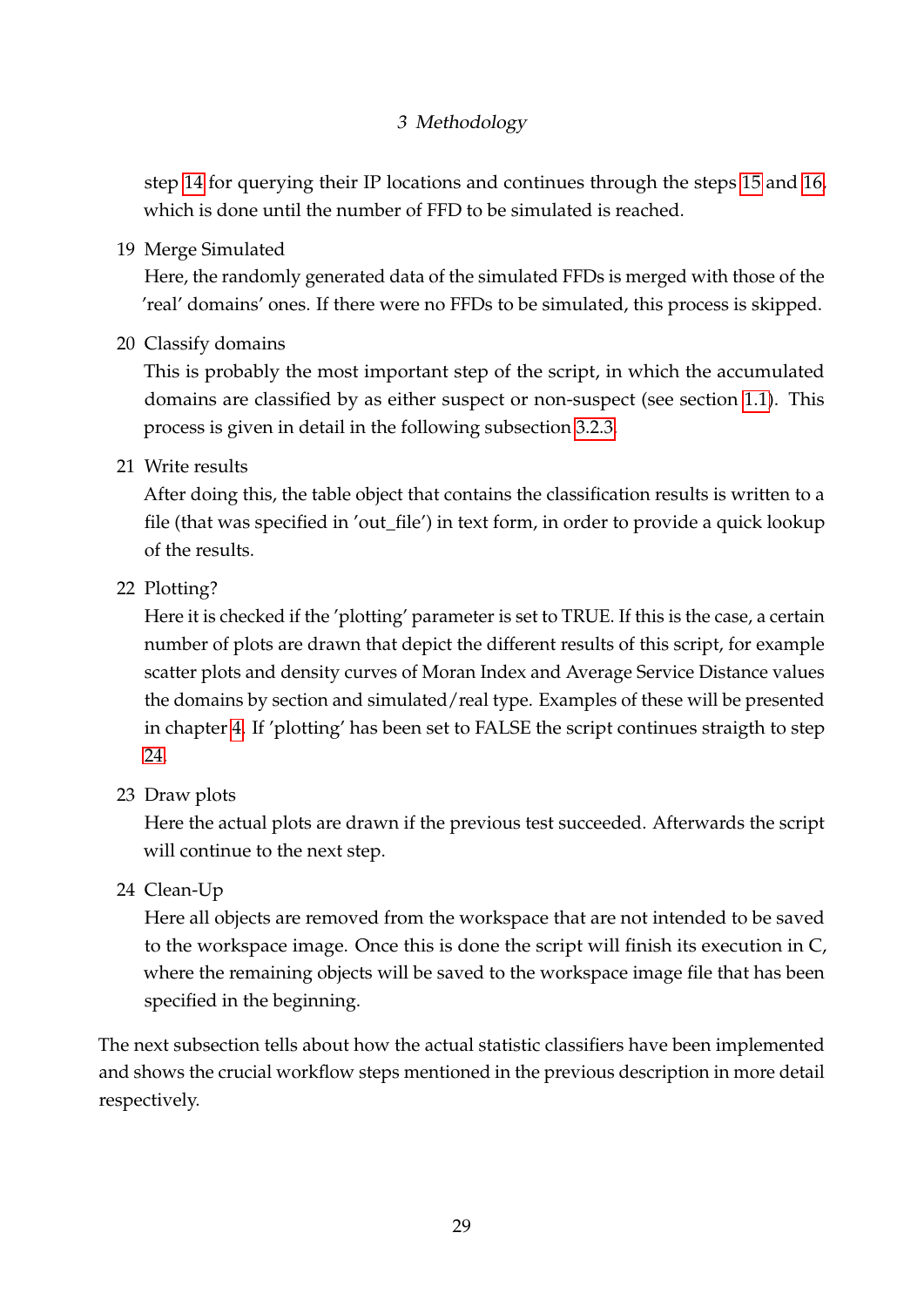#### <span id="page-35-0"></span>**3.2.3 Realisation of statistic classifiers**

As mentioned in section [1.2](#page-9-0) the two statistic classifiers this approach relies on in order to characterize the spatial behaviour of a particular domain are the Moran Index of spatial autocorrelation and the average service distance as it has been described in section [2.3.](#page-18-0) In this section the workflow steps [15,](#page-33-2) [16](#page-33-3) and [20](#page-34-2) that correspond to calculating said classifiers and carrying out the classification of the domains respectively, are going to be explained in more detail, each one after another.

#### **(15) Calculate Moran Indices**

In order to calculate the Moran Indices, a set of A-section IP locations stored by their corresponding domain names is supplied to the responsible function, which then loops through the whole set of domains. For each domain, its IP locations are examined and a distance matrix is calculated by using their latitude and longitude coordinates, which is then used to calculate the corresponding Moran Index straight afterwards. The indices are then stored together with their corresponding domain names. There are two special cases that can occur during this:

- There is only one IP location found for a domain.
- This happens when a domain is associated with only one IP address. In this case calculating the Moran Index will be erroneous as no valid distance matrix could be created.
- A domain has several associated IP addresses, but their IP locations are all in the same place.

This is for example the case for 'google.com' which has many addresses associated which are all found to reside in one location. Here, the calculation of the Moran Index would also fail because the distances within the distance matrix being all zero.

Both of these cases are handled by assuming a Moran Index of 0. This value normally indicates spatial randomness, however it could be observed during several script runs by examining the results that this value won't naturally occur in this context. The reason for this lies in the nature of the attributes that are used to calculate the distance matrices and the Moran Indices respectively, namely the latitude and longitude coordinates of the different domains' IP locations. In the case of spatial randomness, the attribute values of the observed points in space won't exhibit any clear correlation to their position; in this case, however, the coordinates of the points itself are used as attributes which means that they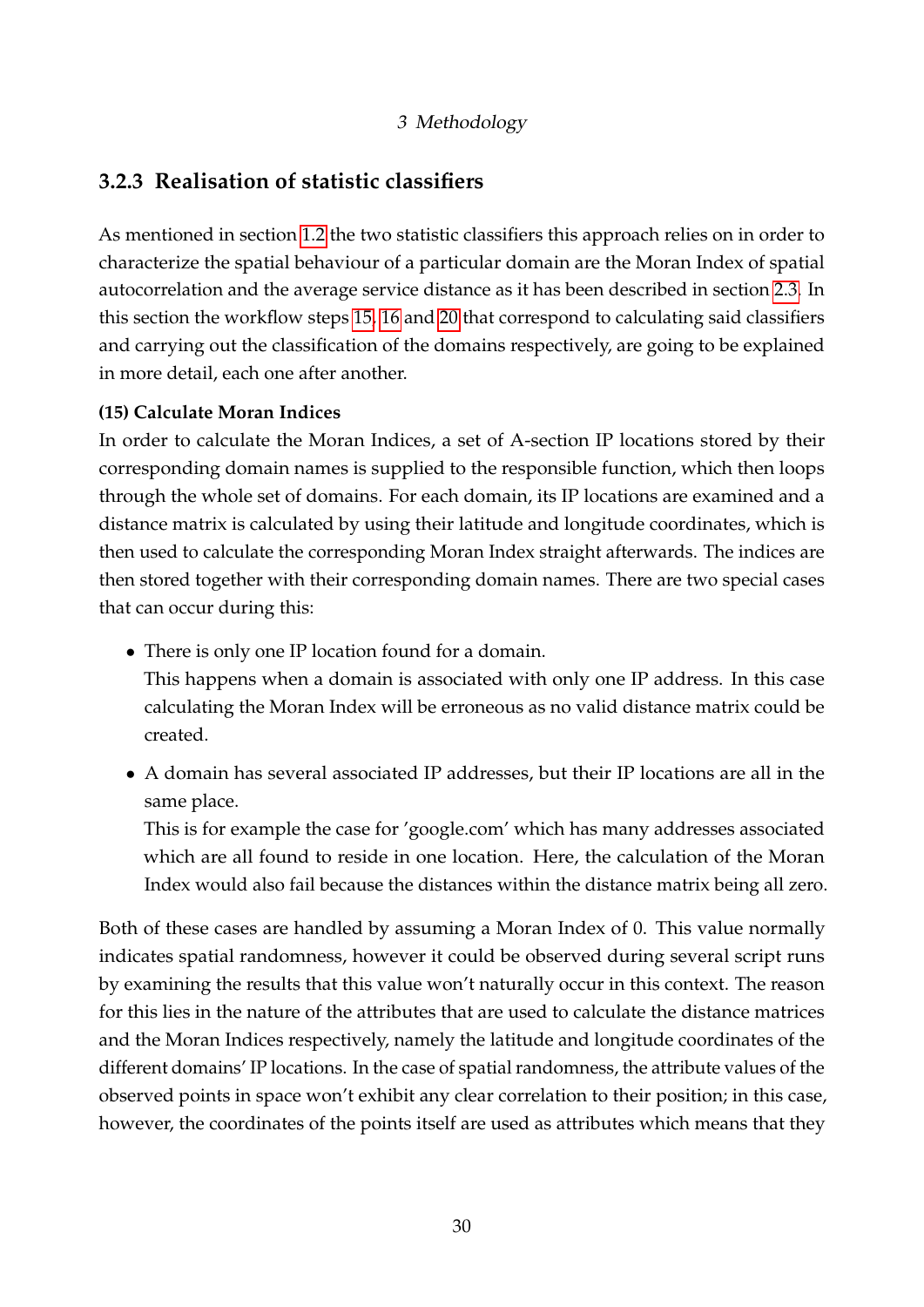must be at all accounts correlated to the position of the points they describe. For this reason a Moran Index of zero has been chosen as an indicator in the case that no valid Moran Index could have been calculated for a particular domain.

#### **(16) Calculate Service Distances**

The calculation of the average service distances is straight forward. For each domain the euclidean distance between every A-section IP location and every NS-section IP location that are associated with that domain, is determined and the mean is calculated out of this values. These mean values are then stored alongside their corresponding domain names and returned.

#### **(20) Classify Domains**

Here, the actual domain classification as either suspect or non-suspect is performed; this process is straightforward and comparatively simplistic. It is done by looping through all domains and checking their Moran Index and average service distance values against certain threshold values. These threshold values have been determined by repeatedly examining the Moran Index and average service distance values of a list of reportedly legit domains as well as a list of reportedly malicious domains during multiple subsequent test runs of the script. The observations made by investigating the values of the lists of domains have been used to model the threshold criteria in such a way that as least as possible false positives and negatives would be achieved.

In order to understand how this has been done exactly, it is necessary to present some key observations that helped determining the threshold values, which are the following:

- The majority of processed domain names, regardless of whether they are legit or malicious expose just one single IP address or one single IP location respectively, even when observed continuously over certain time span. These have been determined to be as definitely Non-Fast-Flux as this trait contradicts Fast-Flux behaviour per definition.
- Large CDNs like google.com for example, have many IP addresses associated, but these are all located in the same place, which effectively leads to the same result as in the previous point.
- From the set of domains where Fast-Flux behaviour could be precluded, it could be observed that the majority of average service distance values lay within a certain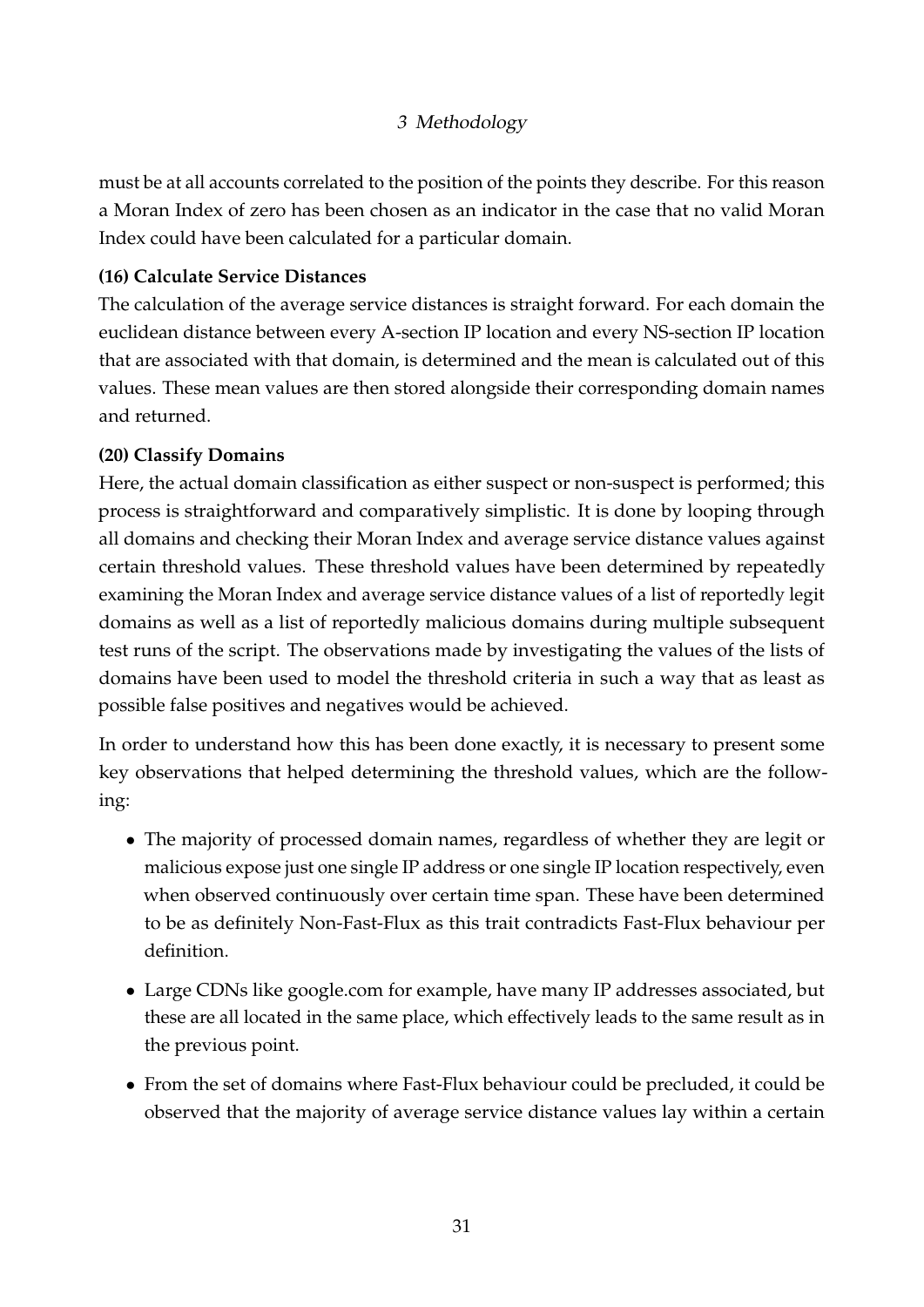percentile range, this has been exploited to define a threshold value for the average service distance.

After classifying the domains as either suspect or non-suspect, the steps 21-24 are performed as described in the previous subsection [3.2.2,](#page-25-2) before the workspace is saved and the script exits.

The results that have been achieved by the aforementioned procedural manner are presented in all detail in the following chapter [4.](#page-38-0)

### <span id="page-37-0"></span>**3.3 Measuring Accuracy**

Measurement accuracy is defined as the "closeness of agreement between a measured quantity value and a true quantity value of a measurand" [\(JCGM/WG2 2008\)](#page-51-12). In this work accuracy will be thus represented by the rate of the number true positives and negatives to the sum of true positives, true negatives, false positives and false negatives:

$$
A = \frac{n_p + n_n}{n_p + n_n + \bar{n}_p + \bar{n}_n}
$$

where:

- *A* is the accuracy value in percent
- $n_p$  is the number of observed true positives
- $n_n$  represents the number of true negatives
- $\bar{n}_v$  is the number of false positives
- *n* represents the number of false negatives

The accuracy of the outcomes of the statistical tests will be assessed in the next chapter [4](#page-38-0) by using this method.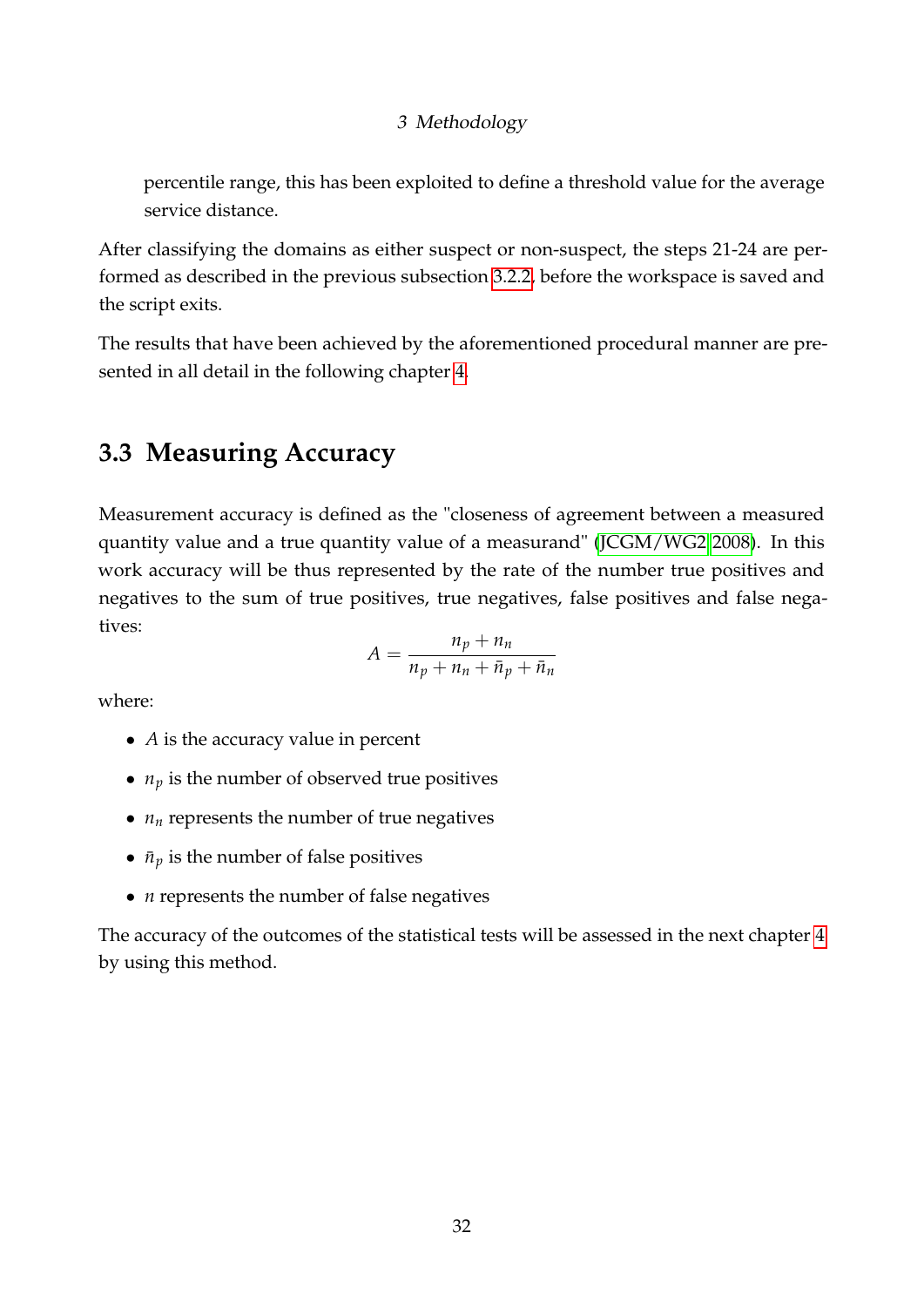<span id="page-38-0"></span>In this chapter, the results that have been achieved by the research done during the course of this work will be presented and interpreted.

## <span id="page-38-1"></span>**4.1 Characterization and interpretation**

The totality of domain names that have been examined during the tests, is (as already indicated in section [3.1\)](#page-23-1) made up of three different sets of domains: the list of legit domains, the list of malicious domains as well as the simulated FFDs that have been generated by the script. At first, for the legit and malicious domains, a selection of domains will be investigated in detail, in order to present all relevant cases that occurred within the results of the test series; after that overall statistics, for all sets of domains will be explained. Table [4.1](#page-39-0) summarizes a selection of statistical values for all three sets of domains; these values comprise the following:

• total domains

This is the overall number of domains in the set.

• domains classified

This is the number of domains that made it to the classification towards the end of the script. A difference between the total number of domains and the number of domains classified can be caused by domains that are unreachable, unresolvable or do not yield any valid IP location for any reason; those will be excluded from the set of domains that reach the classification procedure.

• positives

This is the number of domains that were classified as 'suspect'.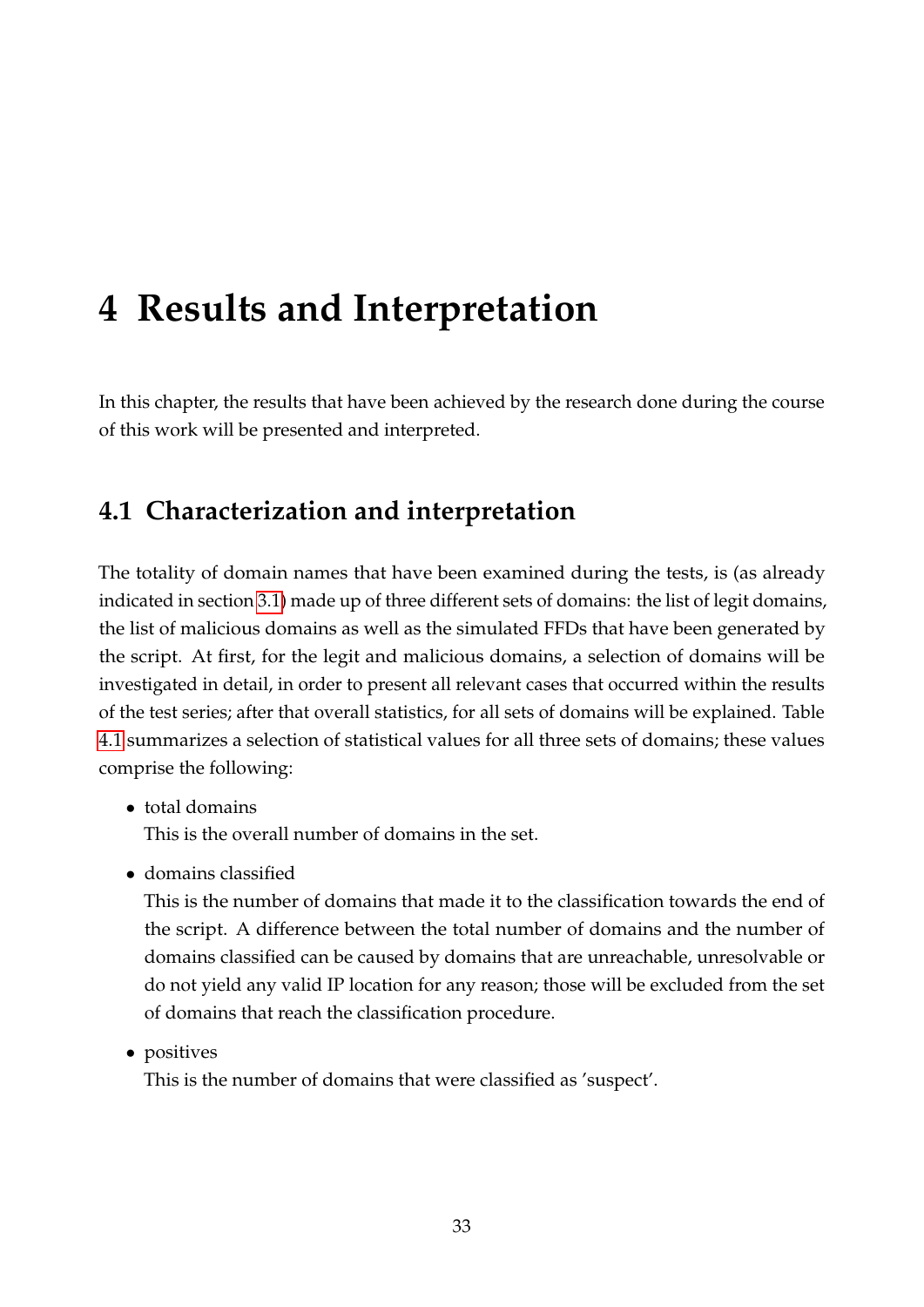• negatives

This is the number of domains that were classified as 'non-suspect'

- true positives This is the number of domains that were classified correctly, as 'suspect'.
- false positives This is the number of domains that were classified erroneously, as 'suspect'.
- true negatives This is the number of domains that were classified correctly, as 'non-suspect'.
- false negatives This is the number of domains that were classified erroneously, as 'non-suspect'.
- accuracy  $(\%)$ This is the classification accuracy which is given by the formula in section [3.3.](#page-37-0)
- service distance 95% percentile This is the 95% percentile of the average service distance values of the domains within the set that have been precluded to be Fast-Flux domains; this means that 95 percent of these domains have an average service distance that lies below this value.

<span id="page-39-0"></span>

| value                           | legit    | malicious   | simulated |
|---------------------------------|----------|-------------|-----------|
| total domains                   | 501      | 832         | 500       |
| domains classified              | 489      | 541         | 428       |
| positives                       | 4        | 4           | 428       |
| negatives                       | 485      | 537         | 0         |
| true positives                  | 0        | 4           | 428       |
| false positives                 | 4        | 0           | 0         |
| true negatives                  | 485      | 530         | $\Omega$  |
| false negatives                 | 0        | 7           | 0         |
| accuracy $(\%)$                 | 99.182   | 98.7061     | 100       |
| service distance 95% percentile | 7997.547 | 7889.459093 | 10583.076 |

**Table 4.1:** Overall statistics for the different sets of domains

As there is no clear 'resolution' available whether the results of the classification are correct or not, the following assumptions had been inferred from the background of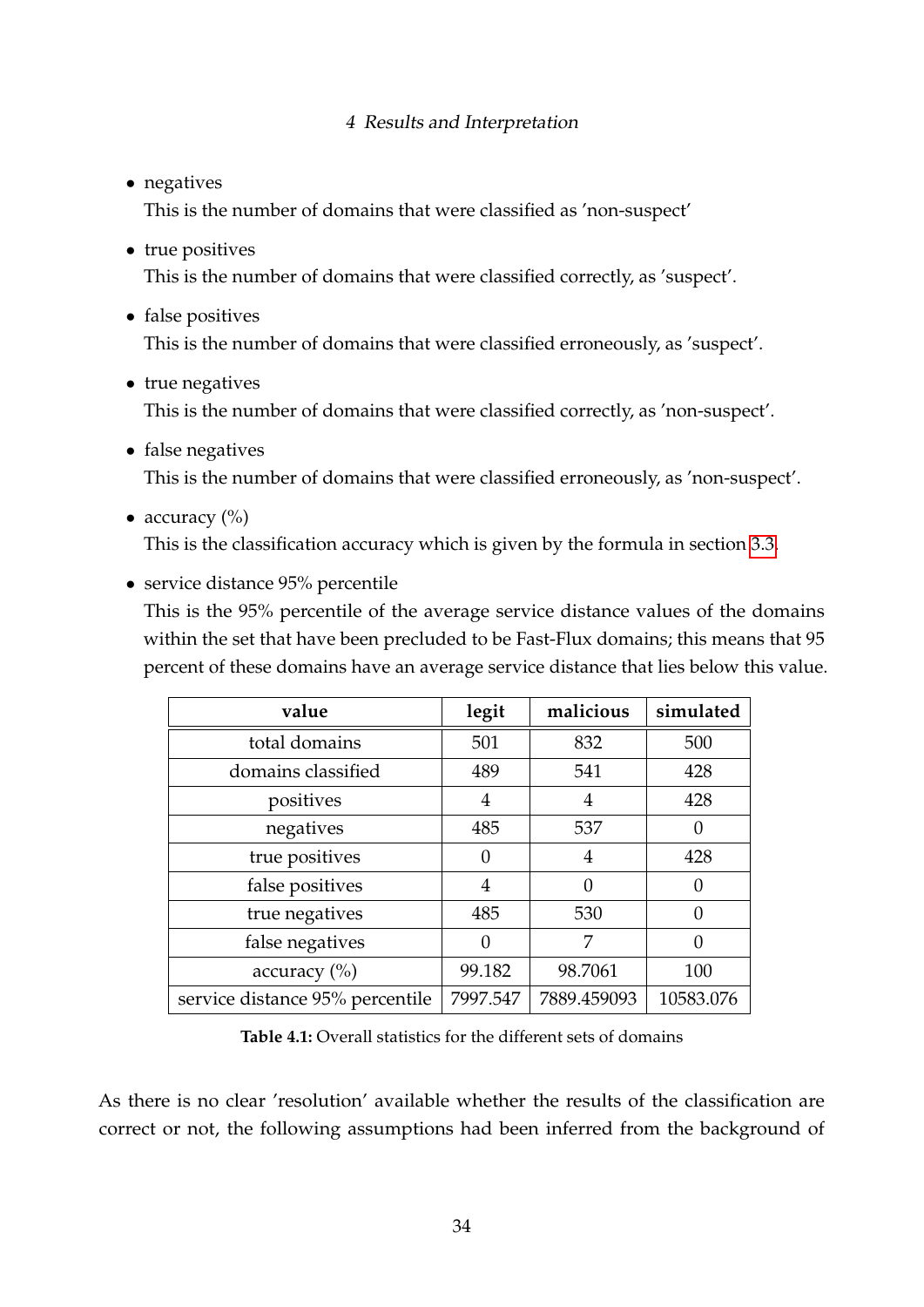the used data, when it came to handling true or false positives and negatives respectively:

• Legit domains:

As all of the domains in this list are trusted, every domain that is classified as 'suspect' will count as a false positive.

• Malicious domains and simulated domains:

As all domains at the list of malicious domain originate from a bot-net blocklist and are generally distrusted, every domain classified as 'suspect' will be assumed being a true positive with no false positives present at all. In addition to that all domains with a Moran Index of zero will be counted as true negatives, whilst all domains with a Moran Index other than zero that are classified as 'non-suspect' will be deemed to be false negatives.

The next section details the different behavioural traits encountered, by giving examples and statistics for the different sets of domains.

## <span id="page-40-0"></span>**4.2 Behaviour of domains**

The key cases that have been encountered (two of them have been already mentioned in subsection [3.2.3\)](#page-35-0) when examining the test results will be presented in detail here, in order to show how different domains behave. This will be done using the examples of some selected domains; their statistical values are summarized in table [4.2.](#page-42-0)

The list of legit domains comprised well-known sites, with a number of large CDNs among them, such as 'google.com', 'facebook.com' or 'amazon.com'. The first example that will be presented here is a large and well-known content distribution network, the domain 'youtube.com'. This domain represents the case of having many IP addresses associated with, as many as 22, although having only one unique IP location for all of these IPs. In case of youtube.com this is Mountainview, California, the locations were most of google-related services and sites (with 'google.com' being the best example) will have its IP locations. Also, the average service distance proofed to be exactly zero for this, domain; which has its reason in all corresponding name servers being concentrated in the same single IP location; analogously this is also the case for 'google.com'. For this reason the Moran Index of 'youtube.com' also has an assumed value of zero, as just one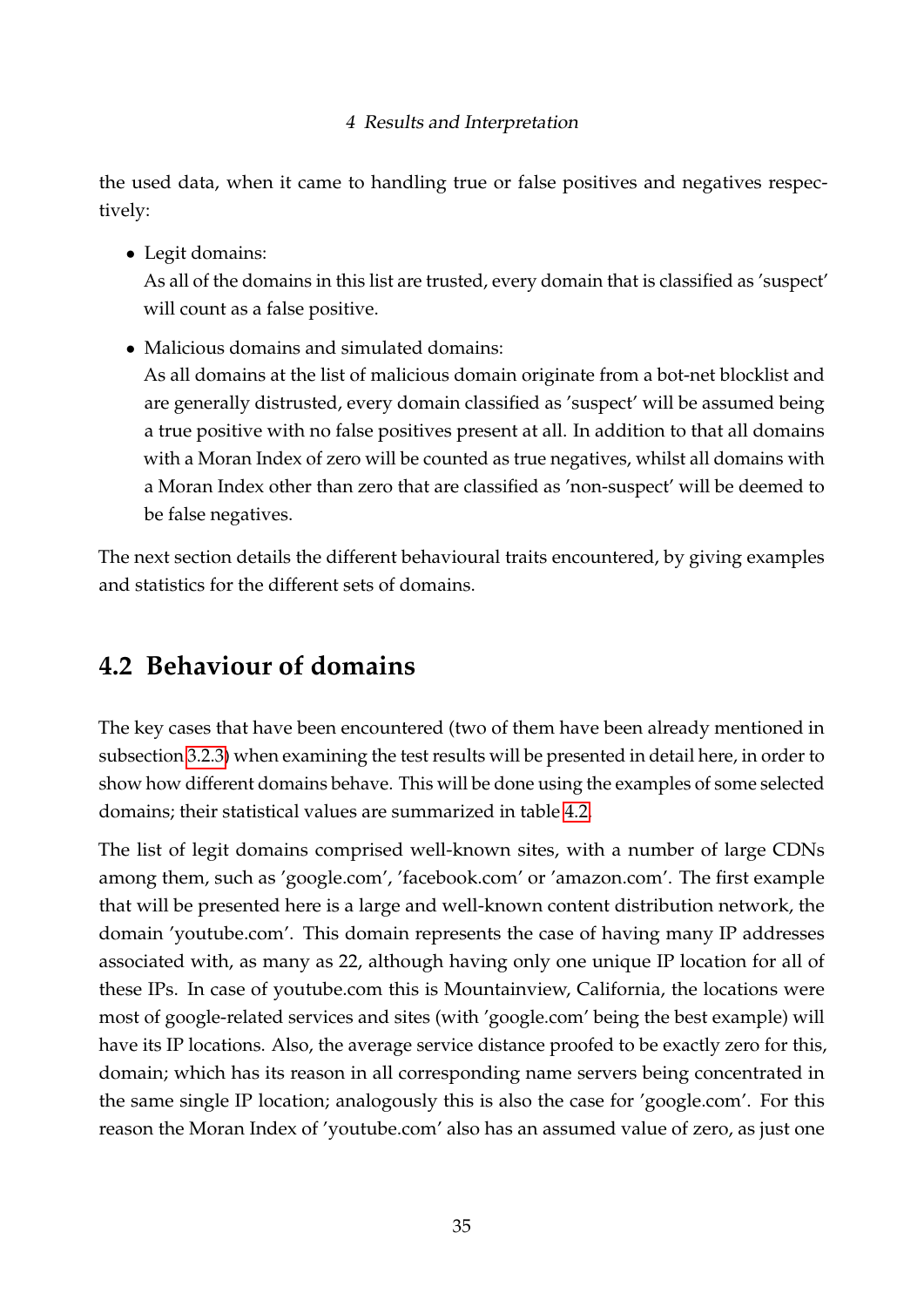unique IP location was found for this domain, which defies the calculation of a distance matrix.

The next example being presented is the domain 'wordpress.com'; it has 6 IP addresses associated with three unique IP locations belonging to them. The Moran Index of this domain is -0.13338235, which indicates moderate dispersion among its IP locations; the average service distance is relatively low with a value of 1270.804. The domain 'wordpress.com' is a border case, which would have been erroneously classified as 'suspect' without the average service distance as second classifier.

Another example from the list of legit domains 'icq.com'. This domain is characterized by having just one IP and one IP location respectively associated (and thus a Moran Index of zero), but an extraordinarily high average service distance of 14357.02. Although this domain defies being classified as 'suspect', it shows that a high average service distance is not necessarily only a characteristic of domains that have many IP addresses associated as well; this case is not quite common however, with only ten domains out of 489 having a Moran Index of zero and an average service distance greater than ten thousand.

The last example from the list of legit domains is 'amazon.de' which is an example of a domain that has been erroneously classified as 'suspect'. It has a Moran Index of -1 with three IP addresses associated that belong to two unique IP locations. The domain has a high average service distance of 13364.257. It is one of the four reported false positives within the list of legit domains, out of a total of 489 classified domains.

From the set of malicious domains only one example will be considered here in detail, which is a domain that has been classified as 'suspect'. As the said example, the domain 'aesssbacktrack.pl' will be taken. It has eight IP addresses associated which correspond to eight unique IP locations. It features a Moran Index of 0.012668304 and an average service distance of 9507.62. The spatial behaviour of this domain exactly matches the characteristics that are expected from a bot-net related Fast-Flux domain as it has been described in section [2.3](#page-18-0) towards the beginning of this work.

The next example is from the set of simulated Fast-Flux domains. This set is special inasmuch as the domains in this set have been generated randomly by selecting associating arbitrary to random domain names. This has to be done to simulate a set of domains that adhere to the most explicit spatial behaviour that is expected from a Fast-Flux domain in theory. A typical example of the domains in this set would be 'Hubbart Jr.bb' which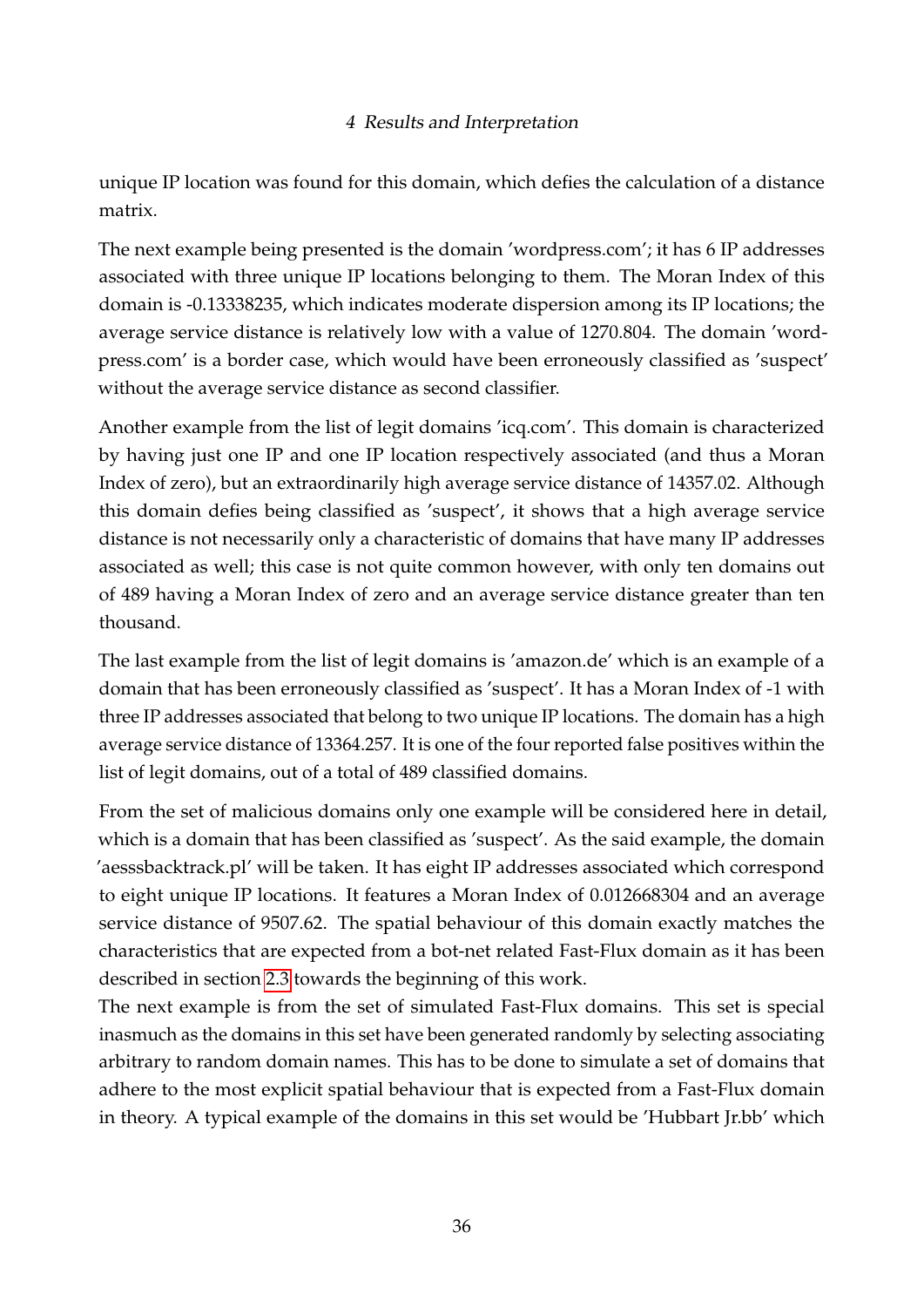is characterized by a Moran's Index of -0.0487104772 and an average service distance of 10280.711. Obviously this domain has been, as intended, classified as 'suspect'. The reason why the number of IP addresses and unique IP locations are not given for this example, is that during the simulation process the two classifier values are calculated on the fly by randomly creating IPs, which are the discarded and not stored, for not wasting working memory.

At last, for the sake of completeness, an example has to be given which is representative for the majority of domains that have been processed and classified; a domain that has just one associated IP address and thus one associated IP location. This domain necessarily has a Moran Index of zero as well as an average service distance of zero. An example of such a domain (taken from the list of legit domains) would be 'blogspot.com'.

<span id="page-42-0"></span>

| domain            | IP addresses | IP locations | <b>Moran Index</b> | service distance | suspected |
|-------------------|--------------|--------------|--------------------|------------------|-----------|
| youtube.com       | 22           |              |                    |                  | no        |
| wordpress.com     |              |              | $-0.13338235$      | 1270.804         | no        |
| icq.com           |              |              |                    | 14357.02         | no        |
| amazon.de         |              | っ            |                    | 13364.257        | yes       |
| aesssbacktrack.pl | 8            | 8            | 0.012668304        | 9507.62          | yes       |
| Hubbart Jr.bb     |              |              | $-0.0487104772$    | 10280.711        | yes       |
| blogspot.com      |              |              |                    |                  | no        |

**Table 4.2:** Examples of different domain characteristics

For comparison, figure [4.1](#page-43-0) illustrates plotted density curves of both statistic classifiers, for all three sets of domains.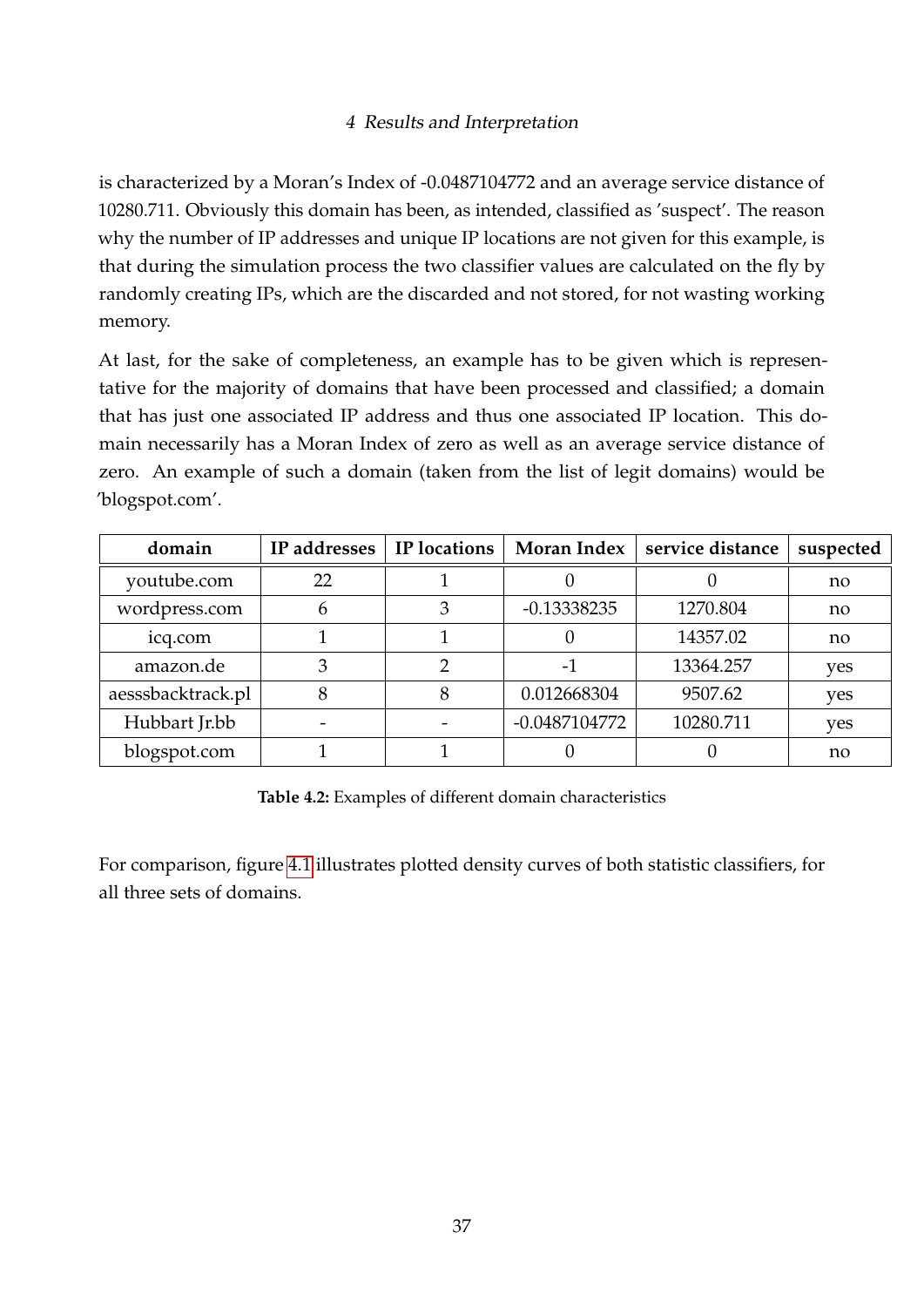<span id="page-43-0"></span>

**Figure 4.1:** Comprehensive density curves of statistic classifiers

Finally, the following figure [4.2](#page-44-1) visualizes the spatial distribution of the said domains on a world map (compare figure [2.2](#page-20-0) in subsection [2.1.2\)](#page-15-0).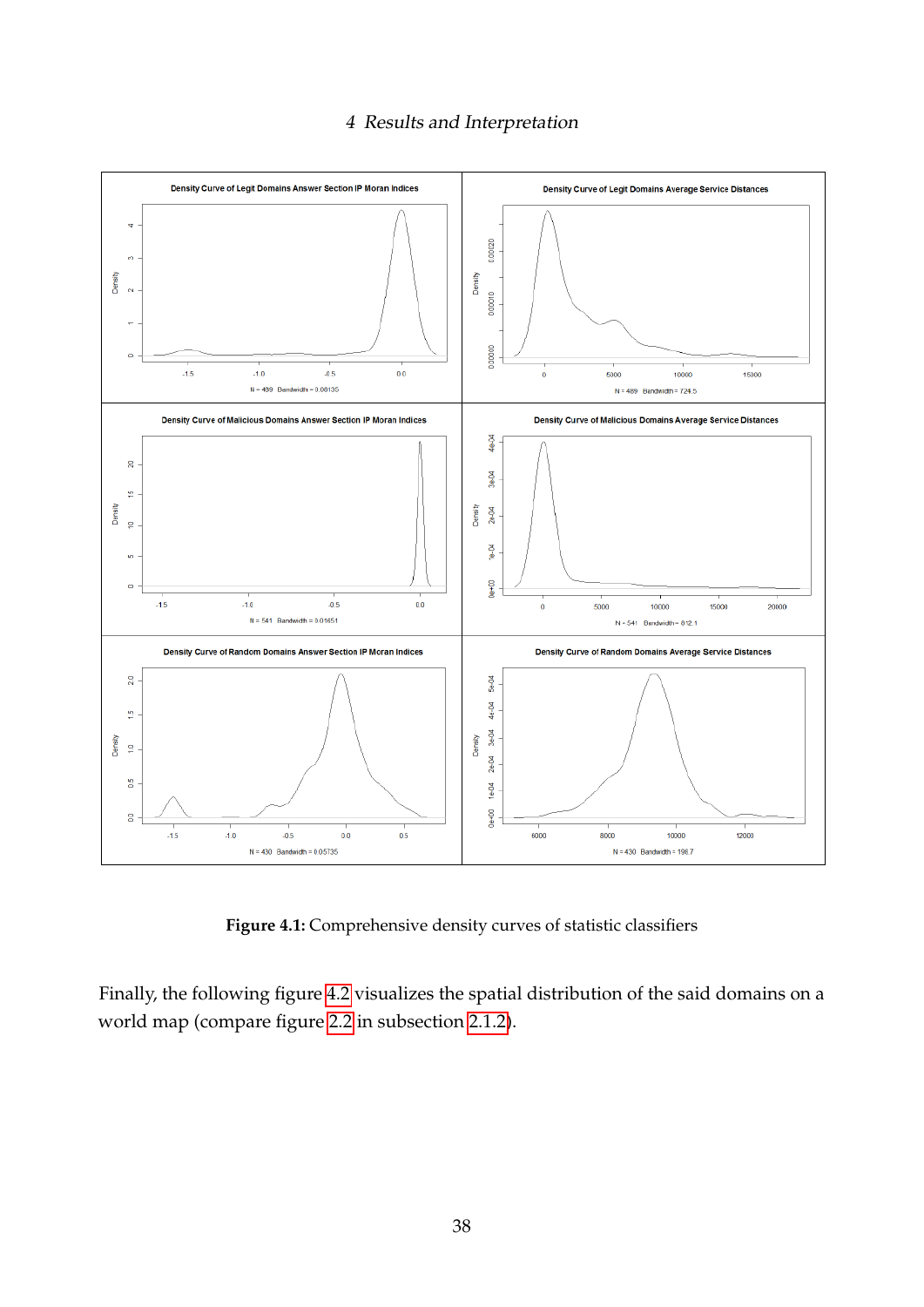<span id="page-44-1"></span>![](_page_44_Figure_1.jpeg)

**Figure 4.2:** Spatial distribution of selected domains

### <span id="page-44-0"></span>**4.3 Statistic outcomes**

After the encountered key cases have been presented, the overall statistics for the three different sets themselves are going to be discussed in straight forward manner. The statistical values of these are summarized in table [4.1.](#page-39-0) The first set that will be dealt with is the set of legit domains. Of 501 domains that have been read from the input file a total of 489 have been classified, with four positives (counted as false positives) and 485 negatives (counted as true negatives), resulting in a classification accuracy of 99.182 percent. 95 percent of the average service distance values of the domains with a Moran Index of zero lay below a value of 7997.547. This means that all domains with non-zero Moran Index that have an average service distance that lies above this threshold are classified as 'suspect'. Here, the average service distance classifier helped greatly to reduce the false positives, a total of 45 domains would have been classified as 'suspect' if the Moran Indices had been examined only, reducing the classification accuracy to 91 percent.

In comparison to that, the statistical values of the set of malicious domains can be examined. Here, a total of 832 domains have been given as input, whereas only 541 of them have been classified. The reasons for this lies in the fact, that many addresses of the blocklist that were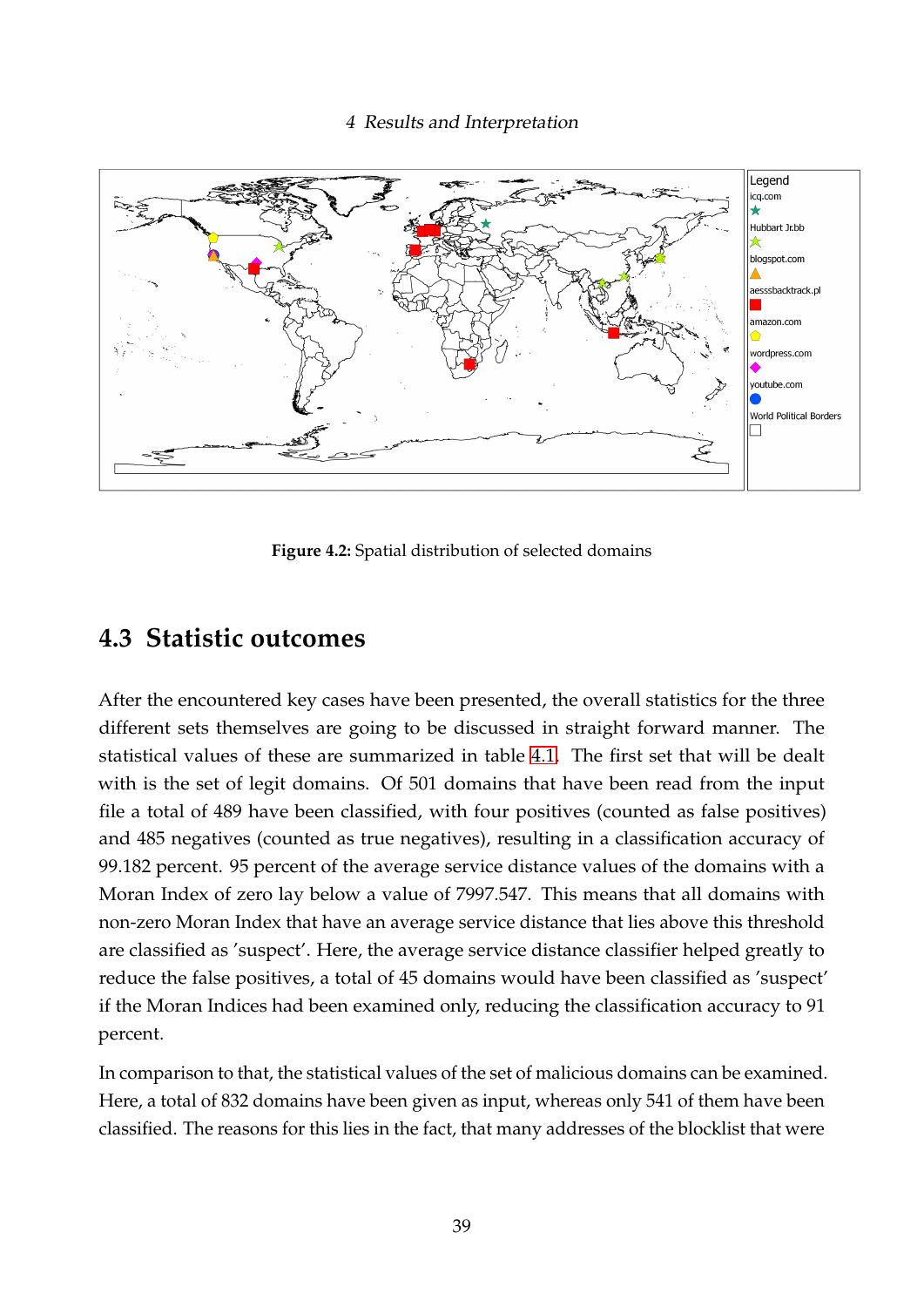used as data source, could not be contacted or resolved at the time of testing, although the said blocklist is maintained and updated continuously. Thus it seems that domains that are involved in bot-net activities do have a short lifetime and are frequently disabled, either by authorities or the operator of the bot-net himself. Of these 541 classified domains a total of four has been marked as 'suspect', which are counted as true positives, in contrast to 537 negatives, from which seven domains have a Moran Index not equal to zero. The latter ones have thus been counted as false negatives, resulting an overall classification accuracy of 98.7061 percent. All of these seven false positives have been classified in that way because of an average service distance that lay below the 95% percentile threshold value of 7889.459093. That this value is lower then the one observed in the set legit domains, again indicates that the correlation between the average service distance and the nature of a domain is not as strong as expected, at least when dealing with real-world data.

This can be clarified when examining the statistic properties of the set of simulated domains, that has an average service distance threshold value of 10583.076, which is significantly larger than the one of the former two sets of domains. As the IP addresses for each simulated domain comprises of a set of randomly selected IP addresses greater than one, single IP locations are extremely unlikely, which explains that no Moran Index with a value of zero can be found in this set of domains. The spatially arbitrary selection of IP addresses also explains the large average service distance percentile observed. From this set of domains 100 percent have been classified as 'suspect' as it was intended by generating the set, which shows that the spatial classifiers are working very well for theoretical data, but not as same as well for non-simulated real-world data, as it can be observed by examining the results for the former two sets of domains. It has to be noted that from the total of 500 simulated domains only 428 have made it to classification. This can be explained by the fact that the randomly generated IP addresses often hit addresses which are reserved on the internet for special purposes, and thus cannot be associated with a valid IP location.

Further, it can be said that the two spatial statistic classifiers that were used in order to realise a classification of the different domains as either 'suspect' or 'non-suspect', thus the Moran Index of spatial autocorrelation and the average service distance of nameservers, in a large part, followed the behaviour that was proposed in section [2.3;](#page-18-0) with some meanderings however. Viewed separately the Moran Index showed no apparent unexpected behaviour at all, being able to indicate spatial dispersion for a domain's IP location, as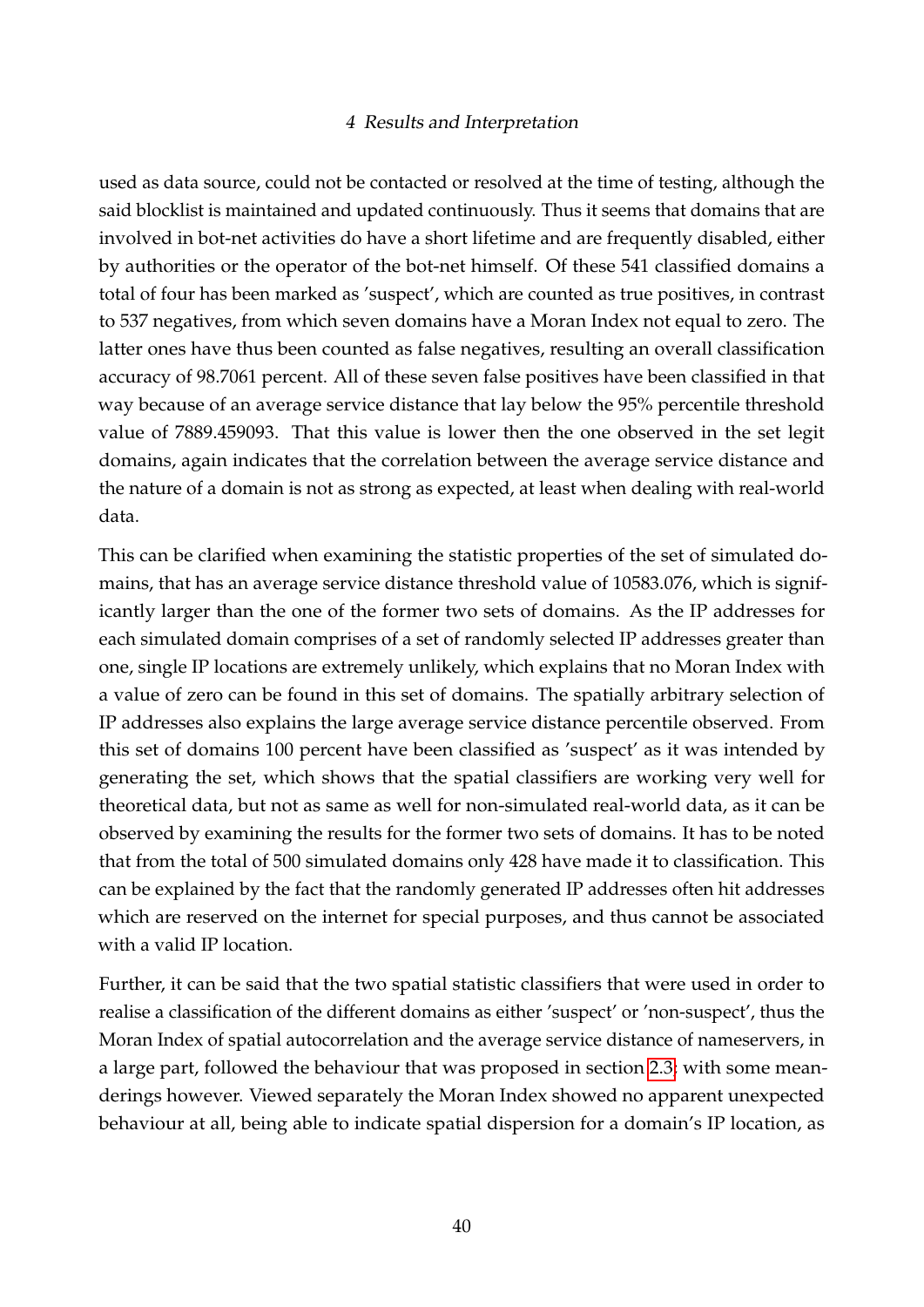well as leaving CDNs unsuspected, that have their IP addresses organized in a central location. The average service however, on the one side, in combination with the Moran Index, helped to reduce false positives among the legit set of domains, but potentially increased false negatives on the other side, when going over the set of malicious domains. Nevertheless, in 57 cases were the average service distance was deciding, it acted right in a total of 41 cases which gives a success rate of 77.19298 percent, which credits the average service distance being a less performing classifier than the Moran Index, but still achieving correct results when being combined with the former classifier. The lacking availability to differentiate between domains with just one and more than one unique IP locations however, means that it is inalienably dependable on the Moran Index to perform.

The next chapter concludes this work and gives a statement of the overall quality of the results achieved as well of the validity of the methods applied.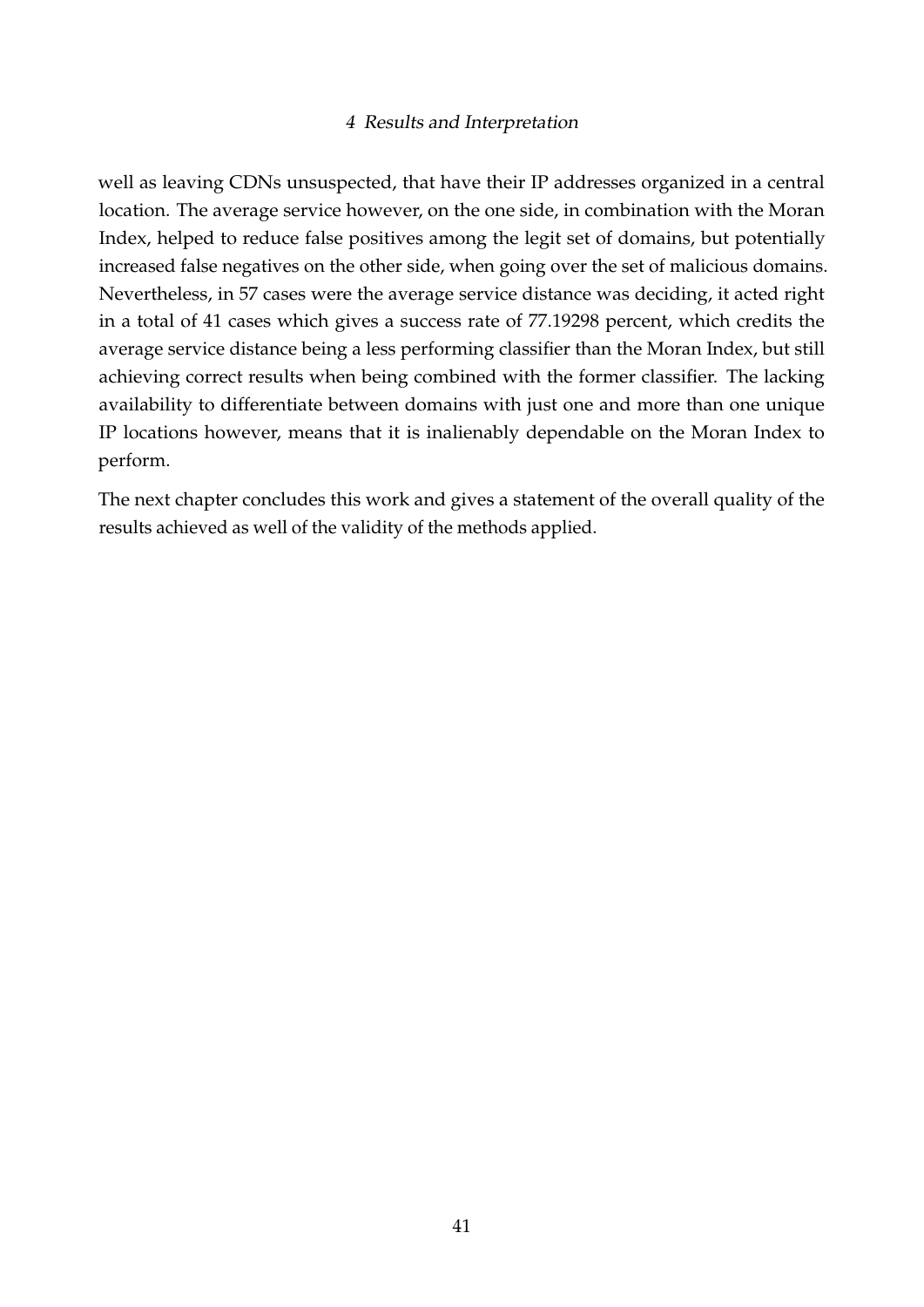## <span id="page-47-0"></span>**5 Conclusion**

The research that was conducted in the course of this work, has shown that the combination of the two statistic classifiers proposed, provides an accurate and lightweight possibility to detect Fast-Flux behaviour among a set of given domains; while avoiding false positives among legit Content Distribution Networks to a certain degree. It should be kept in mind, that the setup approached during this work, has been realised with a comparatively low expense of resources, the only commercial component being the virtual server on which the final setup has been implemented.

Neither traffic-intensive network monitoring nor any commercial data sources have been employed here, the main data traffic that was present here, was due to frequent DNS queries and occasional updates of the FreeGeoIP database, which is, at least for the former, negligible.

Certainly, this approach in terms of data processing, data gathering and how threshold values are determined can be optimized, especially when interpreting the average service distance values, which means that there may be more accurate methods of classifying a domain according to the average service distance than just using a 95% percentile. One way to improve the classification accuracy, that does not apply solely to the average service distance, but to all classifiers however, may be incorporating a Bayesian learning network<sup>[1](#page-47-1)</sup>, which is basically a learning probabilistic model, which could be continuously modified on a trial-and-error basis, in order to achieve the best possible results. As well, other classifiers could be incorporated in this process to augment accuracy and confidence in classification, such as the time to live for the IP addresses for a certain domain, which could help to more reliably distinguish malicious from legit Fast-Flux domains, as the former exhibit a characteristically low time to live value for their IPs, which can be read in subsection [2.1.2.](#page-15-0) The observations made during conducting the research also indicate that the quality of the outcomes that can be achieved by these means, heavily depends on the input, thus the sets of domains investigated, being as up-to-date as possible; as Fast-Flux domains were

<span id="page-47-1"></span><sup>1</sup> <http://www.ee.columbia.edu/~vittorio/Lecture12.pdf> [last access: 14th of June 2013]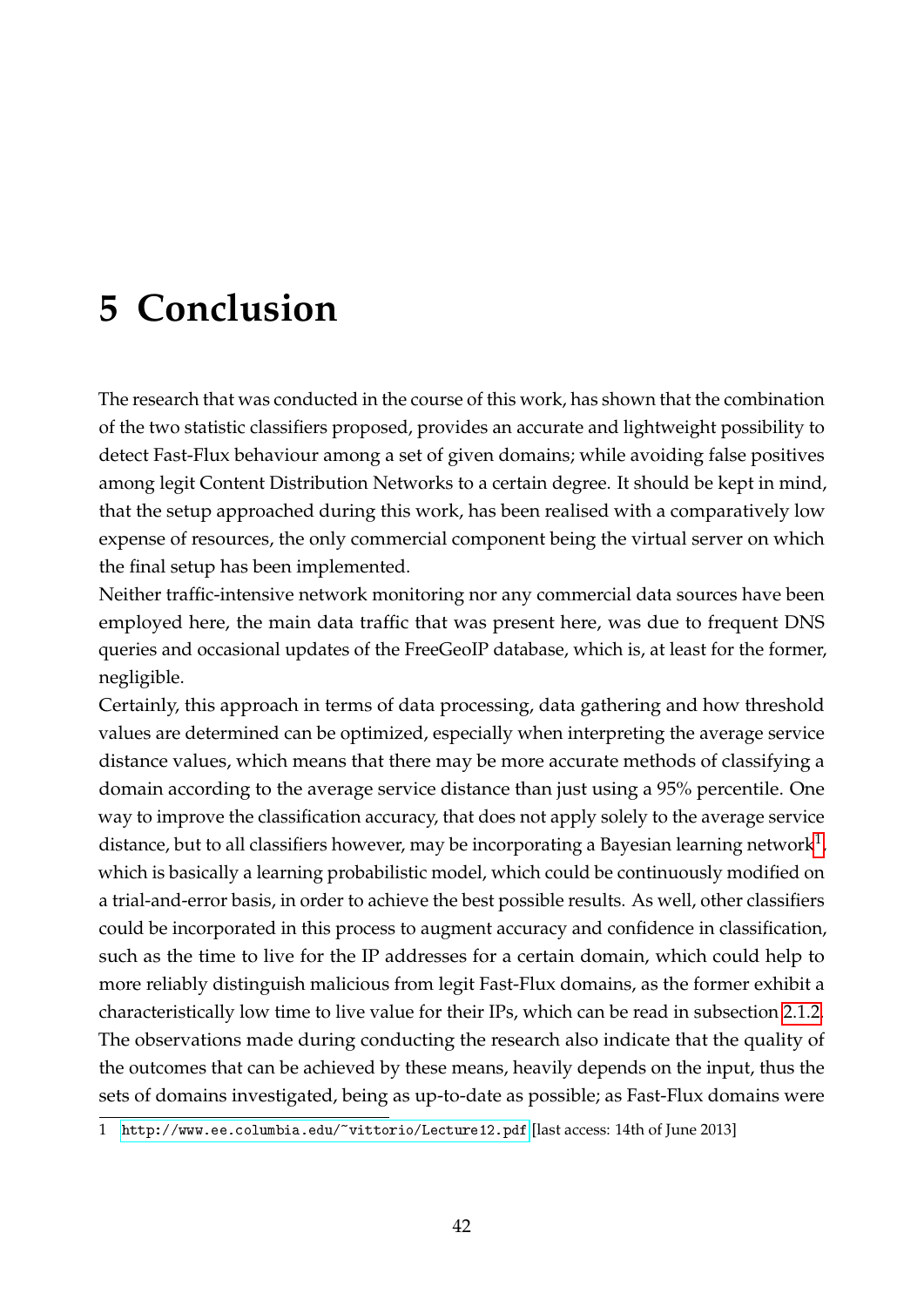#### 5 Conclusion

observed to expose a short lifetime only. Due to this, it would be interesting to see this setup to be operated in the context of a professional cyber-defence project, were live-data is collected and evaluated continuously, such as the ACDC centralized data clearing house, in order to see how this approach performs in such an environment.

As a final word, it has to be said that though Fast-Flux detection by means of spatial statistics seem trivial, especially when compared to other approaches, decent maintenance and apprehension needs to be provided in order to operate these; input as well as output constantly needs to be interpreted in a critical and qualitative way, which basically means that these always need to be double-checked and handled with common sense, in order to prevent the classification process from yielding erroneous results.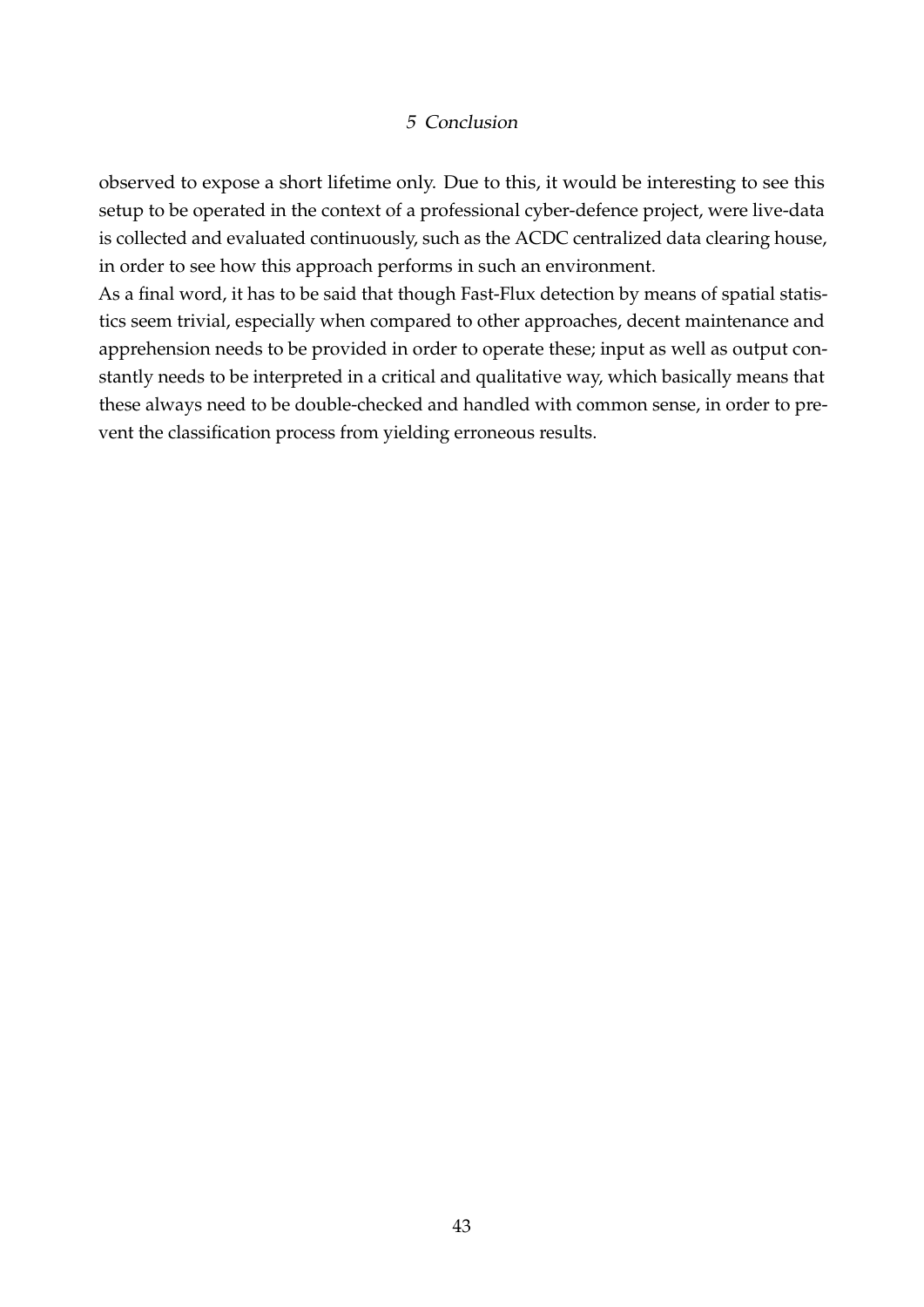# <span id="page-49-0"></span>**List of Figures**

| 2.2 Differences in the Geographic distributions of legit and malicious domain                                     |  |
|-------------------------------------------------------------------------------------------------------------------|--|
| IP-geolocations (Stalmans et al. 2012) $\ldots \ldots \ldots \ldots \ldots \ldots \ldots \ldots \ldots \ldots$ 18 |  |
| 3.1 Component structure of the implementation 28                                                                  |  |
|                                                                                                                   |  |
| 4.1 Comprehensive density curves of statistic classifiers 49                                                      |  |
|                                                                                                                   |  |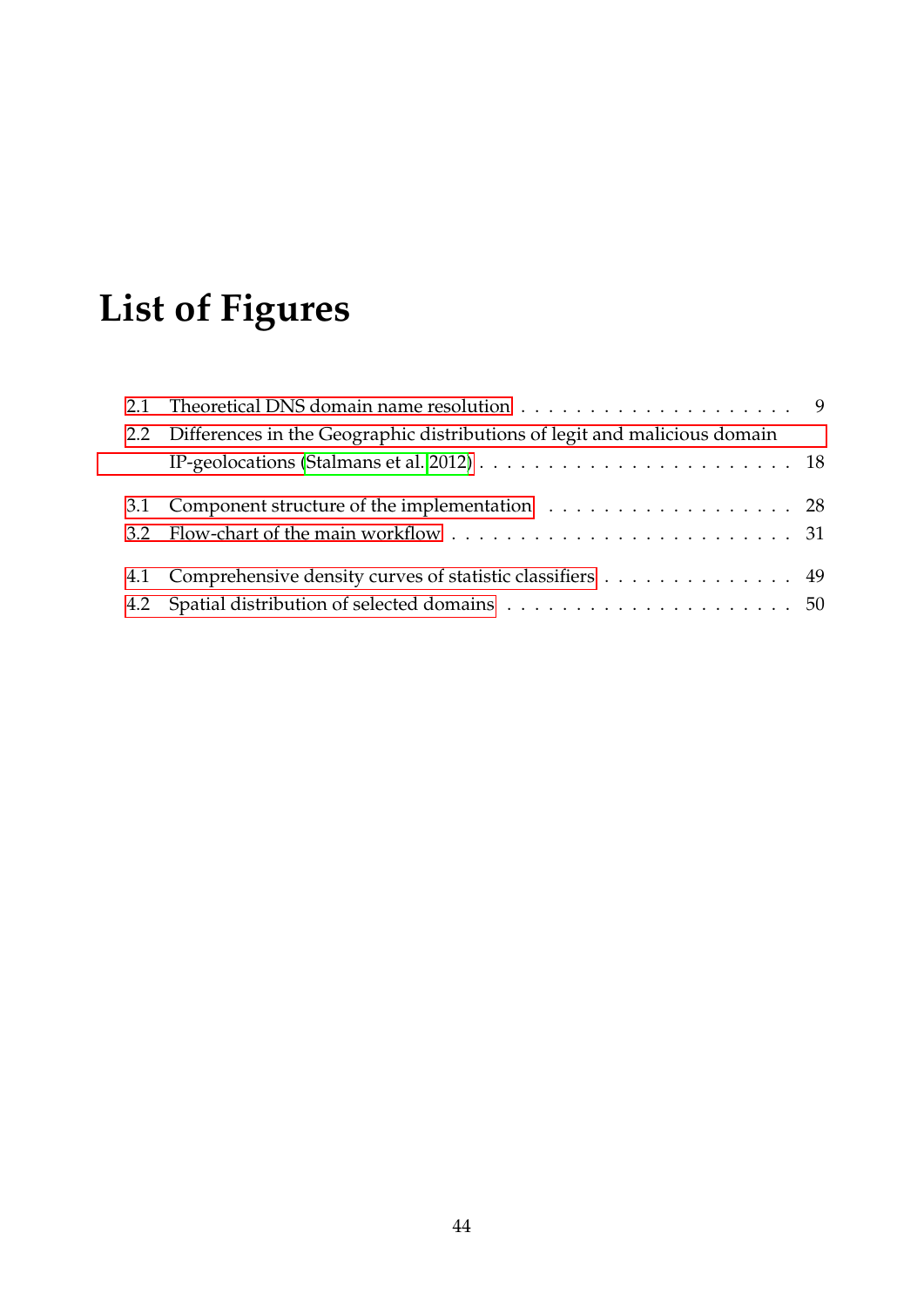## <span id="page-50-0"></span>**List of Tables**

| 3.1 Possible parameters of the implemented R-script 29      |  |
|-------------------------------------------------------------|--|
| 4.1 Overall statistics for the different sets of domains 44 |  |
| 4.2 Examples of different domain characteristics 48         |  |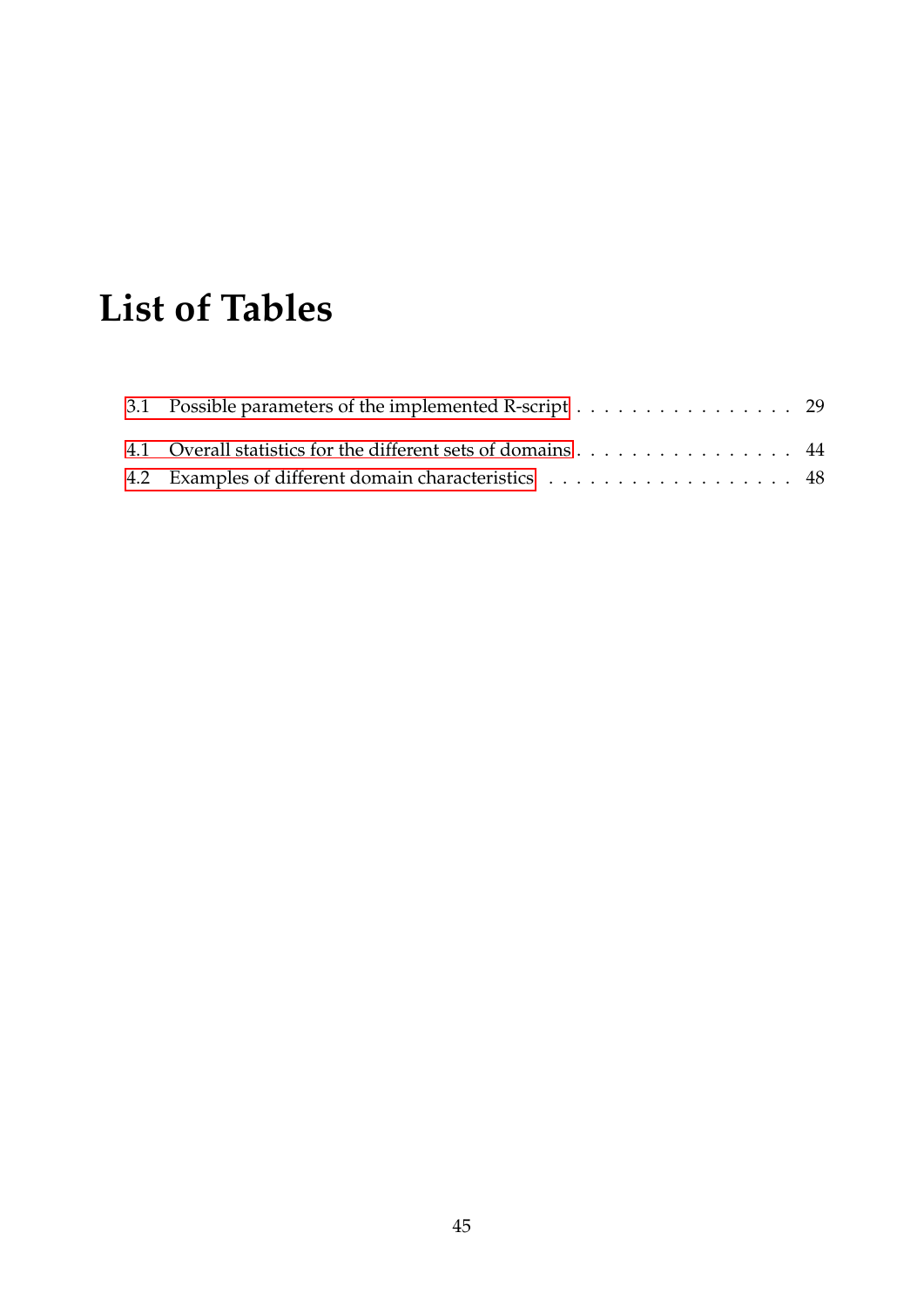## <span id="page-51-0"></span>**Bibliography**

#### **REFERENCES**

<span id="page-51-5"></span>abuse.ch: 2013, zeustracker.abuse.ch, <https://zeustracker.abuse.ch/blocklist.php>. [Online; accessed 30-April-2013].

<span id="page-51-7"></span>Alexandre Fiori: 2013, freegeoip.net, <http://freegeoip.net/static/>. [Online; accessed 19-March-2013].

<span id="page-51-3"></span>Antonio Gasparrini: 2011, R software: advantages and opportunities, [http://csm.lshtm.](http://csm.lshtm.ac.uk/files/2011/10/Antonio-14-10-2011.pdf) [ac.uk/files/2011/10/Antonio-14-10-2011.pdf](http://csm.lshtm.ac.uk/files/2011/10/Antonio-14-10-2011.pdf). [Online; accessed 30-April-2013].

<span id="page-51-9"></span>Caglayan, A., Toothake, M., Drapeau, D., Burke, D. and Eaton, G.: 2009, Real-time detection of fast flux service networks, *Conference For Homeland Security, 2009. CATCH '09. Cybersecurity Applications and Technology* .

<span id="page-51-1"></span>Feily, M., Shahrestani, A. and Ramadass, S.: 2009, A survey of botnet and botnet detection, *Emerging Security Information, Systems and Technologies, 2009. SECURWARE '09. Third International Conference on* .

<span id="page-51-10"></span>Gill, P., Ganjali, Y., Wong, B. and Lie, D.: 2010, Dude, where's that ip? circumventing measurement-based ip geolocation, *Usenix Security Symposium* .

<span id="page-51-11"></span>Griffith, D. A.: 2009, Spatial autocorrelation.

<span id="page-51-8"></span>IBM: 2008, *System i: Networking Domain Name System, Version 6 Release 1*, IBM.

<span id="page-51-12"></span>JCGM/WG2: 2008, *International vocabulary of metrology — Basic and general concepts and associated terms (VIM)*, JCGM.

<span id="page-51-6"></span>linux.die.net: 2013, dig(1) - Linux man page, <http://linux.die.net/man/1/dig>. [Online; accessed 19-March-2013].

<span id="page-51-4"></span>malwaredomains.com: 2013, malwaredomains.com, <http://www.malwaredomains.com/>. [online; accessed 14-June-2013].

<span id="page-51-2"></span>Nair, H. S. and Ewards, V.: 2012, A study on botnet detection techniques, *International Journal of Scientific and Research Publications* .